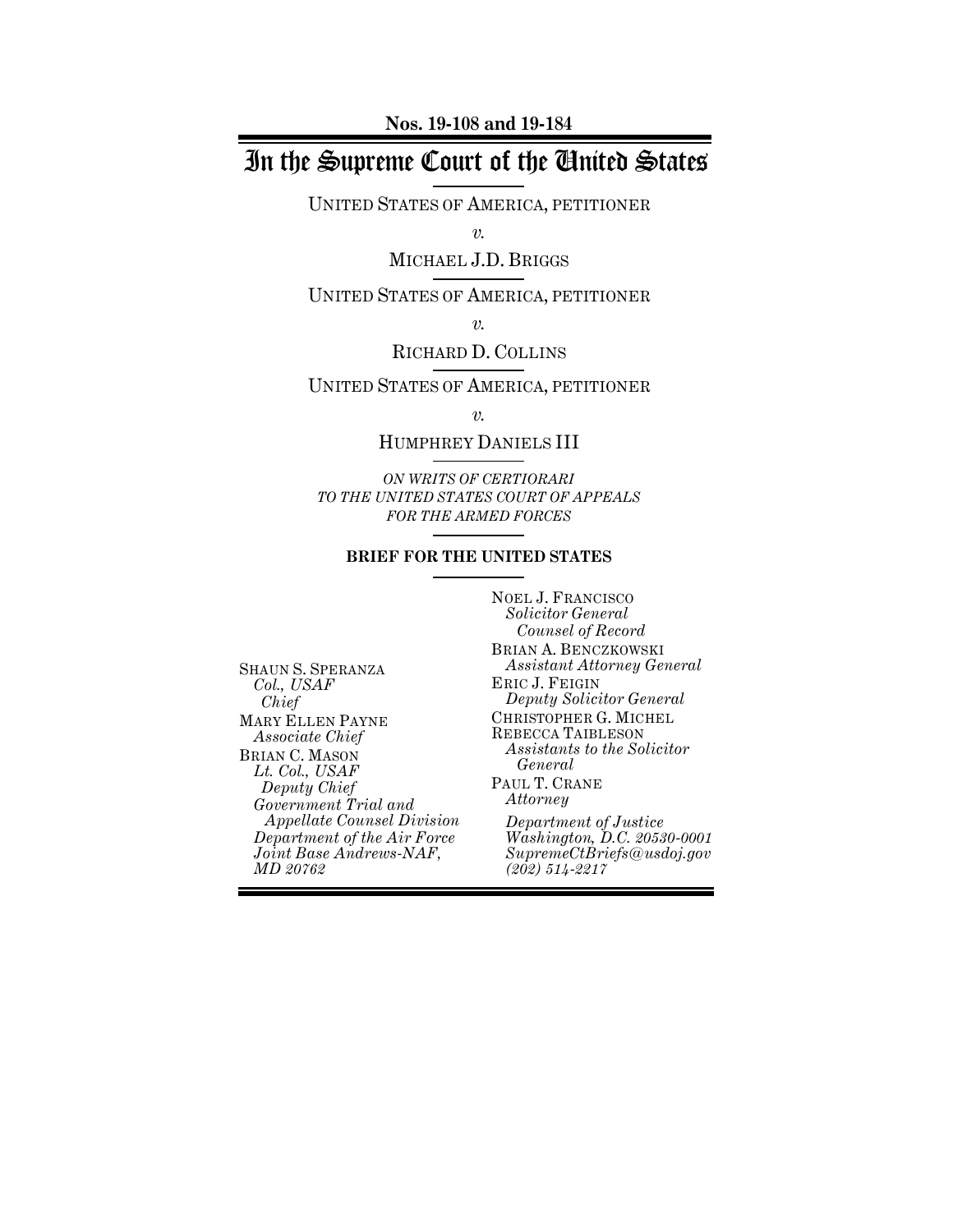# **QUESTION PRESENTED**

Whether the Court of Appeals for the Armed Forces erred in concluding—contrary to its own longstanding precedent—that the Uniform Code of Military Justice allows prosecution of a rape that occurred between 1986 and 2006 only if it was discovered and charged within five years.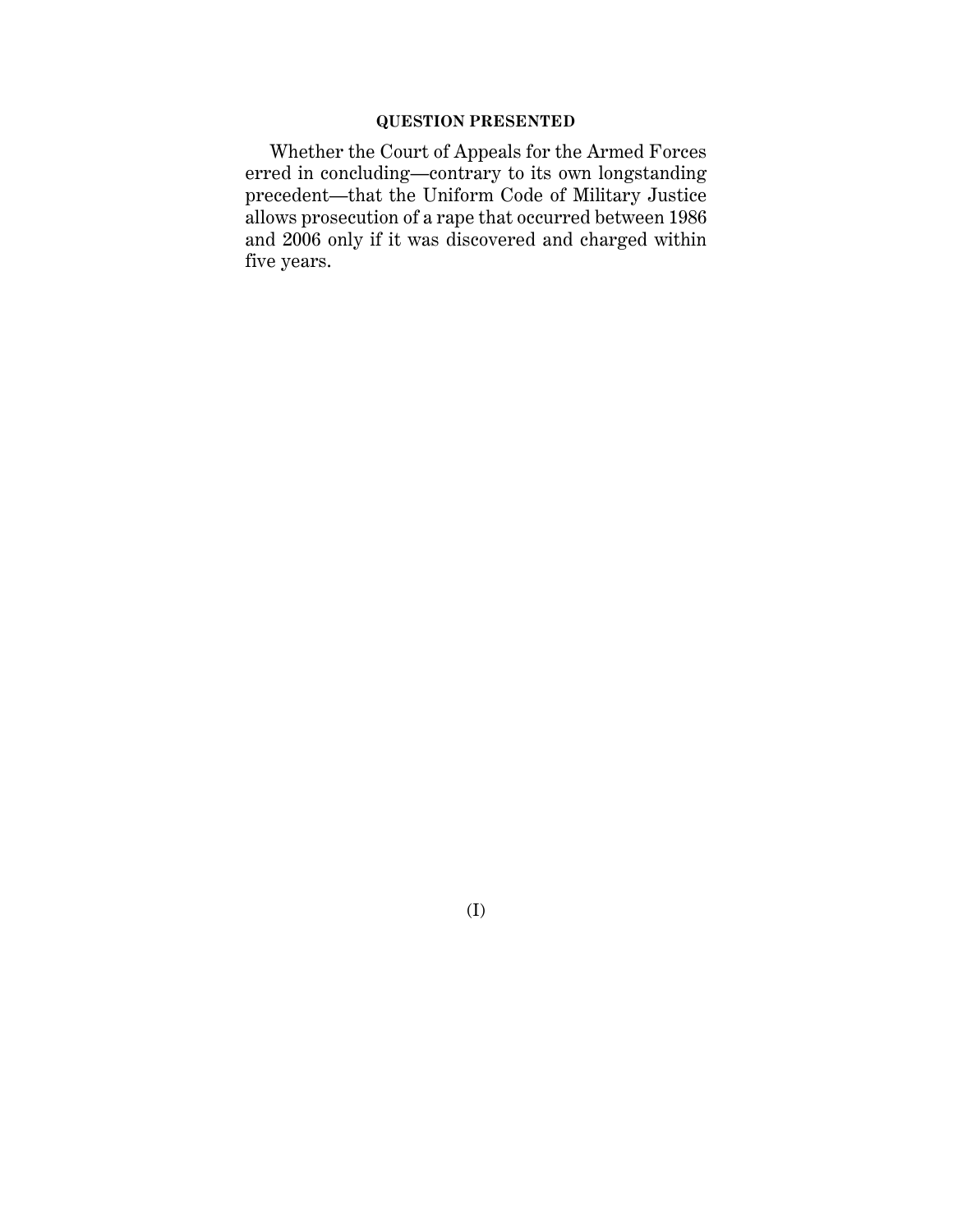# **TABLE OF CONTENTS**

Page

|     |           | Statutory and constitutional provisions involved 3 |
|-----|-----------|----------------------------------------------------|
|     |           |                                                    |
|     | А.        |                                                    |
|     |           | Sexual assault in the military 5<br>1.             |
|     |           | 2.                                                 |
|     |           | 3.<br>The statute of limitations for rape          |
|     |           |                                                    |
|     | В.        |                                                    |
|     |           | United States v. Briggs, No. 19-108 13<br>1.       |
|     |           | United States v. Collins, No. $19-184$ 16<br>2.    |
|     |           | United States v. Daniels, No. 19-184 19<br>3.      |
|     |           |                                                    |
|     |           |                                                    |
| L.  |           | Respondents' rapes were subject to prosecution     |
|     |           | at any time under the UCMJ because rape was        |
|     |           |                                                    |
|     | А.        | A crime that could be "punished by death"          |
|     |           | under the UCMJ was "punishable by death"           |
|     |           | for purposes of the UCMJ's statute of              |
|     |           |                                                    |
|     | <b>B.</b> | Even if a constitutional analysis were             |
|     |           | required, the Constitution does not forbid         |
|     |           | capital punishment for rape in the military        |
|     |           |                                                    |
| II. |           | Briggs's rape charge was also timely under         |
|     |           |                                                    |
|     |           |                                                    |
|     |           |                                                    |
|     |           |                                                    |

(III)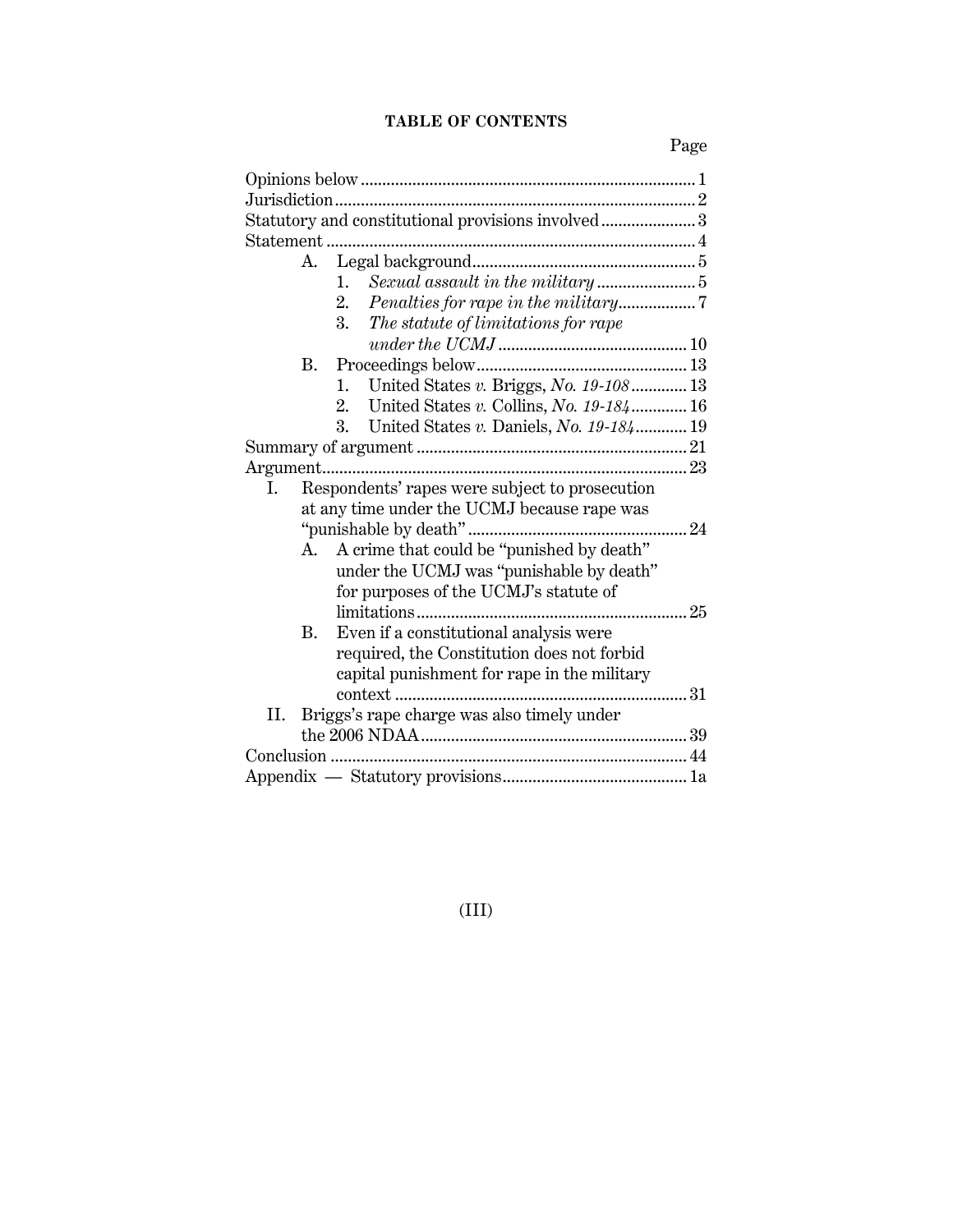# **TABLE OF AUTHORITIES**

| Cases:<br>Page                                             |  |
|------------------------------------------------------------|--|
| Abdirahman v. United States, 138 S. Ct. 2702 (2018)  15    |  |
|                                                            |  |
|                                                            |  |
| Chappell v. Wallace, 462 U.S. 296 (1983)31, 32, 33, 35, 36 |  |
| Coker v. Georgia, 433 U.S. 584 (1977) 11, 24, 30, 36, 37   |  |
| Coon v. United States, 411 F.2d 422                        |  |
|                                                            |  |
| Curry v. Secretary of the Army, 595 F.2d 873               |  |
|                                                            |  |
|                                                            |  |
|                                                            |  |
| Fernandez-Vargas v. Gonzales, 548 U.S. 30                  |  |
|                                                            |  |
|                                                            |  |
| Jerman v. Carlisle, McNellie, Rini, Kramer &               |  |
|                                                            |  |
| Judulang v. Holder, 565 U.S. 42 (2011)  41                 |  |
|                                                            |  |
| Kennedy v. Louisiana:                                      |  |
| 554 U.S. 407, reh'g denied, 554 U.S. 945 (2008)  35        |  |
|                                                            |  |
| Landgraf v. USI Film Prods., 511 U.S. 244                  |  |
|                                                            |  |
| Lebron v. National R.R. Passenger Corp.,                   |  |
|                                                            |  |
| Loving v. United States, 517 U.S. 748 (1996)  31, 32       |  |
|                                                            |  |
|                                                            |  |
| Midlantic Nat'l Bank v. New Jersey Dep't of Envtl.         |  |
|                                                            |  |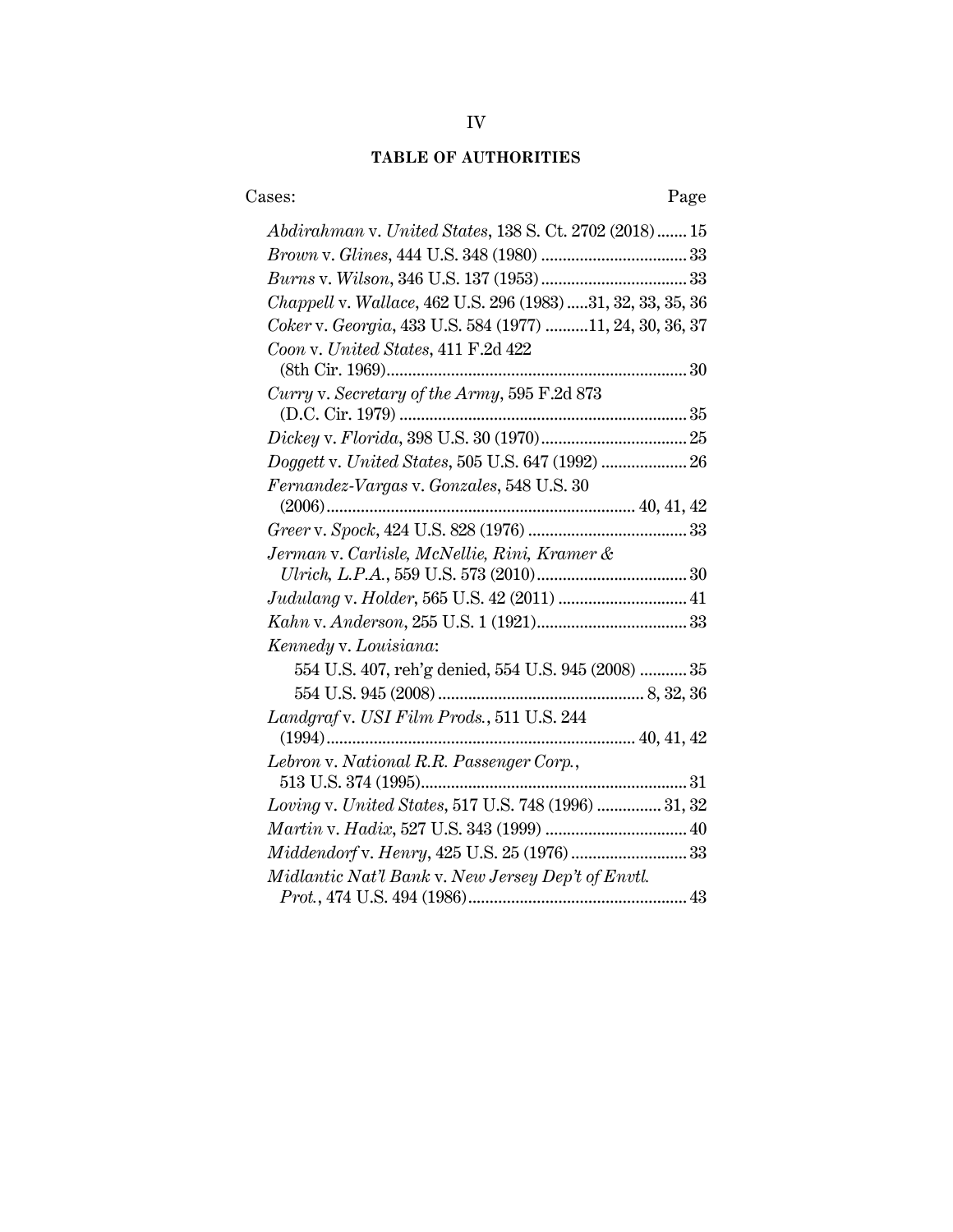| Cases—Continued:                                       | Page |
|--------------------------------------------------------|------|
| NLRB v. SW Gen., Inc., 137 S. Ct. 929 (2017) 38        |      |
| National Ass'n of Mfrs. v. Department of Defense,      |      |
|                                                        |      |
| Ortiz v. United States, 138 S. Ct. 2165 (2018) 15      |      |
| Parker v. Levy, 417 U.S. 733 (1974) 33, 35, 39         |      |
| Rotkiske v. Klemm, No. 18-328, 2019 WL 6703563         |      |
|                                                        |      |
|                                                        |      |
|                                                        |      |
| Smith v. United States, 568 U.S. 106 (2013) 25, 27, 28 |      |
| Solorio v. United States, 483 U.S. 435 (1987) 32       |      |
| Stogner v. California, 539 U.S. 607 (2003) 26, 40      |      |
| Toussie v. United States, 397 U.S. 112 (1970)  25, 27  |      |
|                                                        |      |
| United States v. Fausto, 484 U.S. 439 (1988)  38       |      |
| United States v. Kennedy, 618 F.2d 557                 |      |
|                                                        |      |
| United States v. Kubrick, 444 U.S. 111 (1979)  26, 27  |      |
| United States v. Mangahas, 77 M.J. 220                 |      |
|                                                        |      |
| United States v. Marion, 404 U.S. 307 (1971)  26, 27   |      |
| United States v. Matthews, 16 M.J. 354                 |      |
|                                                        |      |
| United States v. Payne, 591 F.3d 46 (2d Cir.),         |      |
|                                                        |      |
| United States v. Stebbins, 61 M.J. 366                 |      |
|                                                        |      |
| Weiss v. United States, 510 U.S. 163 (1994)  33        |      |
| Willenbring v. Neurauter, 48 M.J. 152                  |      |
|                                                        |      |
| Youngstown Sheet & Tube Co. v. Sawyer,                 |      |
|                                                        |      |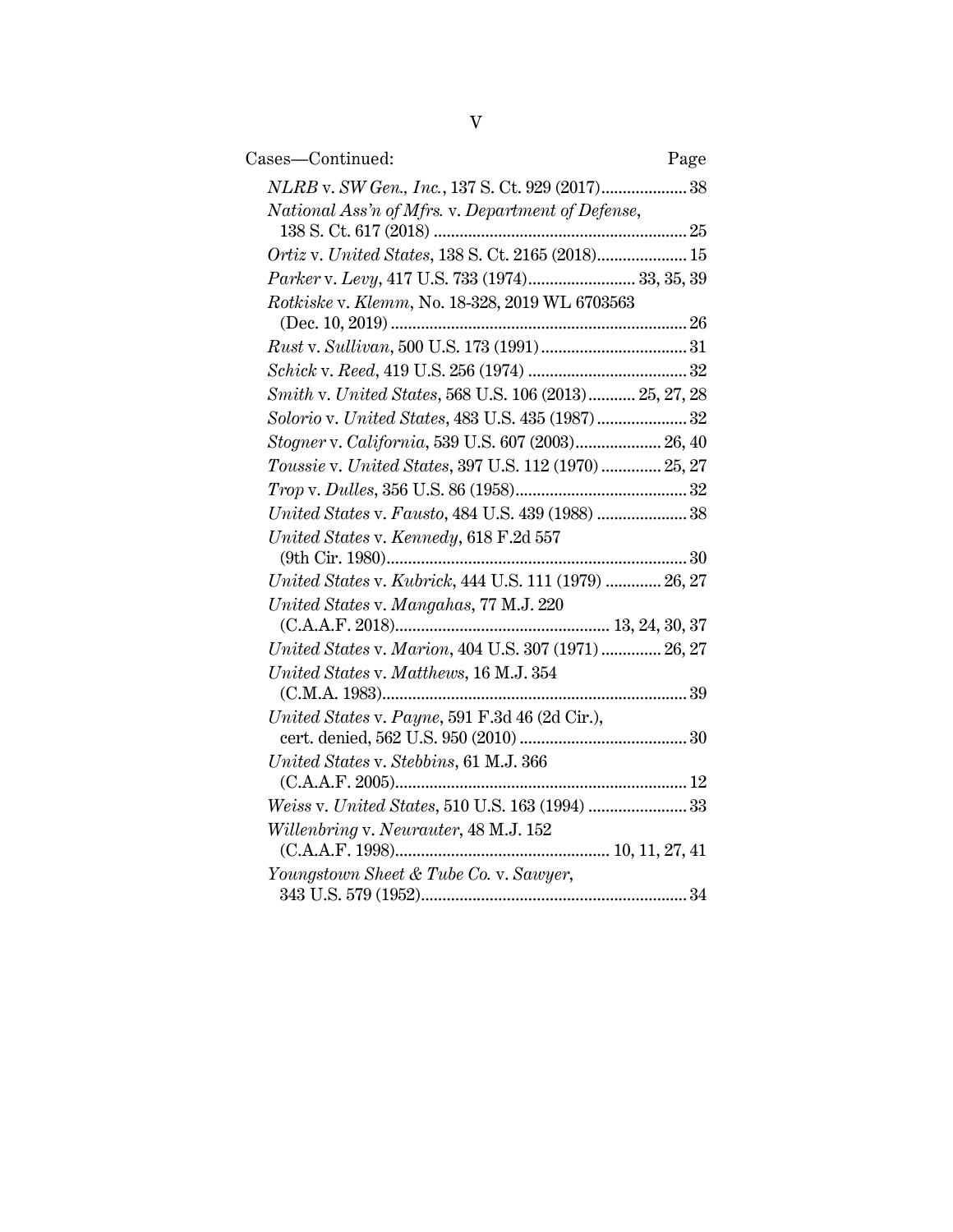| Constitution and statutes:                                                                                            | Page |
|-----------------------------------------------------------------------------------------------------------------------|------|
| U.S. Const.:                                                                                                          |      |
|                                                                                                                       |      |
|                                                                                                                       |      |
|                                                                                                                       |      |
| Act of Aug. 10, 1956, ch. 1041, 70 Stat. 1126,                                                                        |      |
| 70A Stat. 1 <i>et seq.</i> :                                                                                          |      |
|                                                                                                                       |      |
|                                                                                                                       |      |
| National Defense Authorization Act for Fiscal Year<br>1987, Pub. L. No. 99-661, Div. A, Tit. VIII, 100 Stat.<br>3905: |      |
|                                                                                                                       |      |
|                                                                                                                       |      |
| National Defense Authorization Act for Fiscal Year<br>1993, Pub. L. No. 102-484, Div. A, Tit. X, § 1066(c),           |      |
| National Defense Authorization Act for Fiscal Year<br>1996, Pub. L. No. 104-106, Div. A, Tit. XI, § 1113,             |      |
| National Defense Authorization Act for Fiscal Year<br>2006, Pub. L. No. 109-163, 119 Stat. 3136:                      |      |
|                                                                                                                       |      |
|                                                                                                                       |      |
|                                                                                                                       |      |
| National Defense Authorization Act for Fiscal Year<br>2012, Pub. L. No. 112-81, § 541(a)(1), 125 Stat. 1405  9        |      |
| Ronald W. Reagan National Defense Authorization                                                                       |      |
| Act for Fiscal Year 2005, Pub. L. No. 108-375,                                                                        |      |
|                                                                                                                       |      |
| Sexual Abuse Act of 1986, Pub. L. No. 99-654,                                                                         |      |
|                                                                                                                       |      |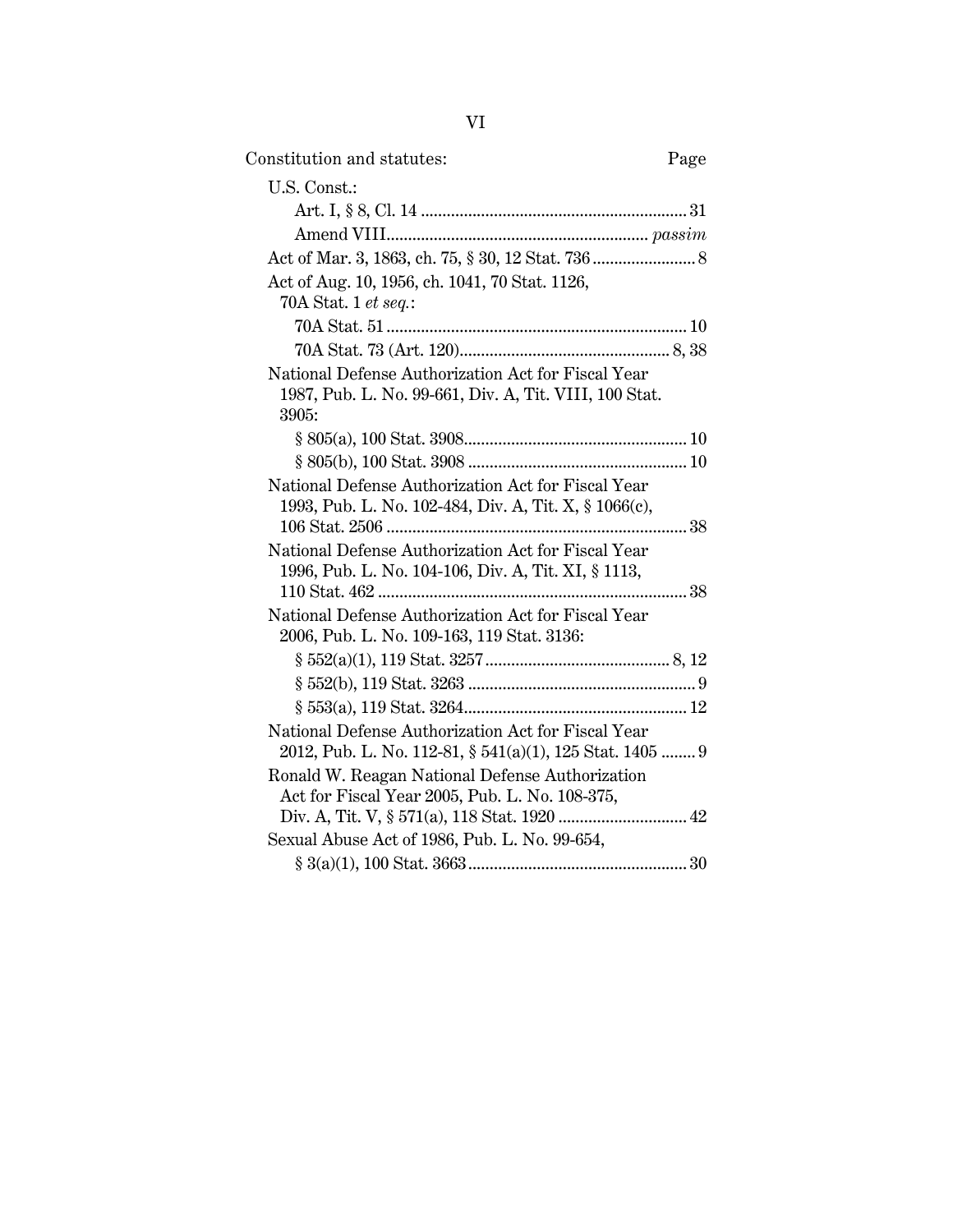| ×, |  |
|----|--|
|    |  |

| Statutes-Continued:                                    | Page |
|--------------------------------------------------------|------|
| Uniform Code of Military Justice, Act of May 5,        |      |
| 1950, ch. 169, 64 Stat. 107 (10 U.S.C. 801 et seq.):   |      |
|                                                        |      |
|                                                        |      |
|                                                        |      |
|                                                        |      |
|                                                        |      |
|                                                        |      |
|                                                        |      |
|                                                        |      |
|                                                        |      |
|                                                        |      |
|                                                        |      |
|                                                        |      |
|                                                        |      |
|                                                        |      |
|                                                        |      |
|                                                        |      |
|                                                        |      |
|                                                        |      |
|                                                        |      |
| Ky. Rev. Stat. Ann. § 500.050(1) (LexisNexis 2014)  28 |      |
| Exec. Order:                                           |      |
|                                                        |      |
|                                                        |      |
|                                                        |      |
|                                                        |      |
| Miscellaneous:                                         |      |
| H.R. Conf. Rep. No. 360, 109th Cong., 1st Sess.        |      |
|                                                        |      |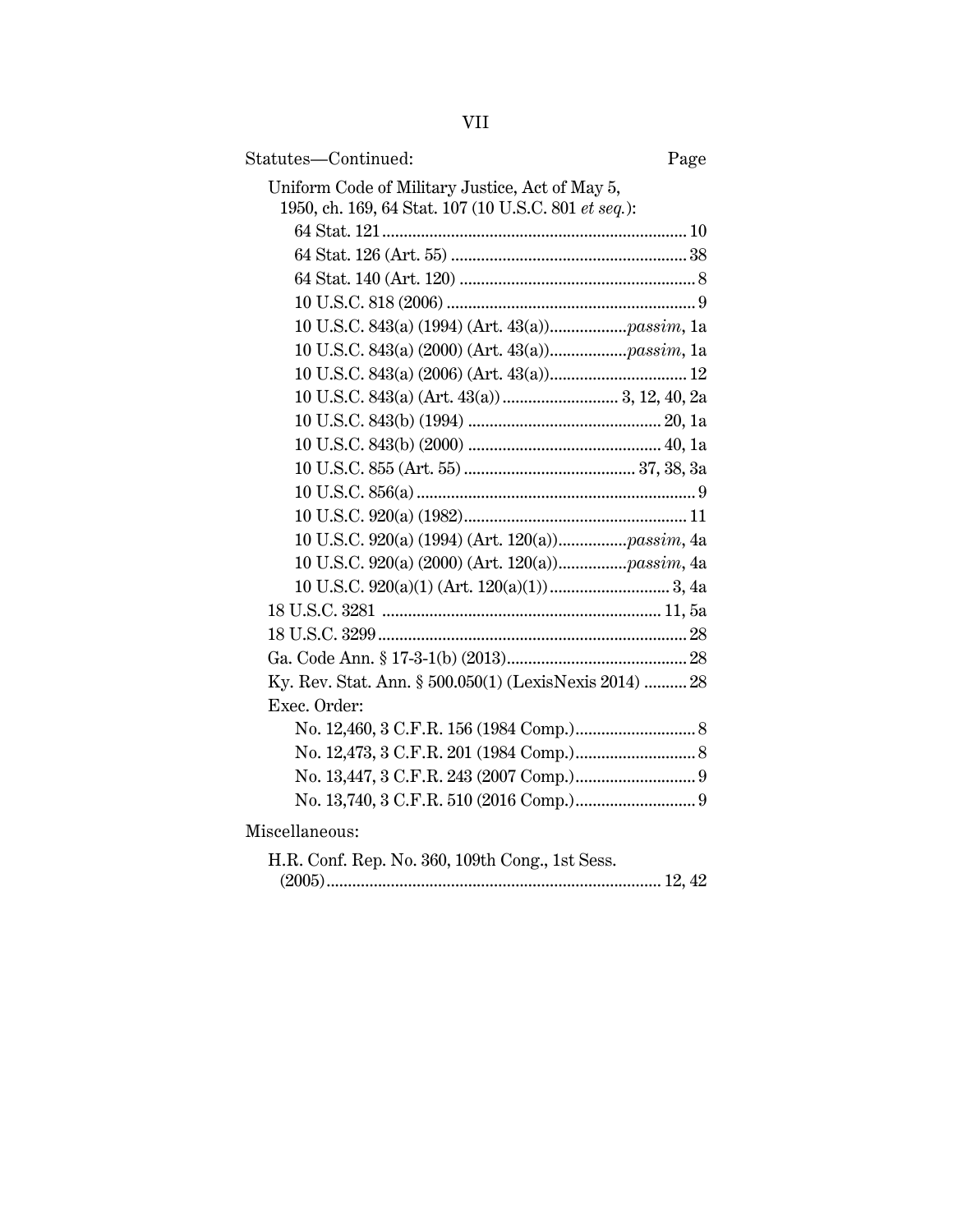# VIII

| Miscellaneous:<br>Page                                  |
|---------------------------------------------------------|
| H.R. Rep. No. 89, 109th Cong., 1st Sess. (2005) 12, 42  |
| Manual for Courts-Martial, United States:               |
|                                                         |
|                                                         |
|                                                         |
| Memorandum from James N. Mattis, Secretary of           |
| Defense, to All Members of the Department of            |
| Defense: Sexual Assault Prevention and                  |
| Awareness (Apr. 18, 2018), https://dod.                 |
| defense.gov/portals/1/features/2018/0418_               |
|                                                         |
| S. Rep. No. 331, 99th Cong., 2d Sess. (1986) 10, 11, 29 |
| The Federalist No. 23 (Alexander Hamilton)              |
|                                                         |
| Uniform Code of Military Justice: Hearings Before       |
| a Subcom. of the Senate Comm. on Armed Ser-             |
|                                                         |
| United States Department of Defense:                    |
| Department of Defense Annual Report on                  |
| Sexual Assault in the Military, Fiscal Year             |
| 2018 (Apr. 2019), https://www.sapr.mil/sites/           |
| default/files/DoD Annual Report on                      |
|                                                         |
| Judicial Proceedings Panel, Report on Retalia-          |
| tion Related to Sexual Assault Offenses                 |
| (Feb. 2016), http://jpp.whs.mil/Public/docs/            |
| 08-Panel_Reports/04_JPP_Retaliation_Report_             |
|                                                         |
| Report of the Response Systems to Adult Sexual          |
| Assault Crimes Panel (June 2014),                       |
| http://responsesystemspanel.whs.mil/                    |
| Public/docs/Reports/00_Final/RSP_Report_                |
|                                                         |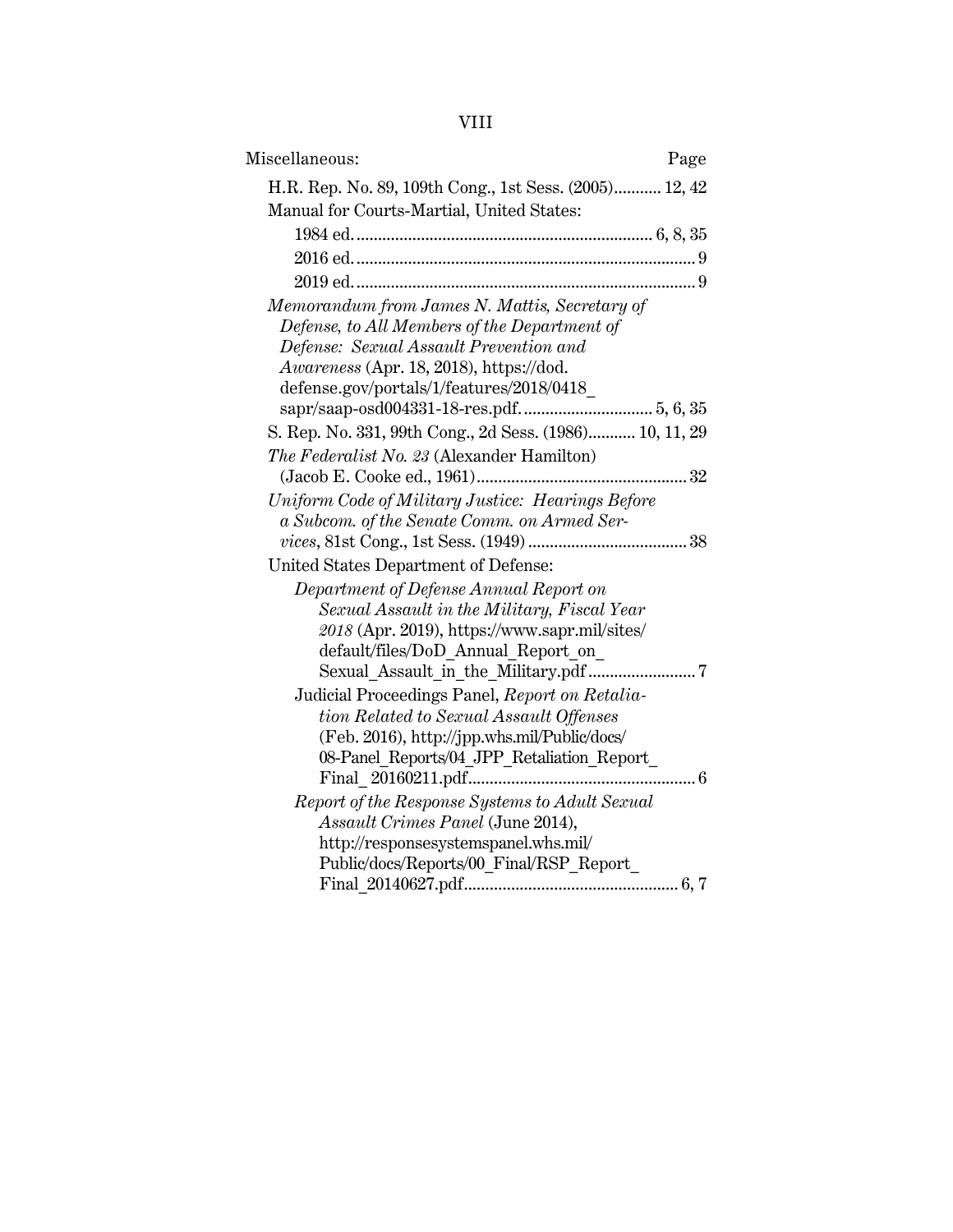| Miscellaneous-Continued:                                                                                                                                                     | Page         |
|------------------------------------------------------------------------------------------------------------------------------------------------------------------------------|--------------|
| Sex Crimes and the UCMJ: A Report for the<br>Joint Service Comm. On Military Justice,<br>http://jpp.whs.mil/public/docs/03 Topic-<br>Areas/02-Article 120/20150116/58 Report |              |
| Sexual Assault Prevention and Response Office,                                                                                                                               |              |
| Department of Defense Fiscal Year 2009<br>Annual Report on Sexual Assault in the                                                                                             |              |
| Military (Mar. 2010), https://www.sapr.mil/<br>public/docs/reports/fy09 annual report.                                                                                       |              |
|                                                                                                                                                                              | .5, 6, 7, 34 |
| Earl Warren, The Bill of Rights and the Military,                                                                                                                            |              |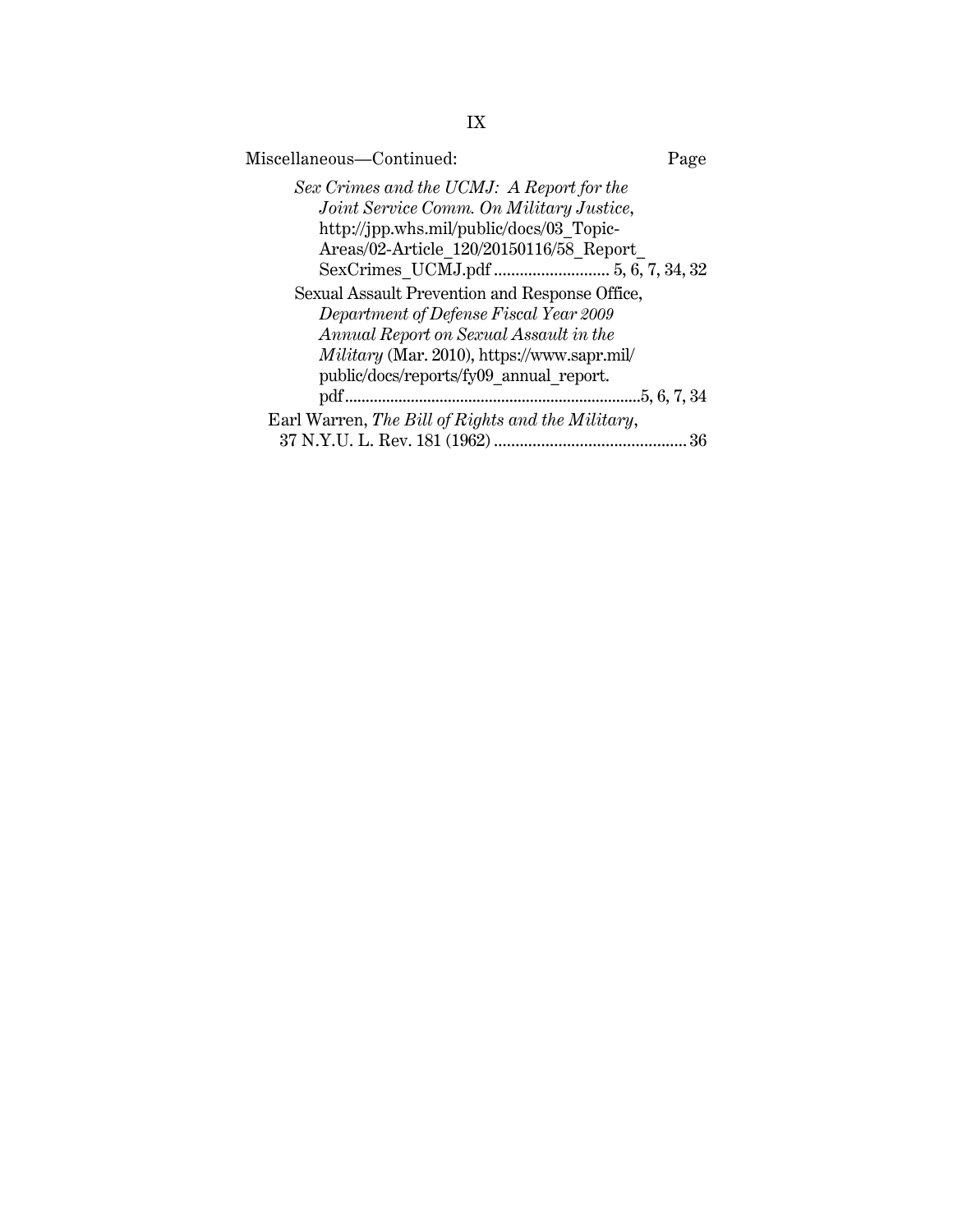# In the Supreme Court of the United States

No. 19-108

UNITED STATES OF AMERICA, PETITIONER

*v.*

MICHAEL J.D. BRIGGS

No. 19-184

UNITED STATES OF AMERICA, PETITIONER

*v.*

RICHARD D. COLLINS

UNITED STATES OF AMERICA, PETITIONER

*v.*

HUMPHREY DANIELS III

*ON WRITS OF CERTIORARI TO THE UNITED STATES COURT OF APPEALS FOR THE ARMED FORCES*

## **BRIEF FOR THE UNITED STATES Contract Contract Contract**

# **OPINIONS BELOW**

The opinion of the Court of Appeals for the Armed Forces in *United States* v. *Briggs*, No. 19-108 (*Briggs* Pet. App. 1a-15a) is reported at 78 M.J. 289. The opinion of the Air Force Court of Criminal Appeals (*Briggs*

(1)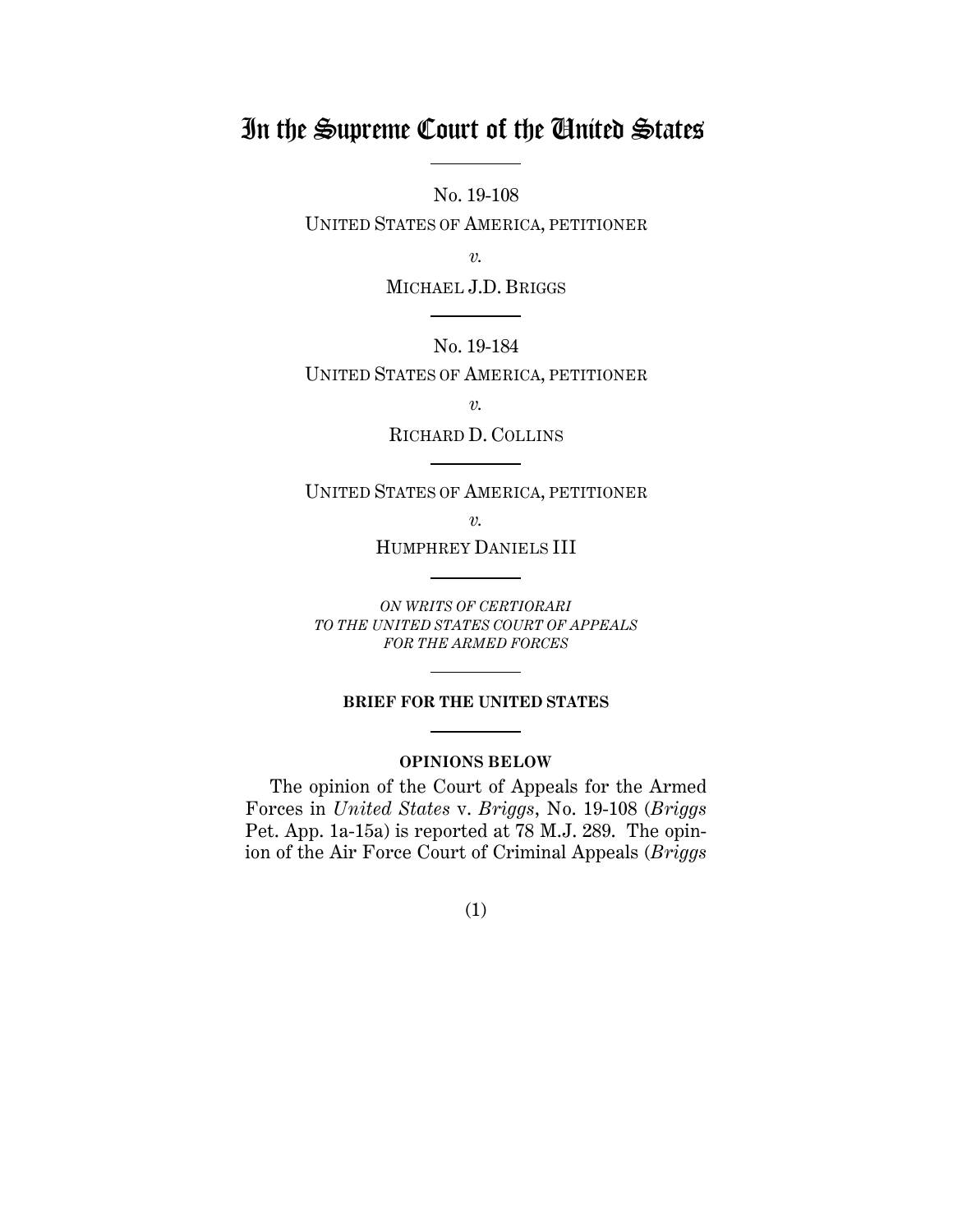Pet. App. 16a-40a) is not published in the Military Justice Reporter but is available at 2016 WL 3682568.

The order of the Court of Appeals for the Armed Forces in *United States* v. *Collins*, No. 19-184 (*Collins/ Daniels* Pet. App. 1a) is reported at 78 M.J. 415. The opinion of the Air Force Court of Criminal Appeals (*Collins/Daniels* Pet. App. 2a-18a) is reported at 78 M.J. 530.

The order of the Court of Appeals for the Armed Forces in *United States* v. *Daniels*, No. 19-184 (*Collins/ Daniels* Pet. App. 19a-20a) is reported at 79 M.J. 150. The opinion of the Air Force Court of Criminal Appeals (*Collins/Daniels* Pet. App. 21a-41a) is not published in the Military Justice Reporter but is available at 2019 WL 2560041.

### **JURISDICTION**

The judgment of the court of appeals in *Briggs* was entered on February 22, 2019. On May 14, 2019, the Chief Justice extended the time within which to file a petition for a writ of certiorari to and including June 22, 2019. On June 12, 2019, the Chief Justice further extended the time to and including July 22, 2019, and the petition was filed on that date. The petition for a writ of certiorari was granted on November 15, 2019. The jurisdiction of this Court rests on 28 U.S.C. 1259(3)-(4). See 19-108 U.S. Cert. Reply Br. 2-6.

The judgment of the court of appeals in *Collins* was entered on March 12, 2019. On June 6, 2019, the Chief Justice extended the time within which to file a petition for a writ of certiorari to and including July 10, 2019. On July 3, 2019, the Chief Justice further extended the time to and including August 9, 2019. The judgment of the court of appeals in *Daniels* was entered on July 22, 2019. The consolidated petition for *Collins* and *Daniels*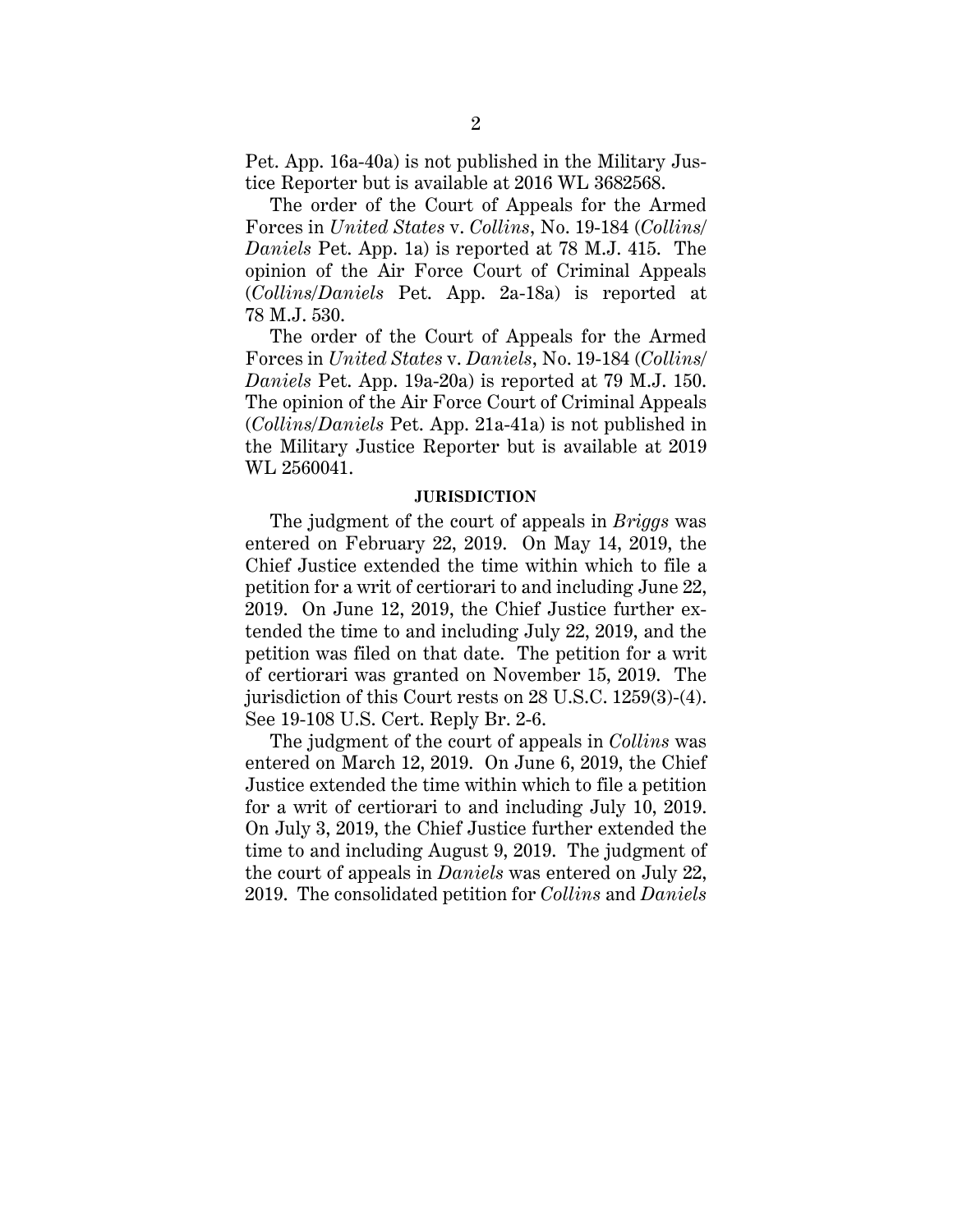was filed on August 9, 2019. The petition was granted on November 15, 2019. The jurisdiction of this Court rests on 28 U.S.C. 1259(2). See 19-184 U.S. Cert. Reply Br. 2-6.

### **STATUTORY AND CONSTITUTIONAL PROVISIONS INVOLVED**

At the times of respondents' offenses in 1998, 2000, and 2005, Article 43(a) of the Uniform Code of Military Justice (UCMJ) provided that a "person charged with absence without leave or missing movement in time of war, or with any offense punishable by death, may be tried and punished at any time without limitation." 10 U.S.C. 843(a) (1994); 10 U.S.C. 843(a) (2000). Article 120(a) of the UCMJ provided that any "person subject to [the UCMJ] who commits an act of sexual intercourse, by force and without consent, is guilty of rape and shall be punished by death or such other punishment as a court-martial may direct." 10 U.S.C. 920(a) (1994); 10 U.S.C. 920(a) (2000).

The current version of Article 43(a) of the UCMJ provides that a "person charged with absence without leave or missing movement in time of war, with murder, rape or sexual assault, or rape or sexual assault of a child, or with any other offense punishable by death, may be tried and punished at any time without limitation." 10 U.S.C. 843(a). The current version of Article 120(a) of the UCMJ provides in relevant part that any "person subject to [the UCMJ] who commits a sexual act upon another person by \* \* \* using unlawful force against that other person \* \* \* is guilty of rape and shall be punished as a court-martial may direct." 10 U.S.C. 920(a)(1).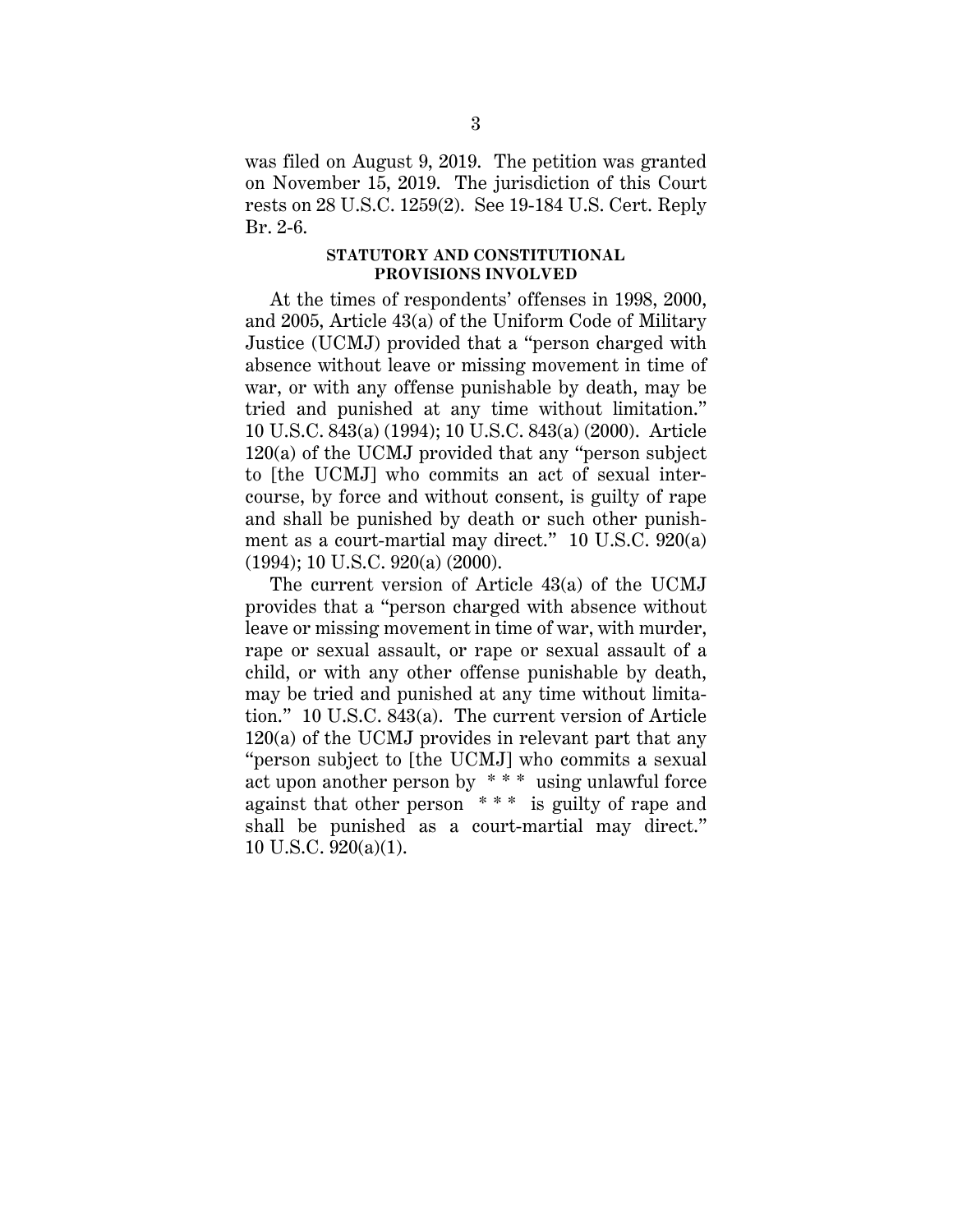The Eighth Amendment to the United States Constitution provides that "[e]xcessive bail shall not be required, nor excessive fines imposed, nor cruel and unusual punishments inflicted." U.S. Const. Amend. VIII.

Other pertinent statutory provisions are reprinted in an appendix to this brief. App., *infra*, 1a-5a.

## **STATEMENT**

Following a general court-martial by the United States Air Force, respondent Briggs was convicted of rape, in violation of 10 U.S.C. 920(a) (2000). The Air Force Court of Criminal Appeals (AFCCA) affirmed. *Briggs* Pet. App. 16a-40a. The Court of Appeals for the Armed Forces (CAAF) summarily affirmed in part and denied review in part. 76 M.J. 36; 76 M.J. 338. This Court granted a petition for a writ of certiorari, vacated the CAAF's judgment, and remanded. 139 S. Ct. 38. On remand, the CAAF reversed the AFCCA and dismissed the charge. *Briggs* Pet. App. 1a-15a.

Following a general court-martial by the United States Air Force, respondent Collins was convicted of rape, in violation of 10 U.S.C. 920(a) (1994). *Collins/ Daniels* Pet. App. 2a-3a. The AFCCA reversed. *Id*. at 2a-18a. The Judge Advocate General (JAG) of the Air Force certified the case to the CAAF, which summarily affirmed. *Id.* at 1a.

Following a general court-martial by the United States Air Force, respondent Daniels was convicted of rape, in violation of 10 U.S.C. 920(a) (1994), and other offenses. *Collins/Daniels* Pet. App. 21a-22a. The AFCCA reversed the rape conviction. *Id.* at 21a-41a. The Air Force JAG certified the AFCCA's decision on the rape count to the CAAF, which summarily affirmed. *Id.* at 19a-20a.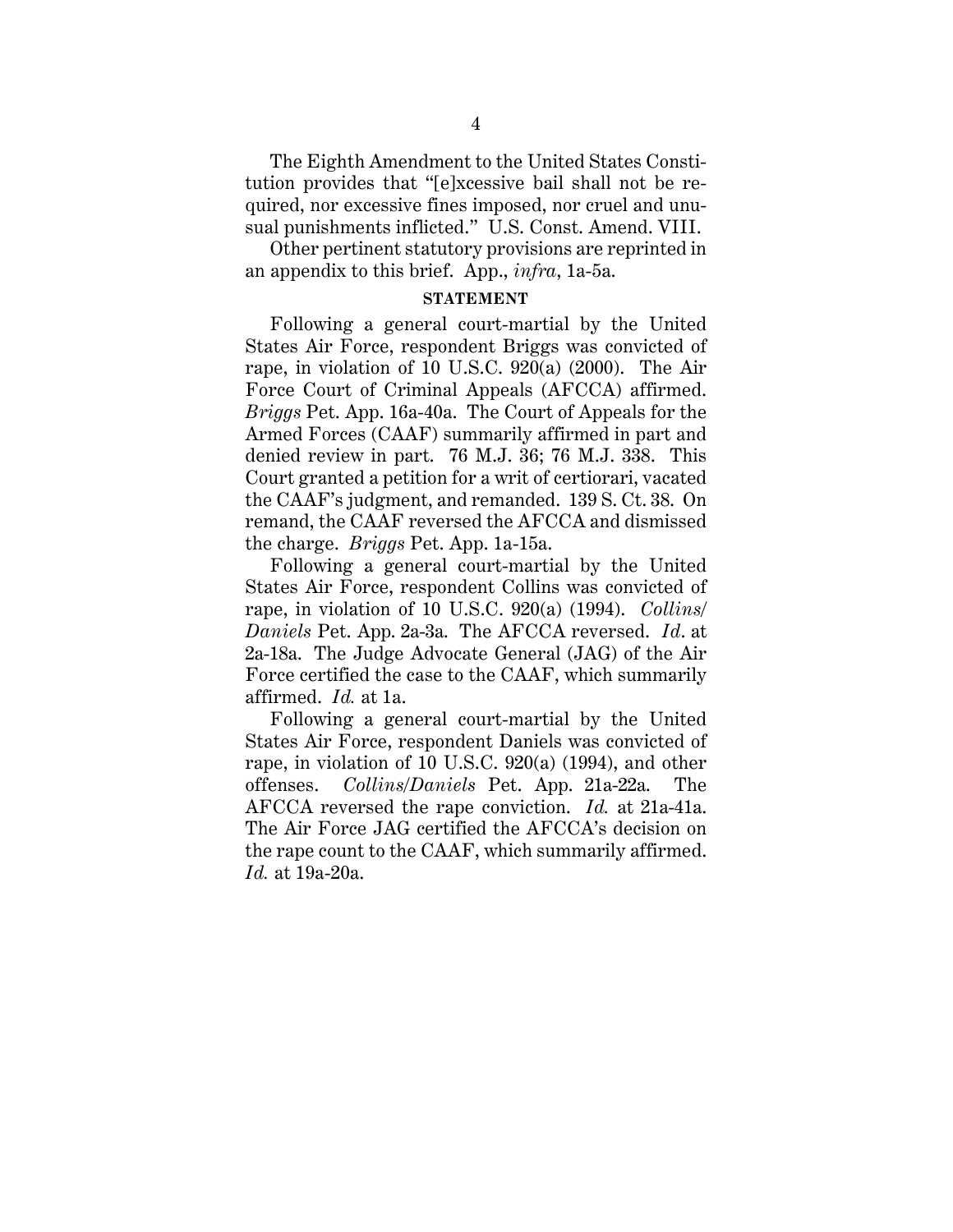### **A. Legal Background**

### *1. Sexual assault in the military*

a. Sexual assault "is one of the most destructive factors in building a mission-focused military." *Memorandum from James N. Mattis, Secretary of Defense, to All Members of the Department of Defense: Sexual Assault Prevention and Awareness* (Apr. 18, 2018) (*Mattis Memo*), https://dod.defense.gov/portals/1/features/2018/ 0418 sapr/saap-osd004331-18-res.pdf. For victims, the impact of sexual assault in the military is "devastating." United States Dep't of Defense, *Sex Crimes and the UCMJ: A Report for the Joint Service Comm. On Military Justice* 2 (*UCMJ Sex Crimes Report*), http:// jpp.whs.mil/public/docs/03\_Topic-Areas/02-Article\_120/ 20150116/58\_Report\_SexCrimes\_UCMJ.pdf. And that personal devastation comes with systemic effects that are unique to the military context. "An effective fighting force cannot tolerate sexual assault within its ranks." Sexual Assault Prevention and Response Office, United States Dep't of Defense, *Department of Defense Fiscal Year 2009 Annual Report on Sexual Assault in the Military* (Mar. 2010) 5 (*DoD FY 2009 Annual Report*), https://www.sapr.mil/ public/docs/reports/fy09\_annual\_report.pdf.

The Pentagon has "identified military sexual trauma as a major deployment and readiness issue." *UCMJ Sex Crimes Report* 117 n.457. Sexual assault decreases the military's "ability to recruit and retain the finest allvolunteer force this world has ever known." *Mattis Memo*. And because the military "requires large numbers of young men and women to work together in close quarters that are often highly isolated," the "deterrence of sexual offenses in the military is especially critical." *UCMJ Sex Crimes Report* 117 n.456. Sexual assault "erodes unit integrity," *DoD FY 2009 Annual Report* 5,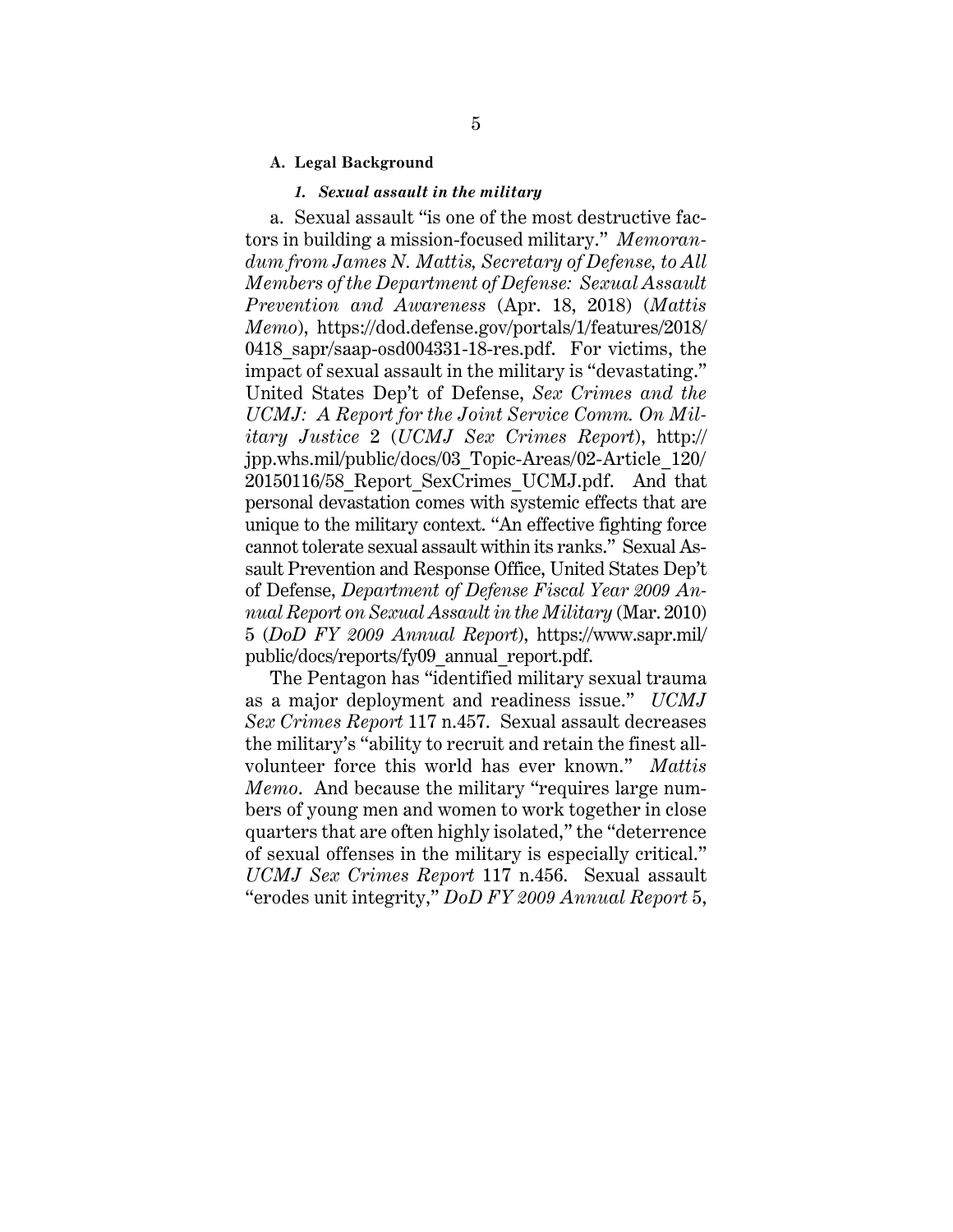by destroying the "very fiber" of "small groups of close knit people who must trust each other with their lives," Judicial Proceedings Panel, United States Dep't of Defense, *Report on Retaliation Related to Sexual Assault Offenses* 17 (Feb. 2016) (citation omitted) (*Retaliation Report*), http://jpp.whs.mil/Public/docs/08-Panel\_Reports/ 04 JPP Retaliation Report Final 20160211.pdf; see *Mattis Memo* ("Unit cohesion is what holds us together under stress and keeps us combat effective when the chips are down.").

Sexual assaults committed by military personnel overseas can undermine international alliances, "subvert[] strategic goodwill," and create diplomatic crises. *DoD FY 2009 Annual Report* 16. Even in times of peace, "military personnel represent the goodwill of the Department to the foreign national population." *Ibid.* Sexual offenses committed by military personnel overseas therefore "discredit the military service and by extension the United States government," and impair international relations. *UCMJ Sex Crimes Report* 117 n.456. Those concerns become even more acute in a combat setting. "History has demonstrated that in such an environment rape and murder become more tempting," while "the need for order in the force, in order not to encourage resistance by the enemy and to pacify the populace," is at its highest. Manual for Courts-Martial, United States (MCM) App. 21, at A21-66 (1984 ed.).

b. Compounding all of these problems is that "sexual assaults in the military remain chronically underreported." United States Dep't of Defense, *Report of the Response Systems to Adult Sexual Assault Crimes Panel* 8 (June 2014) (*RSP Report*), http://responsesystemspanel. whs.mil/Public/docs/Reports/00\_Final/RSP\_Report\_Final\_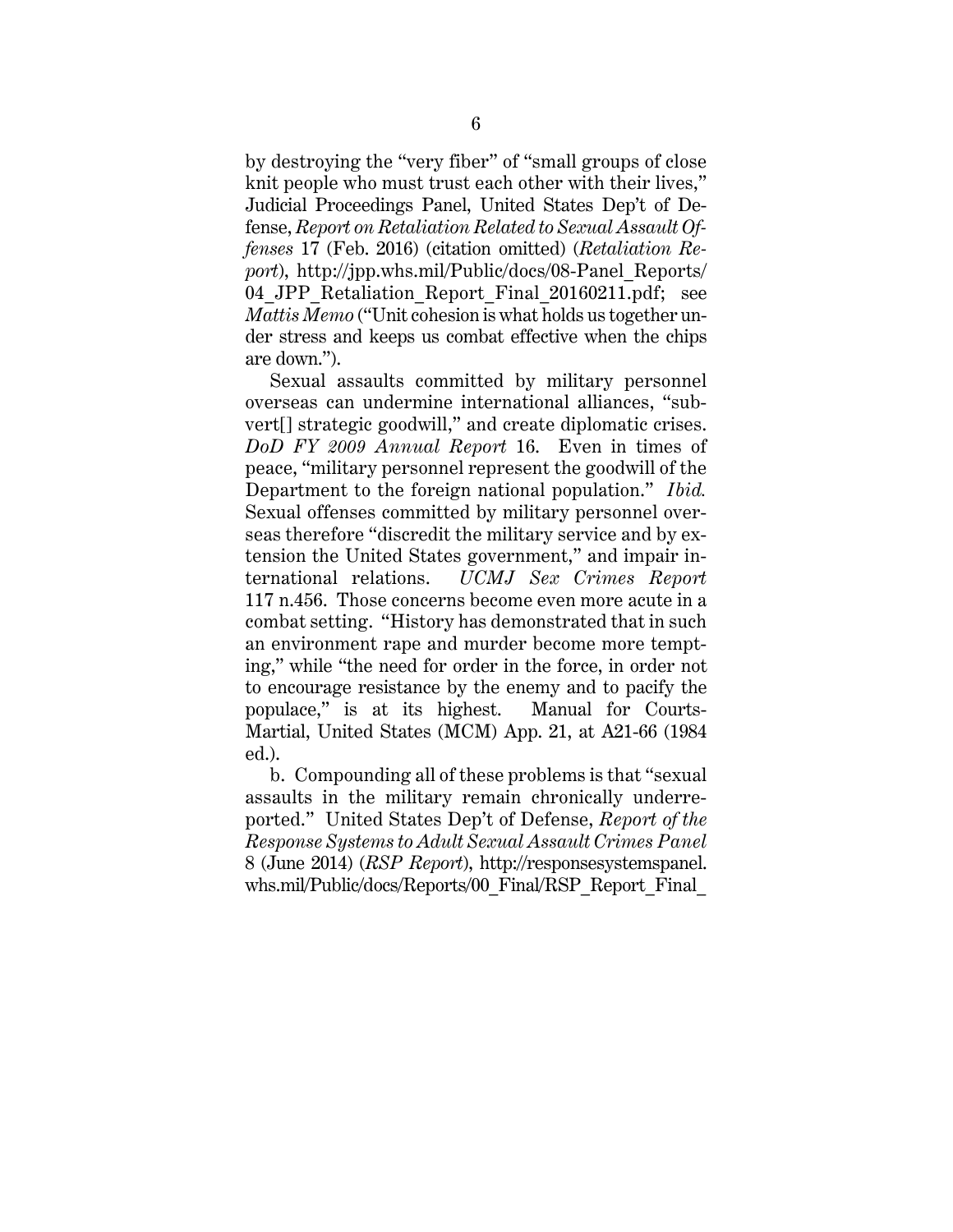20140627.pdf; see *Department of Defense Annual Report on Sexual Assault in the Military, Fiscal Year 2018* 15 (Apr. 2019) (*DoD FY 2018 Annual Report*), https:// www.sapr.mil/sites/default/files/DoD\_Annual\_Report\_on\_ Sexual Assault in the Military.pdf. In the military, sexual assault victims "face unique barriers to reporting that do not exist in the civilian world." *RSP Report* 60.

The "hierarchical structure of military service and its focus on obedience, order, and mission before self \* \* \* discourage victims from reporting." *RSP Report* 60*.* "Particularly when an offender is a superior, victims may believe that others will ignore or tend to disbelieve their allegations of sexual assault," and may fear that "nothing will happen to the[] perpetrator." *Id.* at 60-62. Military victims may also fear "discipline for any collateral misconduct —underage drinking and other related alcohol offenses, adultery, fraternization, or other violations of certain regulations or orders—that occurred at the time they were assaulted." *Id.* at 61. And some victims may additionally fear "reprisal or retaliation" if they report the assault, including being "labeled a troublemaker." *Id.* at 60; *DoD FY 2018 Annual Report* 10 (same).

Notwithstanding these challenges, preventing sexual assault is a top priority for the Department of Defense. "Sexual assault is incompatible with military culture, and the costs and consequences for mission accomplishments are unbearable." *DoD FY 2009 Annual Report* 5. And the destruction of "morale, good order and discipline" is only exacerbated by a failure to bring assailants to justice. *UCMJ Sex Crimes Report* 2.

### *2. Penalties for rape in the military*

Rape in the military has traditionally been a capital offense. The "military death penalty for rape [was] the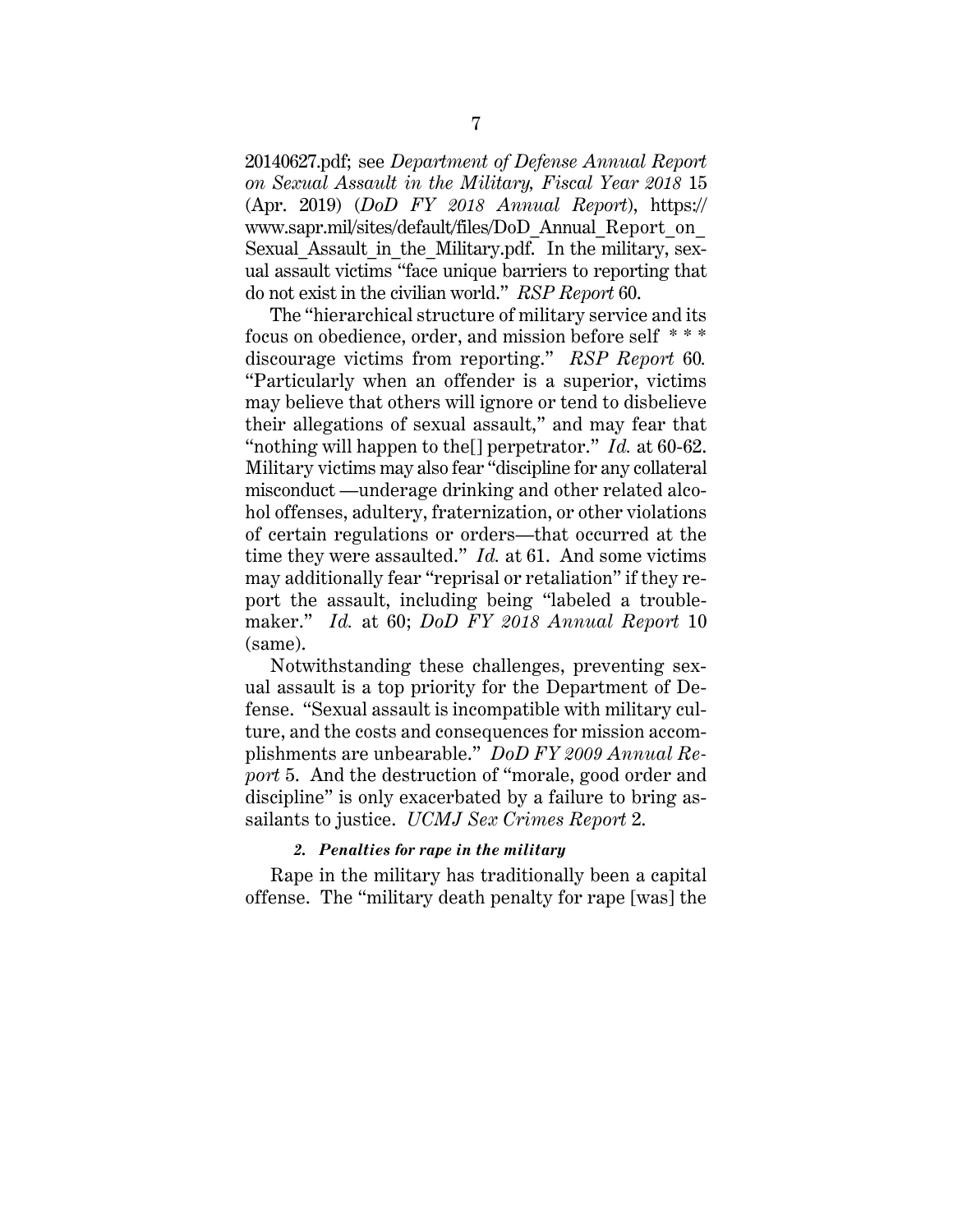rule for more than a century," as "military law \* \* \* included the death penalty for rape of a child or adult victim since at least 1863." *Kennedy* v. *Louisiana*, 554 U.S. 945, 946 (2008) (statement of Kennedy, J., respecting the denial of rehearing) (citing Act of Mar. 3, 1863, ch. 75, § 30, 12 Stat. 736).

From its inception in 1950, subject only to some refinement of the definition of the offense, the UCMJ long classified rape as a capital crime. See Act of May 5, 1950 (1950 UCMJ), ch. 169, 64 Stat. 140 (Art. 120); Act of Aug. 10, 1956 (1956 Codification), ch. 1041, 70 Stat. 1126, 70A Stat. 73 (Art. 120). In 1984, President Ronald Reagan promulgated a revised edition of the Manual for Courts Martial, which is the official guide to the conduct of courts-martial. See Exec. Order 12,473, 3 C.F.R. 201 (1984 Comp.). That version of the Manual, consistent with the UCMJ, authorized the death penalty for rape where certain "aggravating circumstances" were proved. MCM, Rule for Courts Martial 1004(c) (1984 ed.); see also Exec. Order 12,460, 3 C.F.R. 156 (1984 Comp.) (promulgating aggravating factors). And from 1993 to 2006, Article 120(a) of the UCMJ provided that any "person subject to [the UCMJ] who commits an act of sexual intercourse, by force and without consent, is guilty of rape and shall be punished by death or such other punishment as a court-martial may direct." 10 U.S.C. 920(a) (1994).

The National Defense Authorization Act for Fiscal Year 2006 (2006 NDAA) revised Article 120 by, among other things, removing the express directive that the death penalty be available for rape and instead providing that a person "guilty of rape \* \* \* shall be punished as a court-martial may direct." Pub. L. No. 109-163, § 552(a)(1), 119 Stat. 3257; see *ibid.* (classifying adult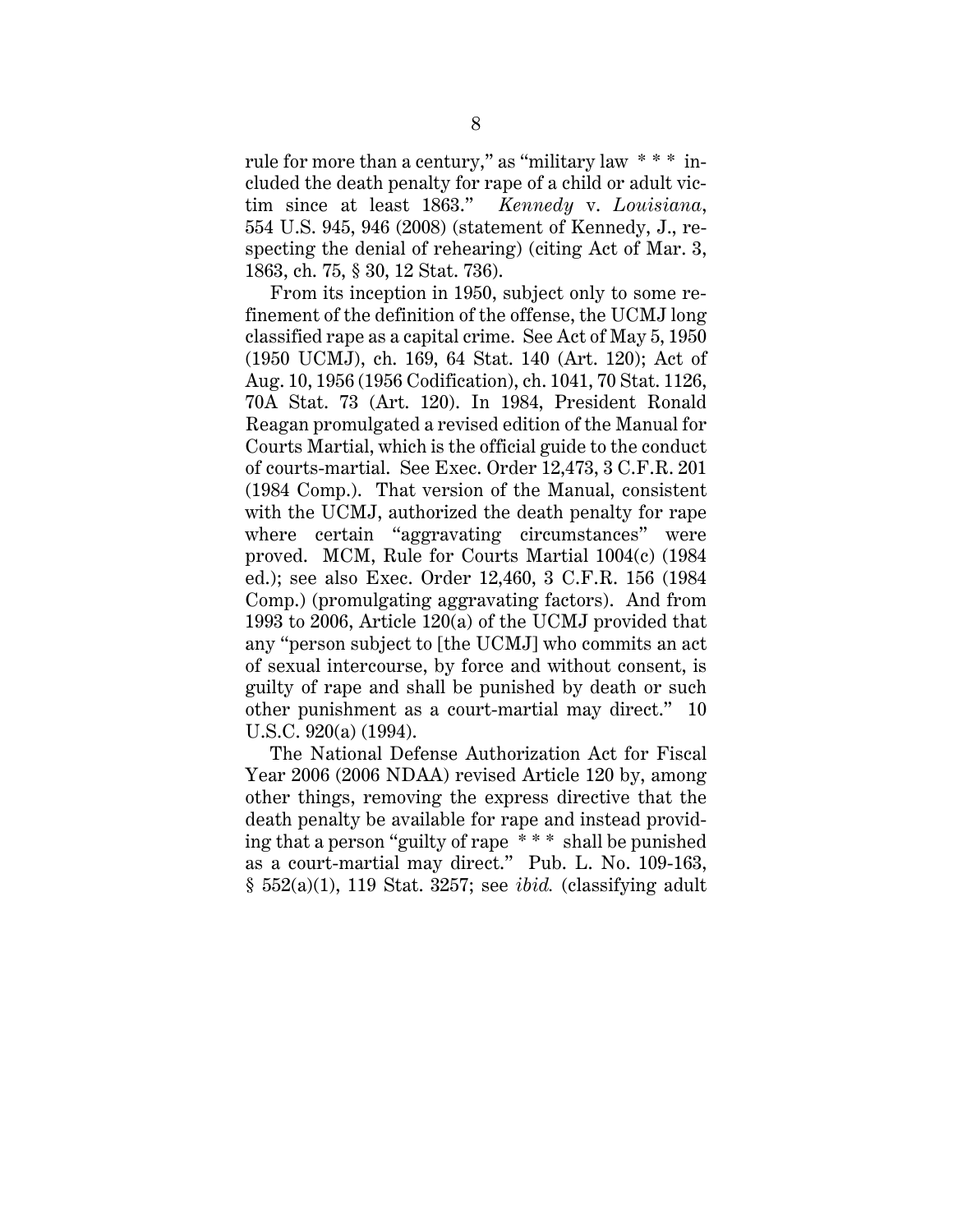and child rape as different offenses). Congress specified, however, that "[u]ntil the President otherwise provides  $***$ , the punishment which a court-martial may direct for" rape includes "death." § 552(b), 119 Stat. 3263; see also 10 U.S.C. 856(a) ("The punishment which a court-martial may direct for an offense may not exceed such limits as the President may prescribe for that offense."). In 2007, President George W. Bush issued an Executive Order maintaining the death penalty as a punishment for rape. Exec. Order No. 13,447, 3 C.F.R. 243 (2007 Comp.); see also 10 U.S.C. 818 (2006) ("[G]eneral courts-martial have jurisdiction to try persons subject to this chapter for any offense made punishable by this chapter and may, under such limitations as the President may prescribe, adjudge any punishment not forbidden by this chapter, including the penalty of death when specifically authorized by this chapter.").

Congress amended portions of Article 120 again in the National Defense Authorization Act for Fiscal Year 2012 (2012 NDAA), Pub. L. No. 112-81, § 541(a)(1), 125 Stat. 1405. Although the 2012 NDAA, unlike the 2006 NDAA, did not contain any express congressional authorization for the death penalty for rape, Congress again stated that a person found guilty of rape "shall be punished as a court-martial may direct." *Ibid*. In 2016, President Barack Obama promulgated Executive Order 13,740, 3 C.F.R. 510 (2016 Comp.), which amended the Manual for Courts Martial. The revised Manual stated that the maximum punishment for rape committed after June 28, 2012 is "confinement for life without eligibility for parole." MCM, pt. IV, ¶ 45.e.(1) (2016 ed.). The current version provides the same. See MCM, pt. IV ¶ 60.d(1) (2019 ed.).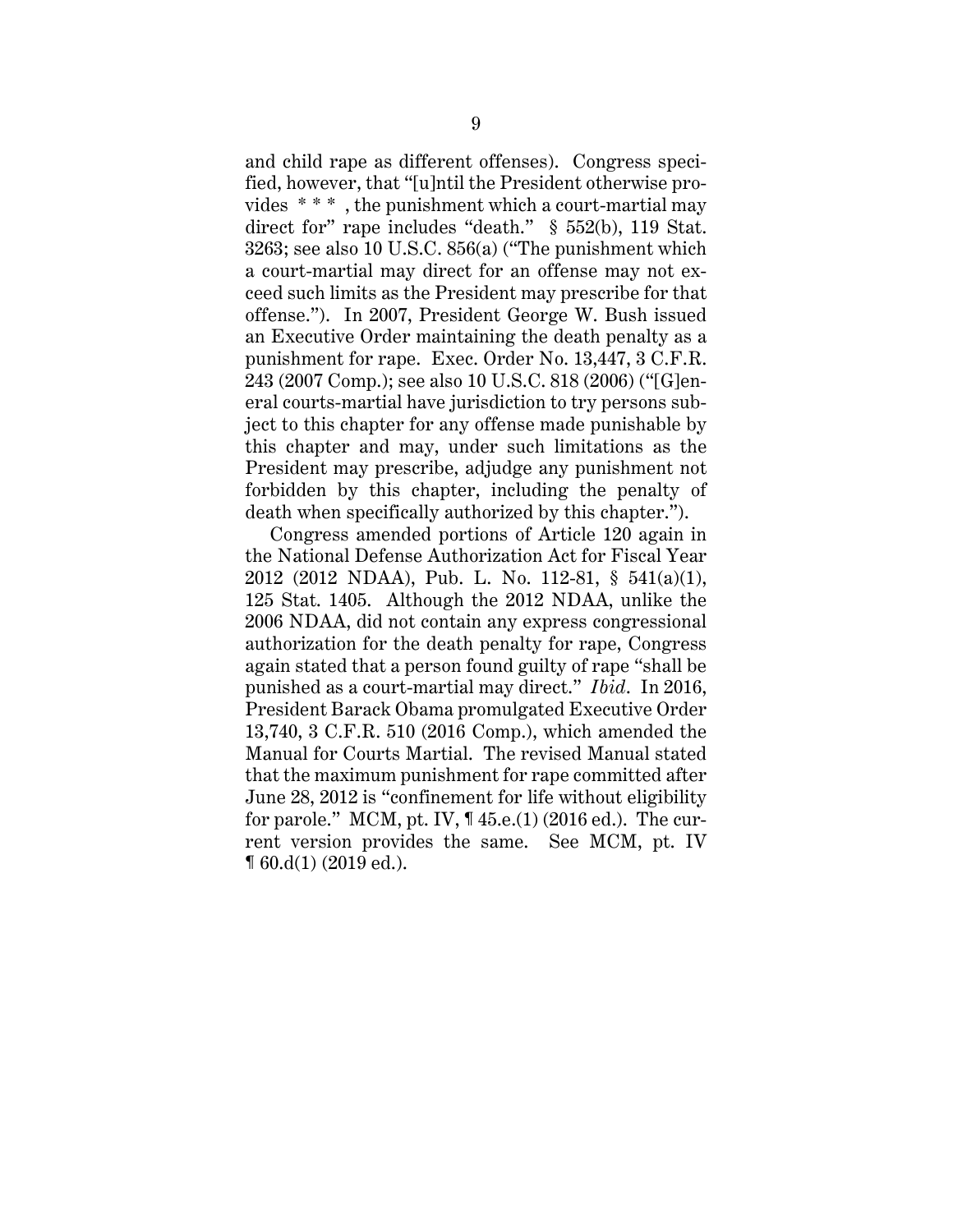#### *3. The statute of limitations for rape under the UCMJ*

a. When Congress first enacted the UCMJ in 1950, the UCMJ's statutes of limitations distinguished among three categories of offenses. 1950 UCMJ, 64 Stat. 121; 1956 Codification, 70A Stat. 51. The default limitations period, under UCMJ Article 43(c), was two years. See *Willenbring* v. *Neurauter*, 48 M.J. 152, 178 (C.A.A.F. 1998). Under Article 43(b), certain designated offenses, including rape, had a three-year statute of limitations. *Ibid.* And under Article 43(a), specific offenses— "desertion or absence without leave in time of war, \* \* \* aiding the enemy, mutiny, [and] murder"—could "be tried and punished at any time without limitation." *Ibid*.

In 1986, Congress overhauled the UCMJ's limitations provisions. Instead of providing a self-contained list of offenses exempt from a time limit on prosecution, Congress adopted a new approach to Article 43(a), specifying that "[a] person charged with \* \* \* any offense punishable by death, may be tried and punished at any time without limitation." National Defense Authorization Act for Fiscal Year 1987, Pub. L. No. 99-661, Div. A, Tit. VIII, § 805(a) and (b), 100 Stat. 3908. Article 43(b) was amended to provide that all remaining offenses were subject to a five-year statute of limitations. § 805(a), 100 Stat. 3908.

The Senate Report accompanying the 1986 revisions to Article 43 explained that, under the revised text of Article 43(a), "no statute of limitation would exist in prosecution of offenses for which the death penalty is a punishment prescribed by or pursuant to the UCMJ." S. Rep. No. 331, 99th Cong., 2d Sess. 249 (1986) (Senate Report). At the time, as described above, the UCMJ provided that rape "shall be punished by death or such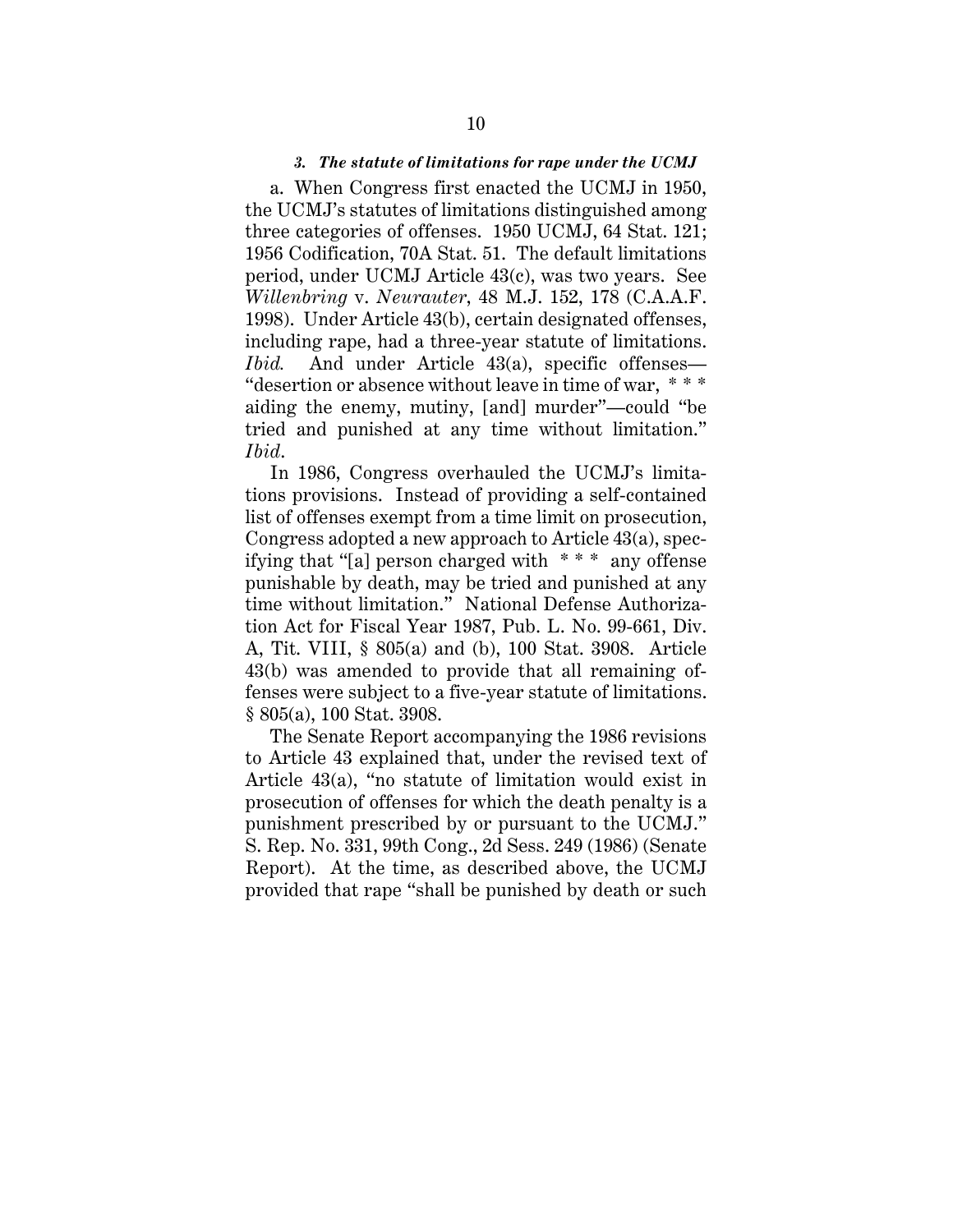other punishment as a court-martial may direct." 10 U.S.C. 920(a) (1982).

b. In 1998, the CAAF explicitly recognized in *Willenbring* v. *Neurauter* "that rape is an 'offense punishable by death' for purposes of exempting it from the 5–year statute of limitations." 48 M.J. at 180. In arguing otherwise, the defendant in that case had relied in part on *Coker* v. *Georgia*, 433 U.S. 584 (1977), which concluded that the Eighth Amendment prohibits imposition of the death penalty on a civilian defendant convicted of raping an adult woman. *Willenbring*, 48 M.J. at 178. The CAAF, however, explained that rape in the military context was "punishable by death" for purposes of Article 43(a)—and therefore not subject to a limitations period—because the UCMJ itself expressly authorized the death penalty for rape as a statutory matter. *Ibid.*

The CAAF emphasized that the "exemption from Article 43 for offenses 'punishable by death' was meant to apply to the most serious offenses without listing each one in the statute, no more, no less." *Willenbring*, 48 M.J. at 180. The CAAF additionally noted, quoting the Senate Report, that Congress had revised Article 43 to bring it "more in line" with statutes of limitations in the general federal criminal code. *Id.* at 178 (quoting Senate Report 249). And it observed that federal courts of appeals had uniformly interpreted 18 U.S.C. 3281 the parallel provision in the federal criminal code that provides that any offense "punishable by death" may be prosecuted at any time without limitation—to apply to any crime for which the death penalty is authorized by statute, regardless of whether the death penalty could constitutionally be imposed. *Willenbring*, 48 M.J. at 179.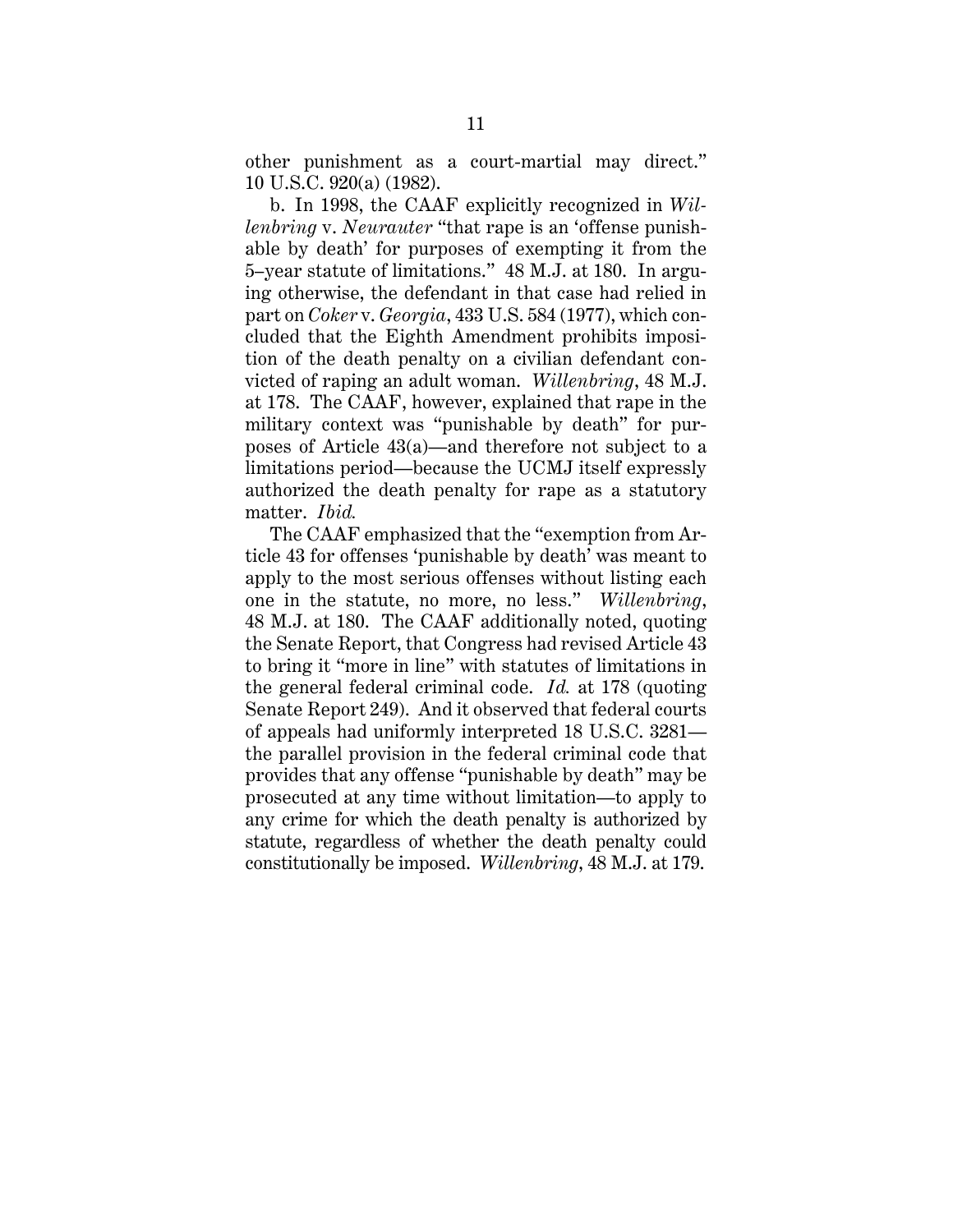The CAAF reiterated *Willenbring*'s holding a few years later in *United States* v. *Stebbins*, 61 M.J. 366 (2005). See *id.* at 369.

c. In connection with its other revisions to the sexualassault provisions of the UCMJ, the 2006 NDAA also updated Article 43(a)'s limitations provision. As described above, the 2006 NDAA removed from Article 120 the express directive that the death penalty be a punishment for rape. 2006 NDAA,  $\S 552(a)(1)$ , 119 Stat. 3257. At the same time, Congress updated Article 43(a) to explicitly state that a person charged with rape could be tried and punished at any time without limitation: "A person charged with absence without leave or missing movement in time of war, with murder or rape, or with any other offense punishable by death, may be tried and punished at any time without limitation." 10 U.S.C. 843(a) (2006); see 2006 NDAA, § 553(a), 119 Stat. 3264. The Conference Report accompanying the 2006 NDAA explained that the update would "clarify" that rape is "an offense with an unlimited statute of limitations." H.R. Conf. Rep. No. 360, 109th Cong., 1st Sess. 703 (2005) (Conference Report); see H.R. Rep. No. 89, 109th Cong., 1st Sess. 332 (2005) (House Report) (similar).

Since 2006, Congress has amended Article 43(a) to add additional sexual offenses to the specified list of offenses with no limitations period. Article 43(a) currently provides that a "person charged with absence without leave or missing movement in time of war, with murder, rape or sexual assault, or rape or sexual assault of a child, or with any other offense punishable by death, may be tried and punished at any time without limitation." 10 U.S.C. 843(a).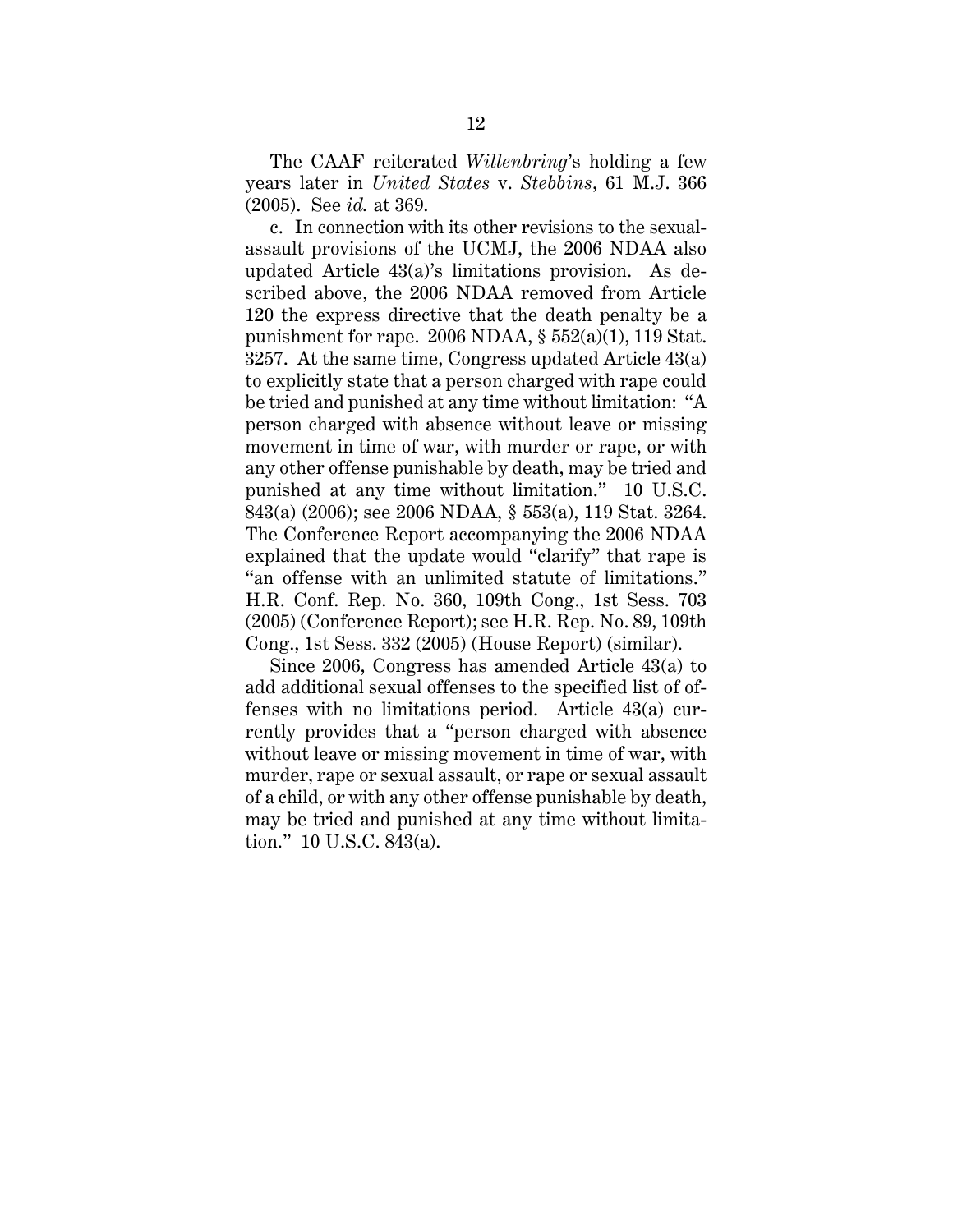#### **B. Proceedings Below**

Respondents are three Air Force service members who committed rapes between 1998 and 2005 that military authorities did not have enough evidence to prosecute for many years. Consistent with the CAAF's decisions in *Willenbring* and *Stebbins*, they were all charged and convicted outside the UCMJ's default fiveyear statute of limitations, and none raised a statute-oflimitations defense at trial. While their cases were on direct review, however, the CAAF reversed its view on whether rape was an offense "punishable by death" under the limitations provision that was in force from 1986 to 2006, upsetting the long-held understanding that no limitations period applied to such rapes. Specifically, in *United States* v. *Mangahas*, 77 M.J. 220 (2018), which involved a 2015 military prosecution for a rape committed in 1997, the CAAF overruled *Willenbring* and *Stebbins* "to the extent that they hold that rape was punishable by death" and therefore not subject to a limitations period under the UCMJ. *Id.* at 222. The CAAF took the view that *Coker* was controlling in the military context, *id.* at 223; stated that "where the death penalty could *never* be imposed for the offense charged, the offense is *not* punishable by death for purposes of" Article 43(a), *id.* at 224-225; and concluded that the UCMJ's default five-year statute of limitations applied to the 1997 rape at issue in that case, see *ibid.* In the cases below, the CAAF then relied on *Mangahas* to set aside respondents' rape convictions.

### *1.* **United States** *v.* **Briggs***, No. 19-108*

a. In May 2005, respondent Briggs was a captain and F-16 instructor pilot in the Air Force. *Briggs* Pet. App. 2a. "Following an evening of heavy drinking," Briggs "went to [the] room" of DK, a junior member of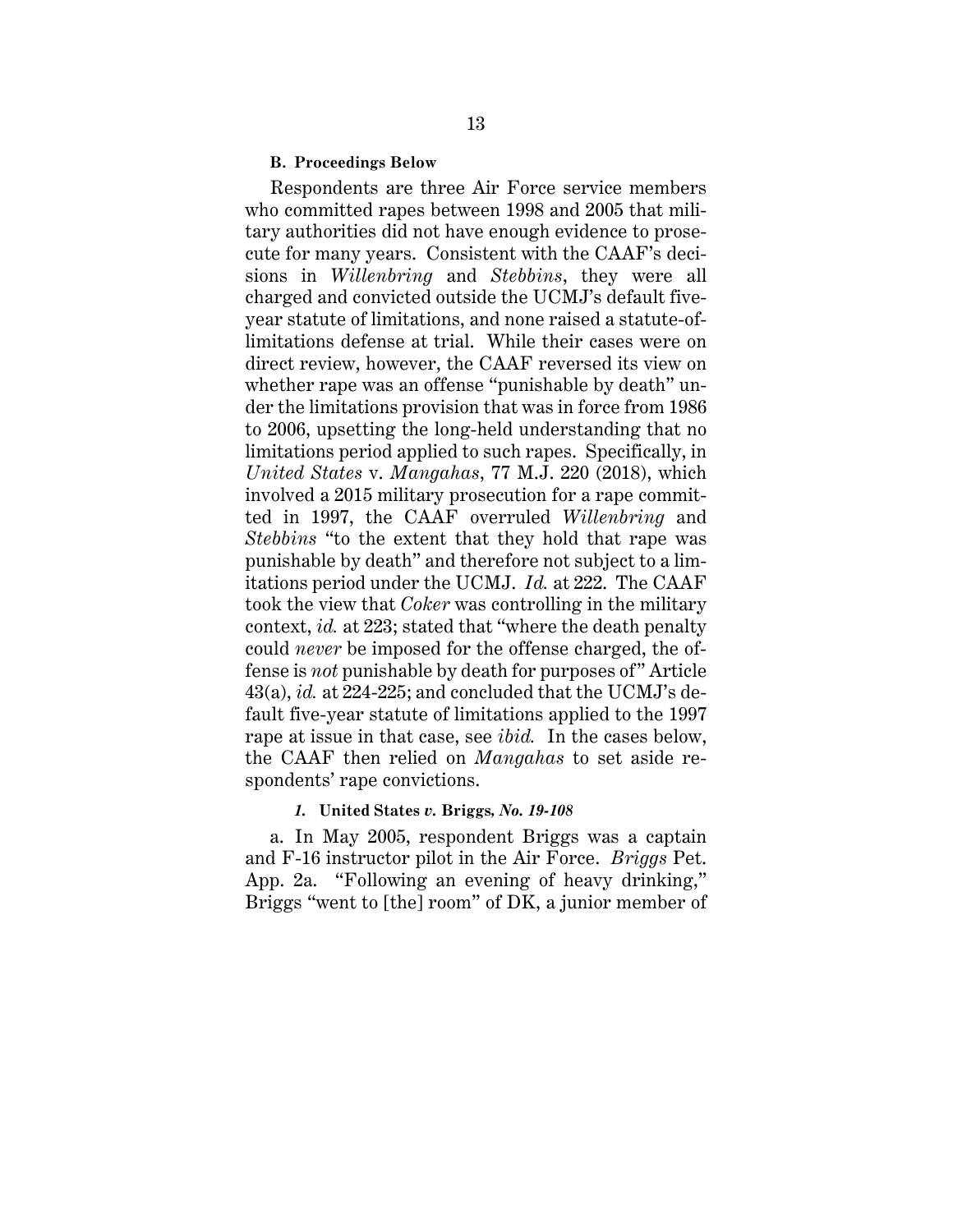his squadron, and "forced her to have sex with him even though she said 'no' and 'stop' and tried to roll away." *Ibid*. "DK did not immediately report the incident to law enforcement authorities, but she did tell others about it." *Ibid.*

Eight years later, DK obtained proof, sufficient to enable prosecution, that Briggs had raped her. In July 2013, DK called Briggs and, "[w]ithout [his] knowledge, \* \* \* recorded their conversation." *Briggs* Pet. App. 2a. In that conversation, Briggs "acknowledged his misconduct." *Ibid.* Specifically, Briggs told DK, "I will always be sorry for raping you." *Ibid.*

b. In 2014, Briggs was charged with one count of rape, in violation of 10 U.S.C. 920(a) (2000). See *Briggs* Pet. App. 2a-3a. At his court-martial, Briggs was found guilty of rape and sentenced to "a dismissal, confinement for five months, and a reprimand." *Id.* at 3a. On appeal to the AFCCA, Briggs argued that his 2005 rape was subject to the UCMJ's default five-year statute of limitations, which would have expired before he was charged in 2014. *Ibid.* The AFCCA declined to consider that argument because Briggs had failed to raise the argument at trial, and it affirmed his conviction. *Ibid.*

Briggs then sought review in the CAAF. He alleged ineffective assistance of counsel based on his counsel's failure to assert a statute-of-limitations defense at trial, and he also challenged the judicial composition of the AFCCA. *Briggs* Pet. App. 3a-4a. The CAAF denied review with respect to the limitations issue and summarily affirmed as to the AFCCA's judicial composition. *Id.* at 4a; see 76 M.J. 36; 76 M.J. 338. In July 2017, Briggs and numerous other service members filed a petition for a writ of certiorari seeking review of CAAF decisions up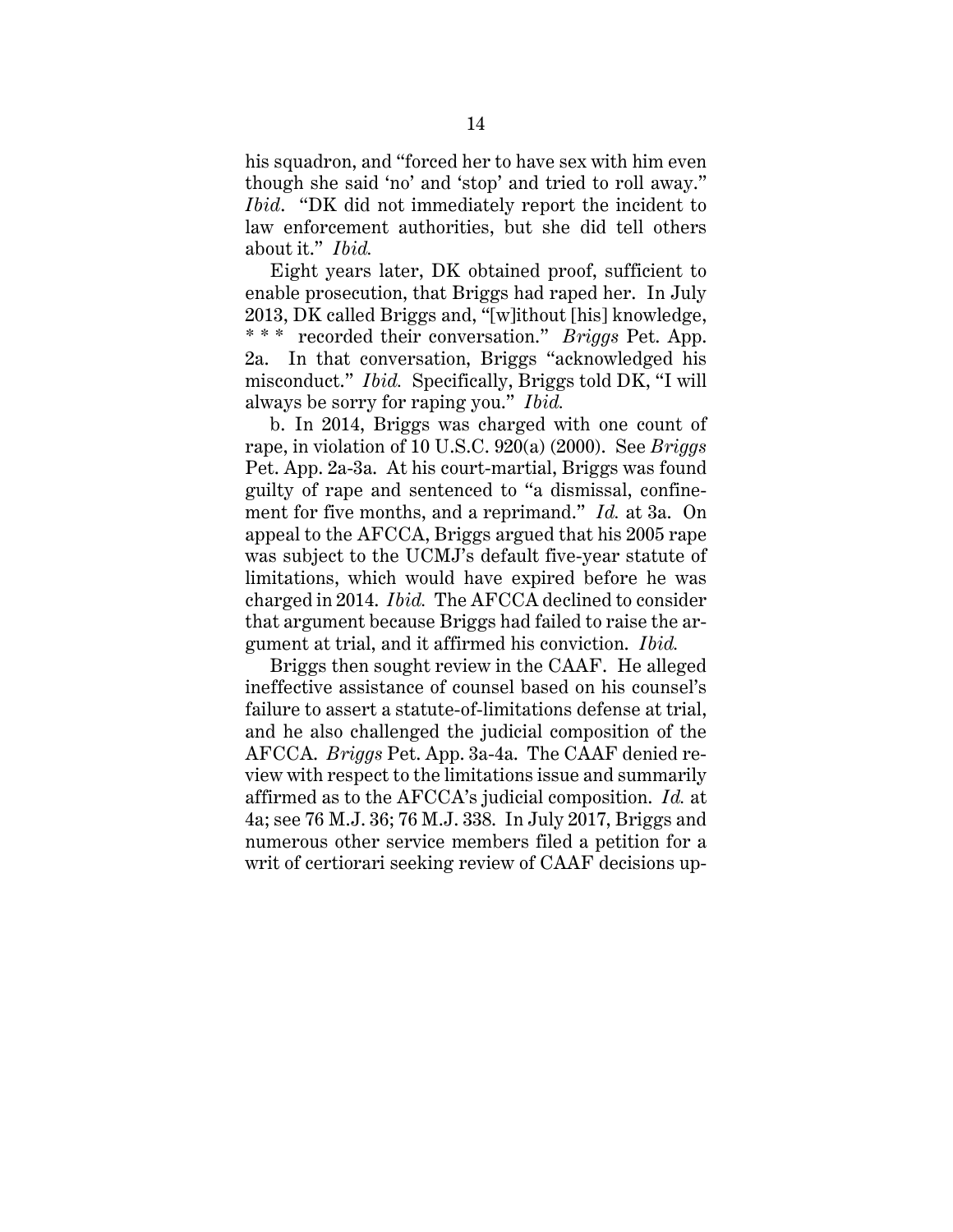holding the composition of intermediate military appellate courts. *Abdirahman* v. *United States*, 138 S. Ct. 2702 (2018) (No. 17-243).

c. While that petition was pending, the CAAF decided *Mangahas*. Briggs subsequently filed a supplemental brief in this Court requesting that, if the Court declined to grant review on the AFCCA composition question, it nevertheless grant his petition, vacate the CAAF's judgment, and remand so that the CAAF could consider the effect of *Mangahas* on his case. Pet. Supp. Br. at 1-2, *Abdirahman*, *supra* (No. 17-243). After upholding the composition of the AFCCA in *Ortiz* v. *United States*, 138 S. Ct. 2165 (2018), this Court ultimately granted Briggs's request to remand his case to the CAAF to address the limitations issue. 139 S. Ct. 38.

On remand, the CAAF ordered dismissal of the rape charge against Briggs on statute-of-limitations grounds. *Briggs* Pet. App. 1a-15a. The CAAF stated that, under its decision in *Mangahas*, the UCMJ at the time of respondent's 2005 offense "established a fiveyear period of limitations," which had expired before the 2014 prosecution. *Id.* at 7a. The CAAF also concluded that the 2006 NDAA's directive that rape may be prosecuted without a limitations period did not apply to Briggs's crime. *Id.* at 7a-12a. In the court's view, even though the 2006 NDAA was consistent with the CAAF's own interpretation of the UCMJ's limitations provision at the time of Briggs's crime (and at the time of his court-martial), applying it to Briggs's case would constitute an improper retroactive application of the law. *Ibid.*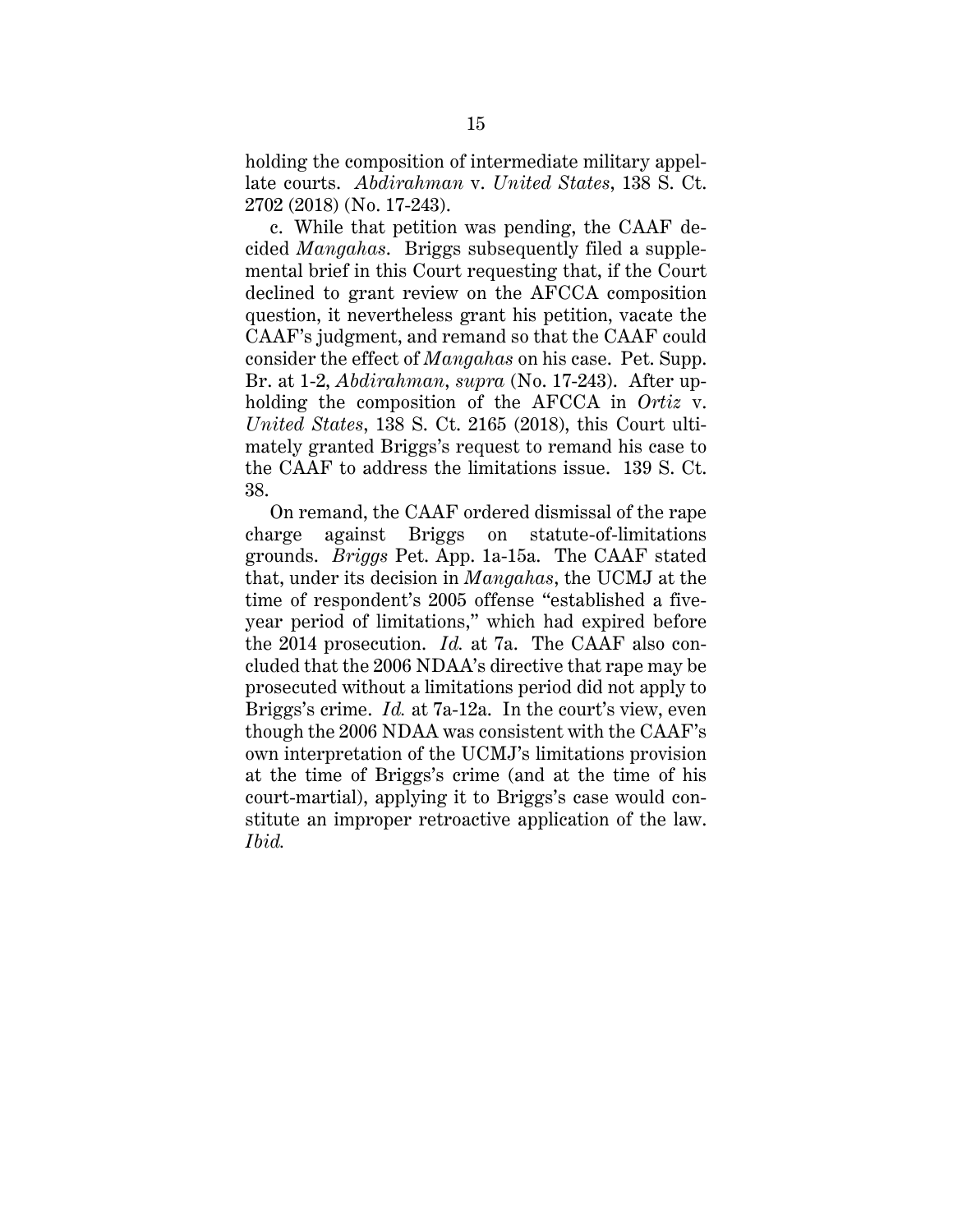#### *2.* **United States** *v.* **Collins***, No. 19-184*

a. In August 2000, respondent Collins was a course instructor at Sheppard Air Force Base (AFB) in Texas. *Collins/Daniels* Pet. App. 4a. HA, a fellow Air Force service member, was a student in the course. *Ibid.* One evening, HA encountered Collins while she was "eating dinner alone at a club on base." *Ibid.* Collins "appeared to be intoxicated." *Ibid.* HA suggested that he "take a taxi or shuttle home," but he would not do so. *Ibid.* HA then drove Collins "to his on-base residence," and helped him "out of the vehicle and to his front door due to his apparently impaired condition." *Ibid.* "[O]nce inside," Collins "suddenly pushed HA against the wall and then threw her onto the floor." *Ibid.* "HA initially resisted," but Collins "struck her in the face." *Ibid.* Collins "then raped HA." *Ibid.* HA suffered multiple injuries, including "a black eye," *ibid.*, "scratches on her face and knuckles," *ibid.*, and "trauma" to her vaginal area, C.A. App. 626-627.

Three days after the assault, HA "reluctantly admitted to a female instructor that she had been raped." *Collins/Daniels* Pet. App. 4a. "As a result, HA was transported to a hospital where she underwent a sexual assault forensic exam," and both the Air Force and civilian police initiated investigations. *Ibid.* At the time, HA feared that Collins would "flunk [her] or \* \* \* kill [her]" if she told anyone about the attack. C.A. App. 440. She accordingly told investigators that "she was assaulted by an unknown" man "in an off-base store parking lot." *Collins/Daniels* Pet. App. 4a. When securitycamera footage failed to corroborate her account, HA admitted that she had "made it up because she did not want to identify the attacker." *Ibid.* She added that she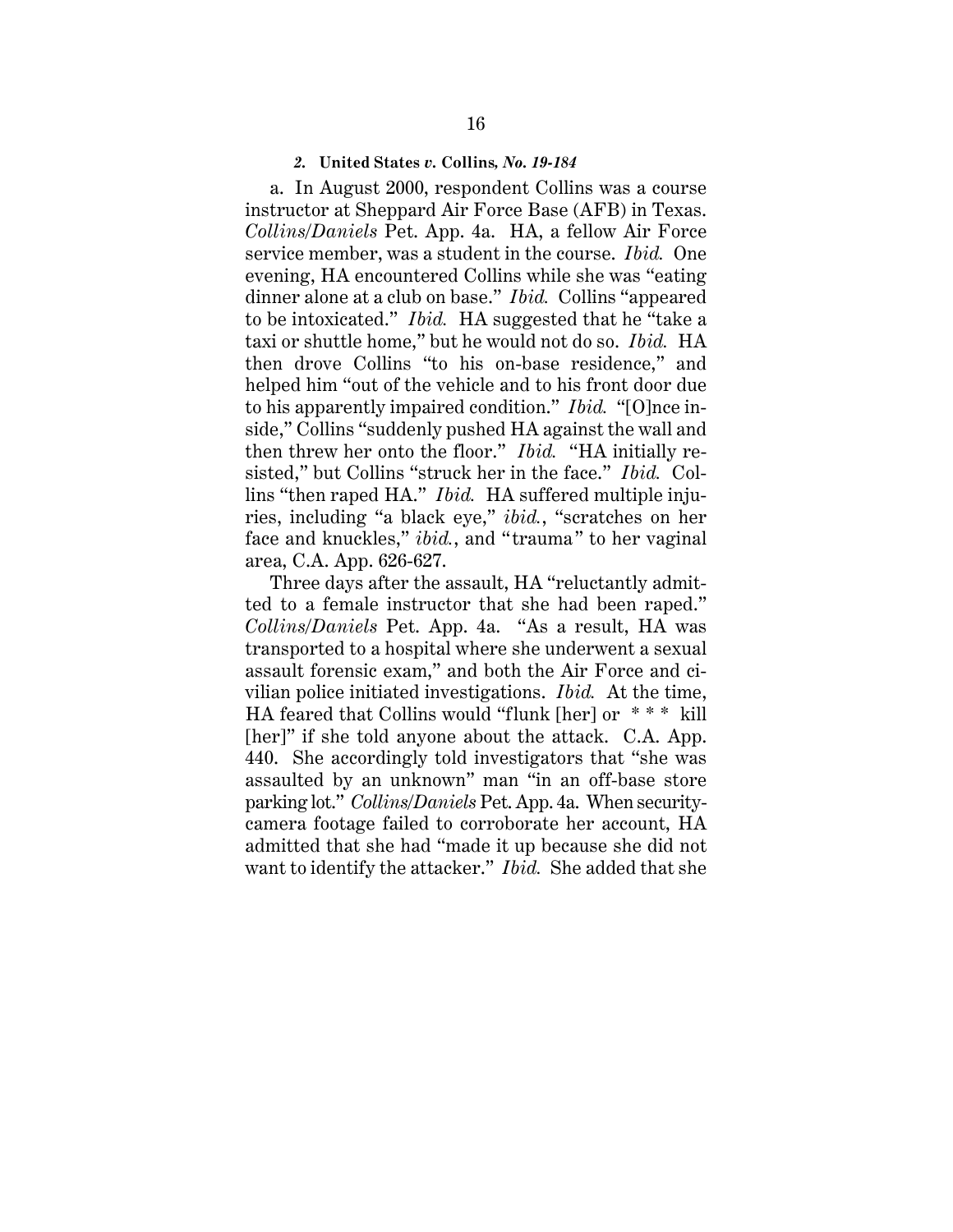"knew who the assailant was," but she "refused to identify" him. *Id.* at 5a.

b. In April 2011, "HA made a restricted sexual assault report to an Air Force mental health provider, stating that she had previously been physically and sexually assaulted by an instructor but 'did not want to be involved.'" *Collins/Daniels* Pet. App. 5a. The provider "referred HA to a Sexual Assault Response Coordinator, to whom HA also made a restricted report that she had been sexually assaulted by an active duty Air Force member at Sheppard AFB, but she did not identify the assailant." *Ibid.*

In March 2014, "HA made an unrestricted report to the Chief of Military Justice at Sheppard AFB, this time identifying [Collins] as having raped her at Sheppard AFB in 2000." *Collins/Daniels* Pet. App. 5a. The Air Force then reopened its investigation. *Ibid.* Among other details of the attack, HA told investigators that, during the rape, she was "fixated" on a family portrait hanging on the wall above the couch in the front room of Collins's home. C.A. App. 380; see *id.* at 437-439. HA described the portrait in detail. *Id.* at 541-542, 677-678. She also provided Air Force investigators with sketches of the portrait and the room. *Id.* at 868-869.

Based on that information, Air Force investigators obtained permission to search Collins's home at Eglin AFB in Florida. C.A. App. 700-701, 865-867. There, in a storage closet, they found a family portrait that matched HA's description. *Id.* at 701-706, 836, 887. When investigators showed the portrait to HA, "she placed her hands over her mouth," "wip[ed] tears away from her eyes," and "stated [that] this photo was in [the] house" the night she was raped. *Id.* at 706. During the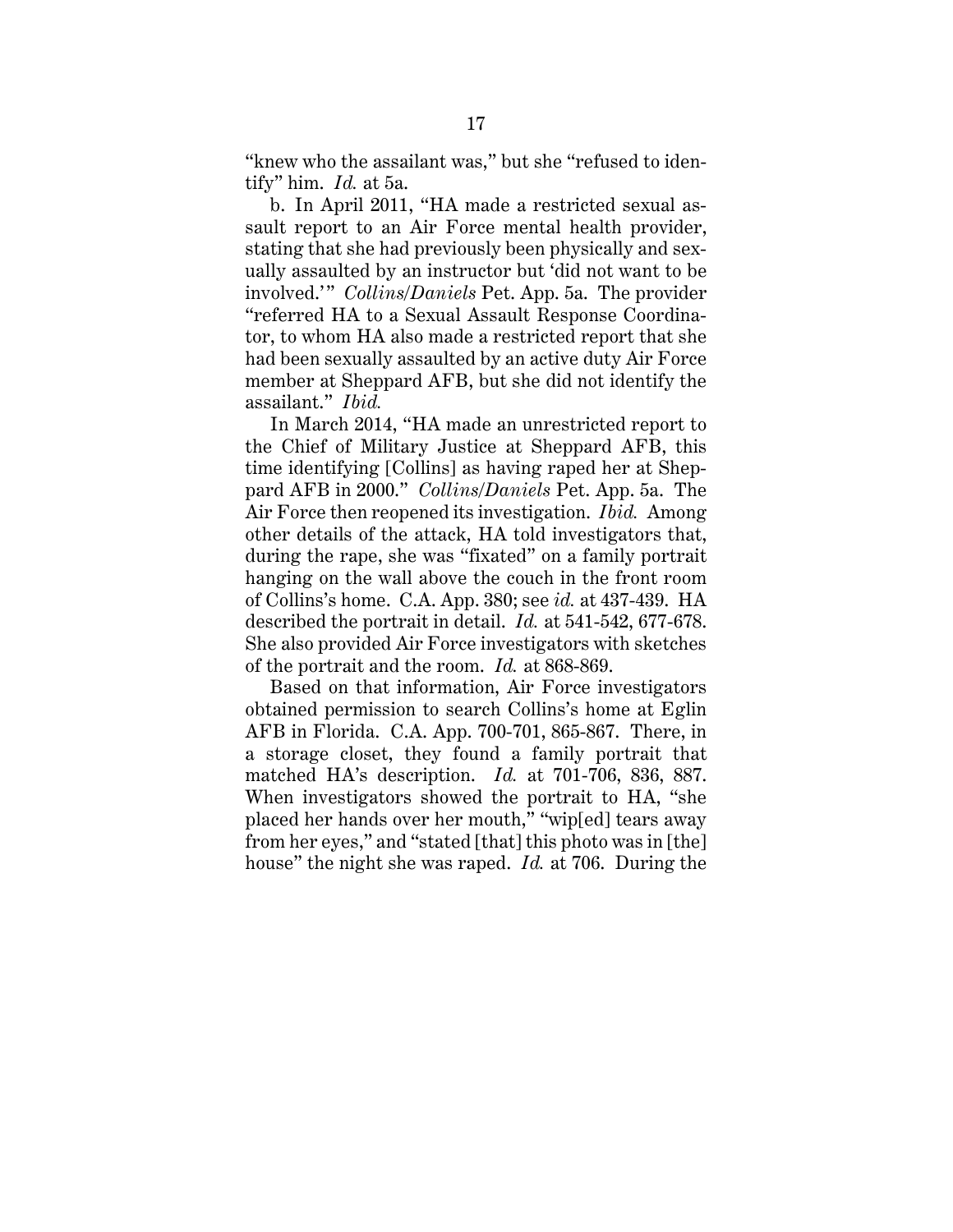search, Air Force investigators also discovered a separate photograph taken in the front room of the house at Sheppard AFB where Collins lived in 2000. *Id.* at 837, 888. That photograph showed the same family portrait, hanging on the wall above the couch, just as HA had described. *Id.* at 888-891. Air Force authorities charged Collins with one count of rape, in violation of 10 U.S.C. 920(a) (1994). *Collins/Daniels* Pet. App. 5a.

c. At his 2016 court-martial, Collins "pleaded not guilty" and contested the rape charge. *Collins/Daniels* Pet. App. 5a-6a. He did not, however, "object or move to dismiss the charge and specification on the grounds that they were barred by the statute of limitations in effect at the time of the alleged offense." *Id.* at 6a. Collins was found guilty of the rape charge and sentenced to "a dishonorable discharge, confinement for 198 months, forfeiture of all pay and allowances, and [a] reduction" in grade. *Id.* at 3a.

Collins appealed to the AFCCA on various grounds. While the appeal was pending, the CAAF decided *Mangahas*. The AFCCA applied *Mangahas* to Collins's case and reversed his conviction. *Collins/ Daniels* Pet. App. 2a-18a. The court reasoned that, under *Mangahas*, the 2000 rape for which Collins was convicted was subject to a five-year limitations period, which expired before the Air Force charged him in 2016. *Id.* at 6a-9a. The court then noted that, applying *Mangahas*, the limitations period had expired before Congress expressly provided in 2006 that rape can be prosecuted without a limitations period, and it concluded that the 2006 NDAA accordingly could not render the prosecution timely. *Id.* at 16a-18a. Although Collins had not raised a limitations objection at trial, the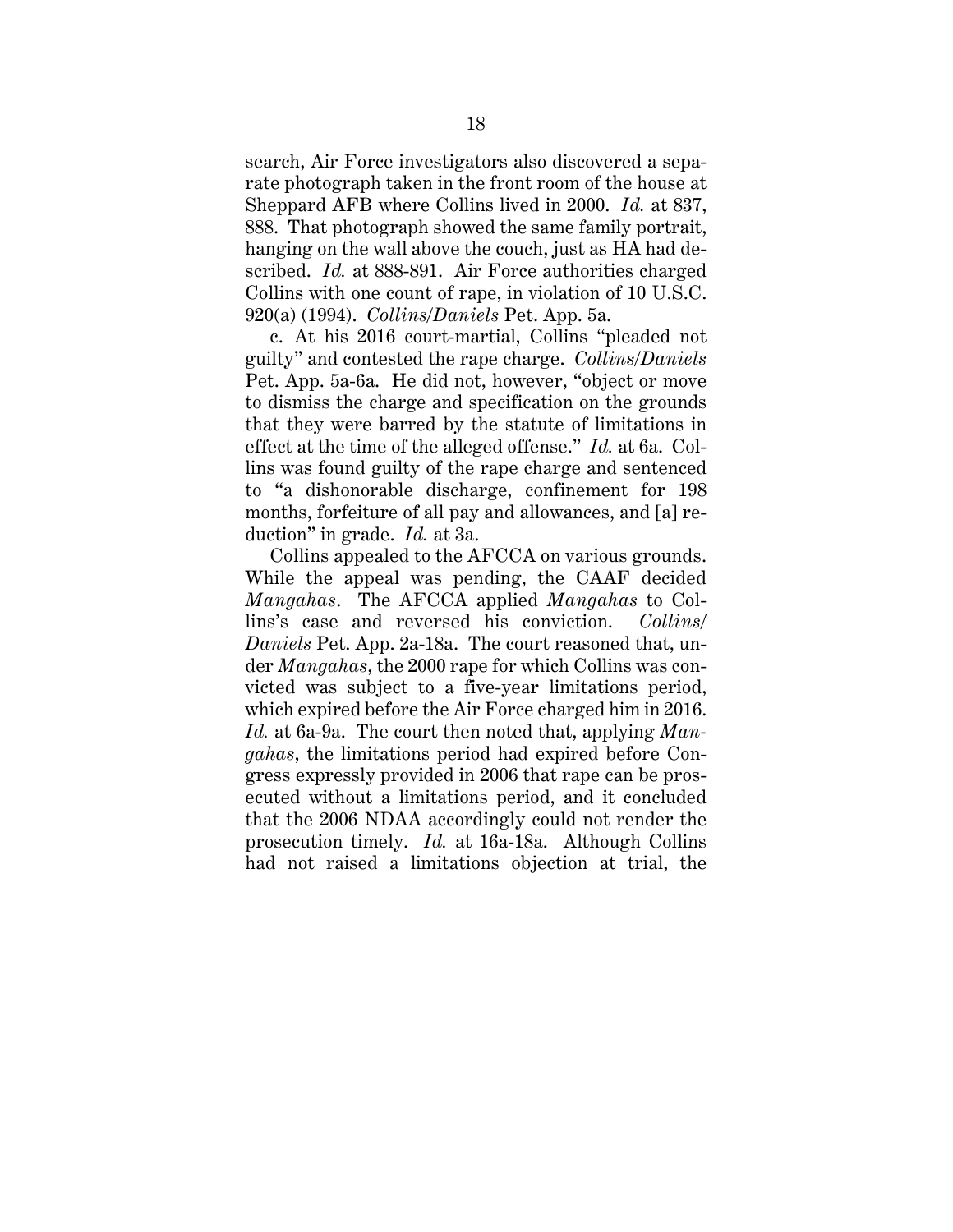AFCCA concluded he was entitled to relief on plainerror review. *Id.* at 9a-14a. The court did not address any of Collins's other challenges to his conviction. See *id.* at 3a.

d. The Air Force JAG certified the limitations issue to the CAAF for appellate review. See *Collins/Daniels* Pet. App. 1a. While the appeal was pending, the CAAF decided *Briggs*, 78 M.J. 289. The CAAF then summarily affirmed the AFCCA's decision in Collins's case. *Collins/Daniels* Pet. App. 1a.

### *3.* **United States** *v.* **Daniels***, No. 19-184*

a. In July 1998, respondent Daniels was stationed at Minot AFB in North Dakota. He met TS, a civilian, at the gym, and they exchanged phone numbers. R. 841- 843. Late in the evening of July 14, 1998, Daniels called TS at home, where she lived with her two-year-old son. R. 843-844. Daniels asked to come over to TS's home, and TS reluctantly agreed. *Ibid.* After the two talked for some time, Daniels repeatedly asked to stay the night at TS's home. R. 847. TS told him that he could not, because her son slept in her bed and she had nowhere else for Daniels to sleep. *Ibid.* Daniels, however, "wouldn't take 'no' for an answer," and TS eventually "got tired of fighting the issue." R. 847-848. The two then went to TS's bed, where her son was sleeping. R. 849. Daniels kept "trying to touch" TS, and she "kept pushing him off." R. 850. Eventually, Daniels "pushed [TS's] shorts to the side" and "entered [her] with his penis" without consent. R. 852. Daniels left the next morning and called TS later in the day as if "nothing happened." R. 854.

TS told a friend about the rape, who reported it to the local police. R. 854-855. The Air Force also opened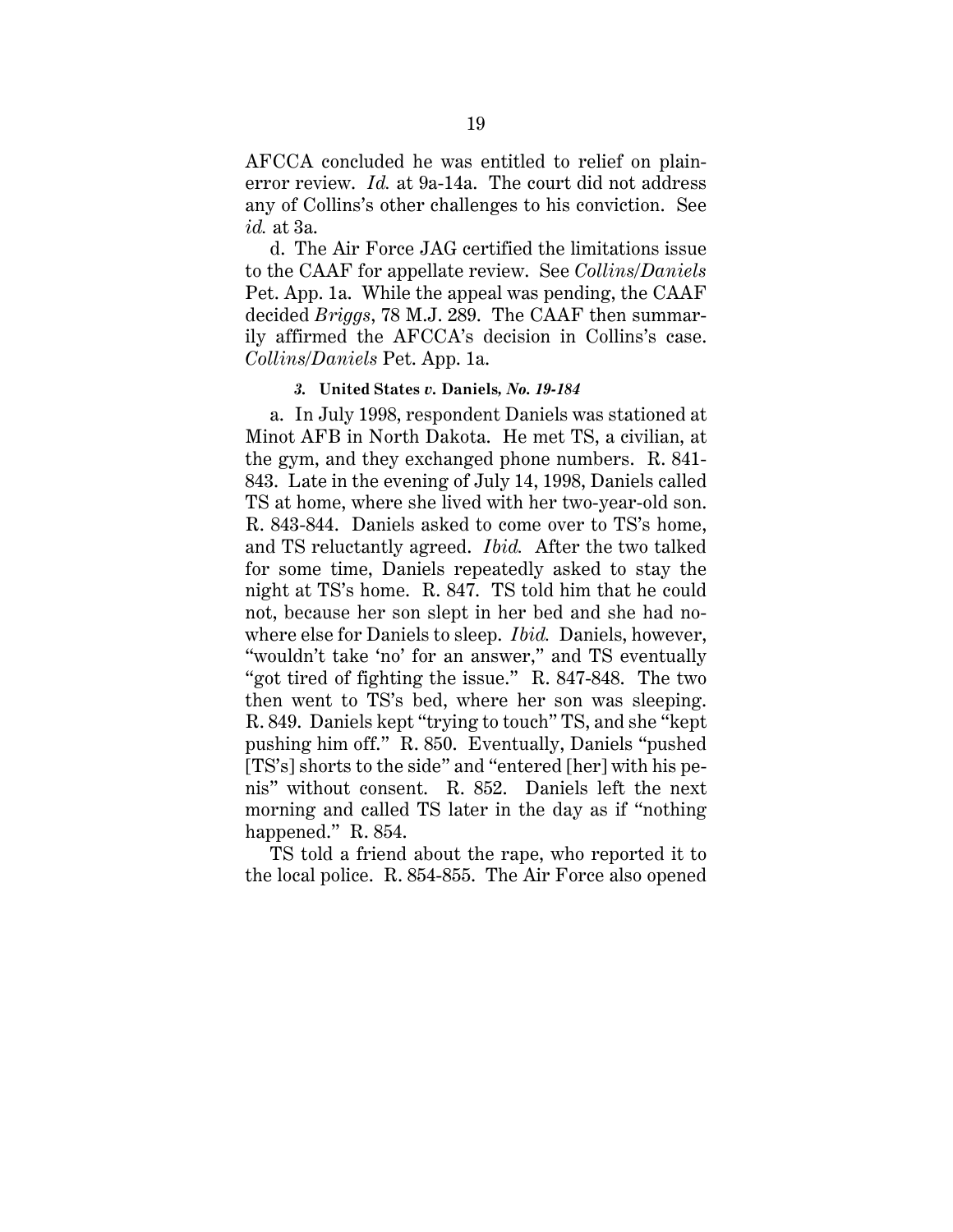an investigation. *Collins/Daniels* Pet. App. 25a. TS ultimately "declined to participate in the investigation," *ibid.*, in part because the police told her that the crime "would be very hard to prove," R. 855. TS subsequently "ran away" from Minot because she "wanted this to go away." R. 856.

b. In 2015, a police detective in Fairfax County, Virginia, contacted TS about Daniels. *Collins/Daniels* Pet. App. 24a-25a. The detective was investigating Daniels for stalking a woman with whom he had previously been romantically involved. *Id.* at 24a. In the course of that investigation, the detective discovered classified information at Daniels's home, which led the detective to contact Air Force investigators. *Id.* at 25a. The Air Force investigators told the detective that Daniels had been investigated for raping TS in 1998. *Ibid.*

When the detective contacted TS, she "agreed to go forward with the \* \* \* rape allegation." *Collins/ Daniels* Pet. App. 25a. Daniels was then charged with rape, in violation of 10 U.S.C. 920(a) (1994), and numerous other violations of military law, *Collins/Daniels* Pet. App. 21a-26a. He was convicted by a court-martial in 2017, and the convening authority approved a sentence of "a dismissal, confinement for [nearly] three years, and a reprimand." *Id.* at 22a.

c. Daniels appealed to the AFCCA. *Collins/Daniels* Pet. App. 22a-23a. Before his appeal was resolved, the CAAF issued its decision in *Mangahas*. The AFCCA accordingly reversed Daniels's rape conviction, explaining that the 2017 prosecution for a 1998 rape was barred by the five-year statute of limitations in 10 U.S.C. 843(b) (1994), as interpreted by the CAAF in *Mangahas*. *Collins/Daniels* Pet. App. 26a-28a. The AFCCA affirmed some of Daniels's additional convictions, set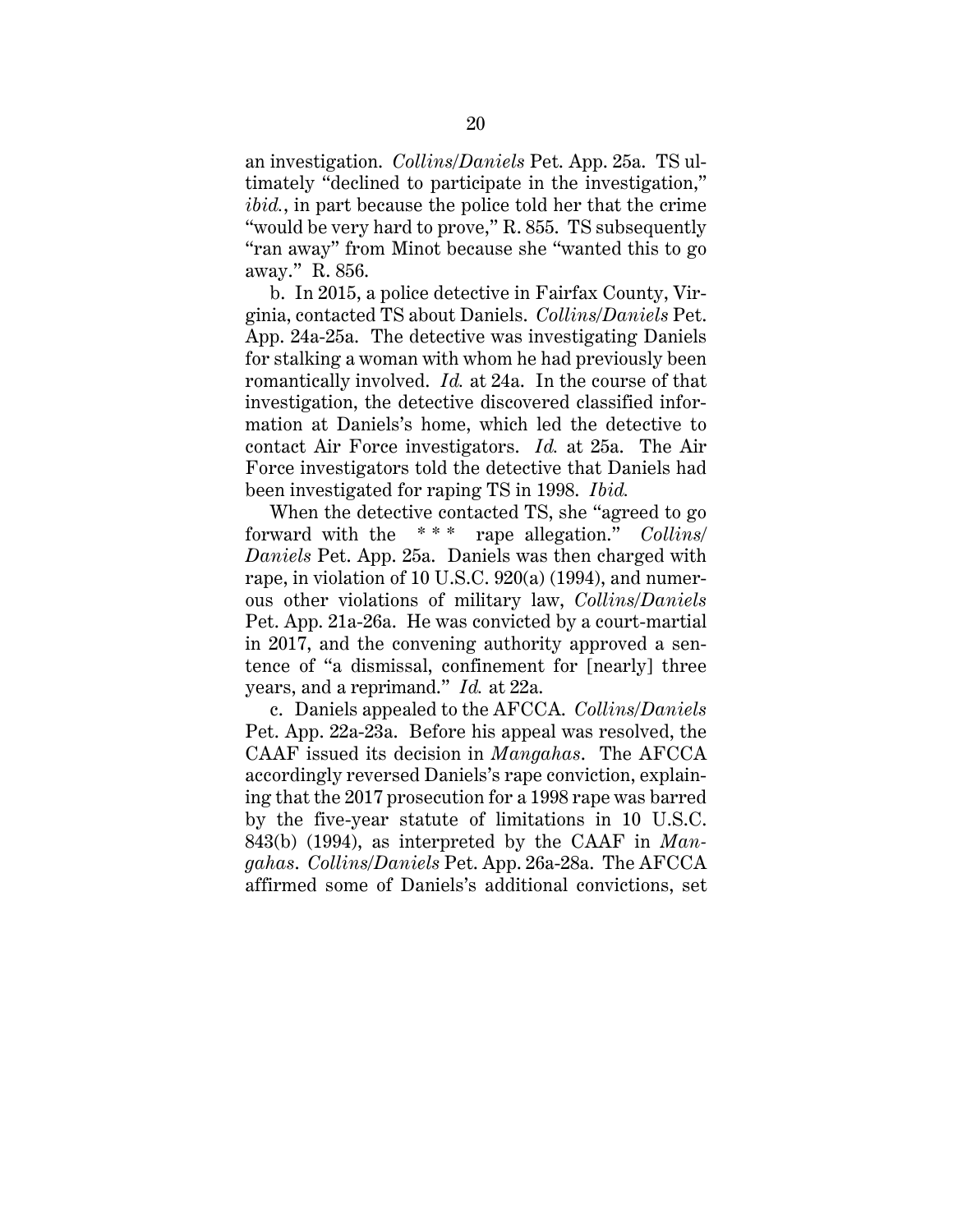aside others, and remanded for resentencing. *Id.* at 40a-41a.

The Air Force JAG certified to the CAAF the AFCCA's holding that Daniels's rape charge was barred by the statute of limitations. *Collins/Daniels* Pet. App. 19a. While maintaining that *Mangahas* and the CAAF's subsequent decision in *Briggs* were "incorrectly decided," the government acknowledged that the AFCCA's decision reversing Daniels's rape conviction should be summarily affirmed if the CAAF were not willing to reconsider those recent decisions. Gov't Mot. for Summ. Disposition 1-2. The CAAF summarily affirmed the AFCCA's decision. *Collins/Daniels* Pet. App. 19a-20a.

#### **SUMMARY OF ARGUMENT**

The CAAF erred in overturning its longstanding precedent and reinterpreting the UCMJ to require that respondents' rape convictions be set aside. The CAAF's rulings are contrary to the plain language of the UCMJ, fail to appreciate the unique legal and practical implications of rape in the military context, and disregard Congress's express provision in 2006 of an unlimited statute of limitations for rape. This Court should make clear that the CAAF had it right the first time, and that the law allows the military to address the grave harms of rape in the military ranks whenever it is discovered.

1. When respondents committed their rapes, UCMJ Article 43(a) provided that an offense "punishable by death" could be "tried and punished at any time without limitation," 10 U.S.C. 843(a) (1994 & 2000). Article 120(a), in turn, provided that "rape  $***$  shall be punished by death or such other punishment as a courtmartial may direct." 10 U.S.C. 920(a) (1994 & 2000).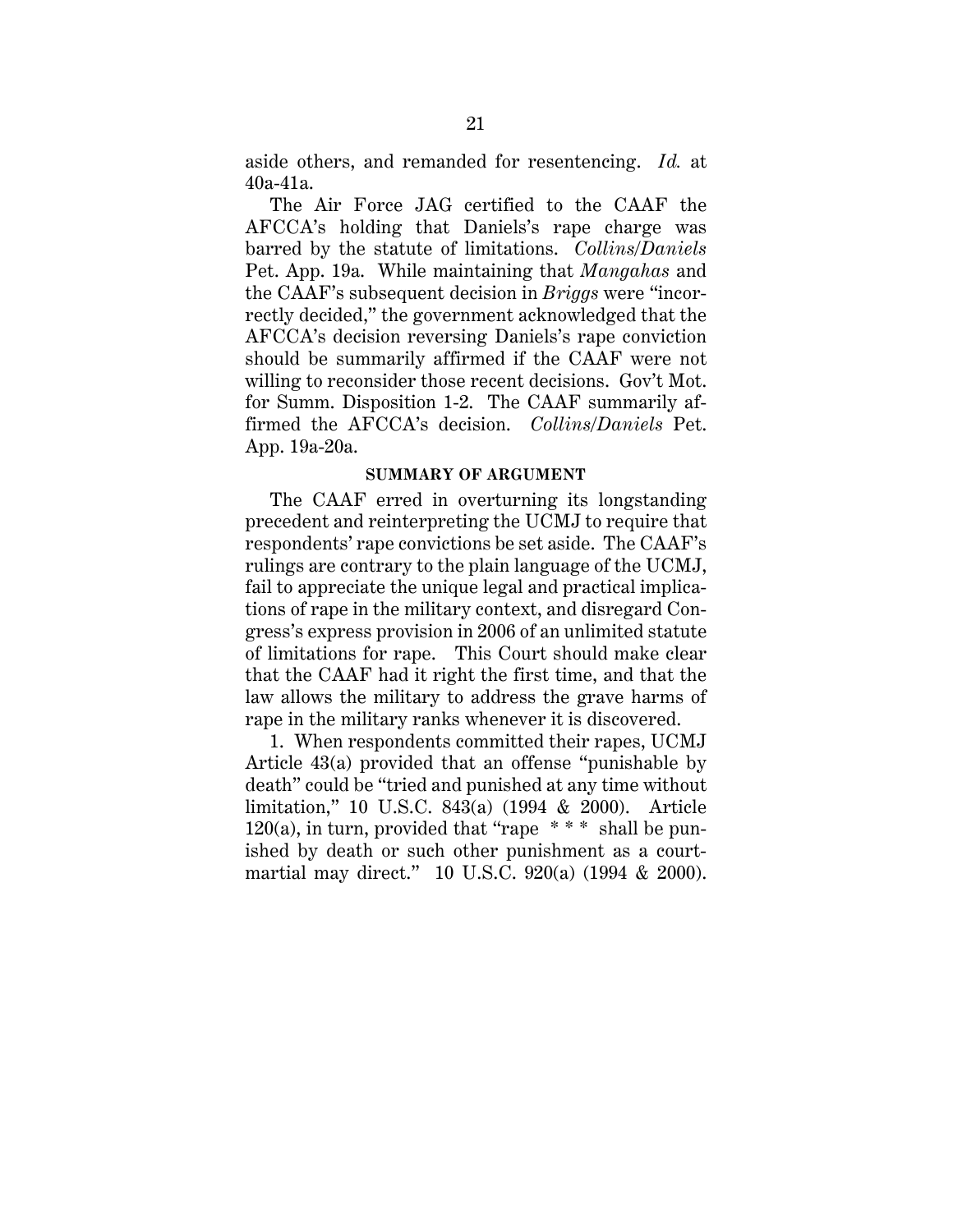The natural reading of those provisions, which is confirmed by context and history, is that Congress eliminated any time limitation on the prosecution of crimes serious enough to be classified as capital offenses, and that rape was such a crime. Those statutory classifications should be the end of the matter. Congress had no reason to provide, and did not provide, courts with veto power over the appropriate limitations period for rape in the military. When Congress enacted the statute of limitations, it understood such rape to be "punishable by death," and a judicial decision about the constitutionality of capital punishment would not logically suggest to Congress that *no* military rapist should be subject to prosecution after five years.

2. Even if Congress had taken the unprecedented step of subjugating the ability to prosecute latediscovered rapes to the development of Eighth Amendment jurisprudence, Congress was correct in its understanding that rape in the military ranks can constitutionally be classified as a capital crime. It is well established that the Constitution imposes fewer restrictions on military prosecutions than it does on civilian ones. And although the Court has never explicitly determined whether, or how, the Eighth Amendment applies to courts-martial, the same structural and practical considerations that generally counsel against judicial interference in military discipline apply with full force to the issue of punishment. The military and the political Branches are better positioned to assess the appropriate level of deterrence and retribution for military rapists, whose crimes cause not only individualized injuries to the direct victims, but also systemic harms to morale, readiness, and other important military objectives. The independent judicial judgment, and other factors, that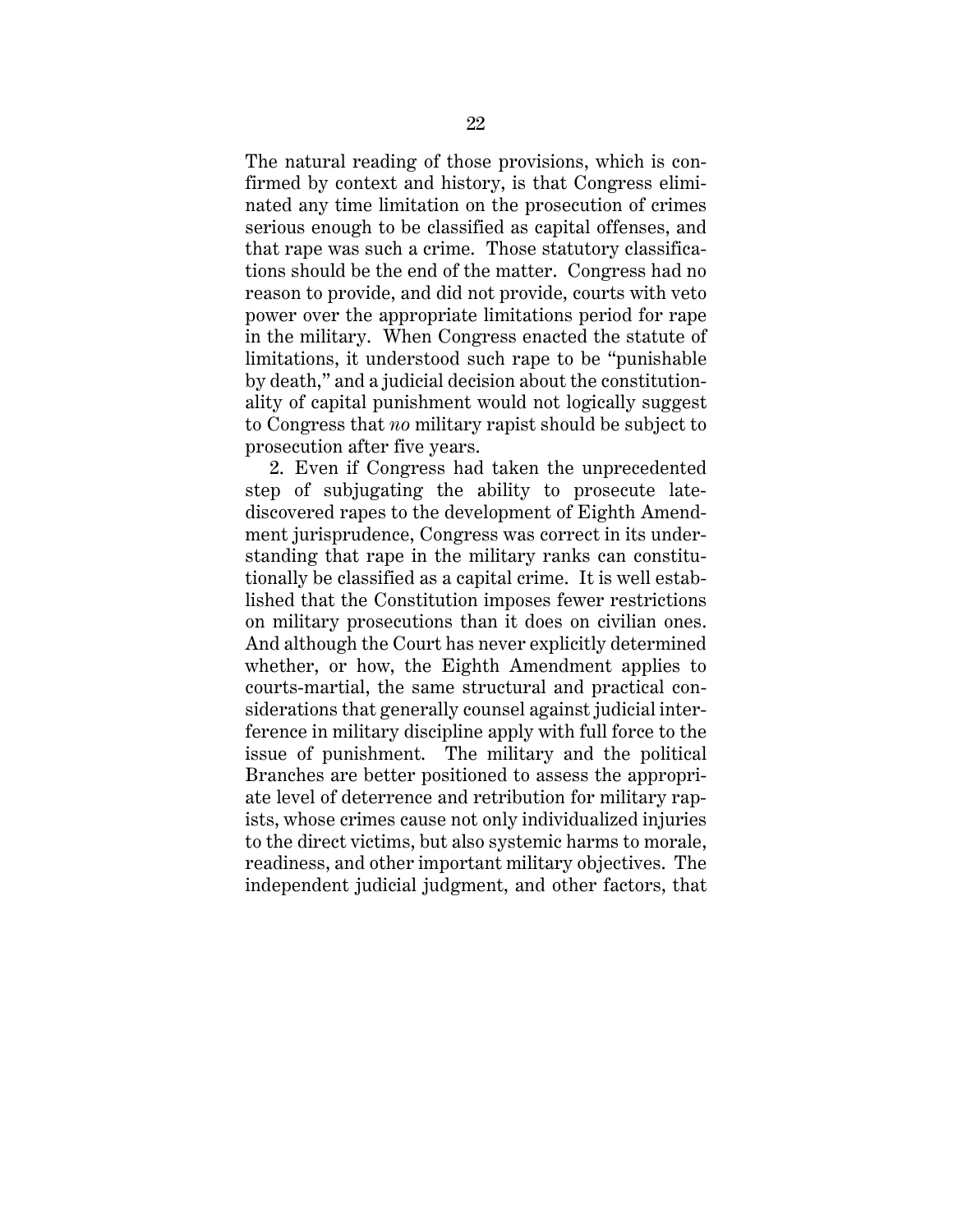informed this Court's decision barring the death penalty for rape in the civilian context provide no basis for overriding the military, congressional, and presidential determinations about the appropriate punishment for rape in the military context.

3. The CAAF's reversal of Briggs's rape conviction was particularly unsound, as his prosecution was timely even if he was originally subject to the UCMJ's default five-year statute of limitations. The year after he raped DK, Congress expressly provided in the 2006 NDAA that "rape" is one of the offenses to which no statute of limitations applies. The circumstances surrounding the 2006 NDAA make plain that Congress understood it simply to codify preexisting law, as then explicated by the CAAF, under which rape could be prosecuted at any time. Even if Congress's understanding was incorrect, and it was actually extending Briggs's still-running statute of limitations, the fact remains that it would have expected—as Briggs himself would have every reason to expect—that the time for prosecuting him would not expire. In allowing Briggs nevertheless to escape prosecution for his crime, the CAAF compounded its previous statutory and constitutional errors.

### **ARGUMENT**

Sexual assault in the military is difficult to uncover, but devastating to the morale, discipline, and effectiveness of our Armed Forces. Congress has accordingly enabled rape to be prosecuted whenever it is discovered and long made rape a capital offense. Under the version of the UCMJ in effect when respondents raped their victims, offenses "punishable by death" were not subject to any limitations period, 10 U.S.C. 843(a) (1994 & 2000), and rape could be "punished by death," 10 U.S.C.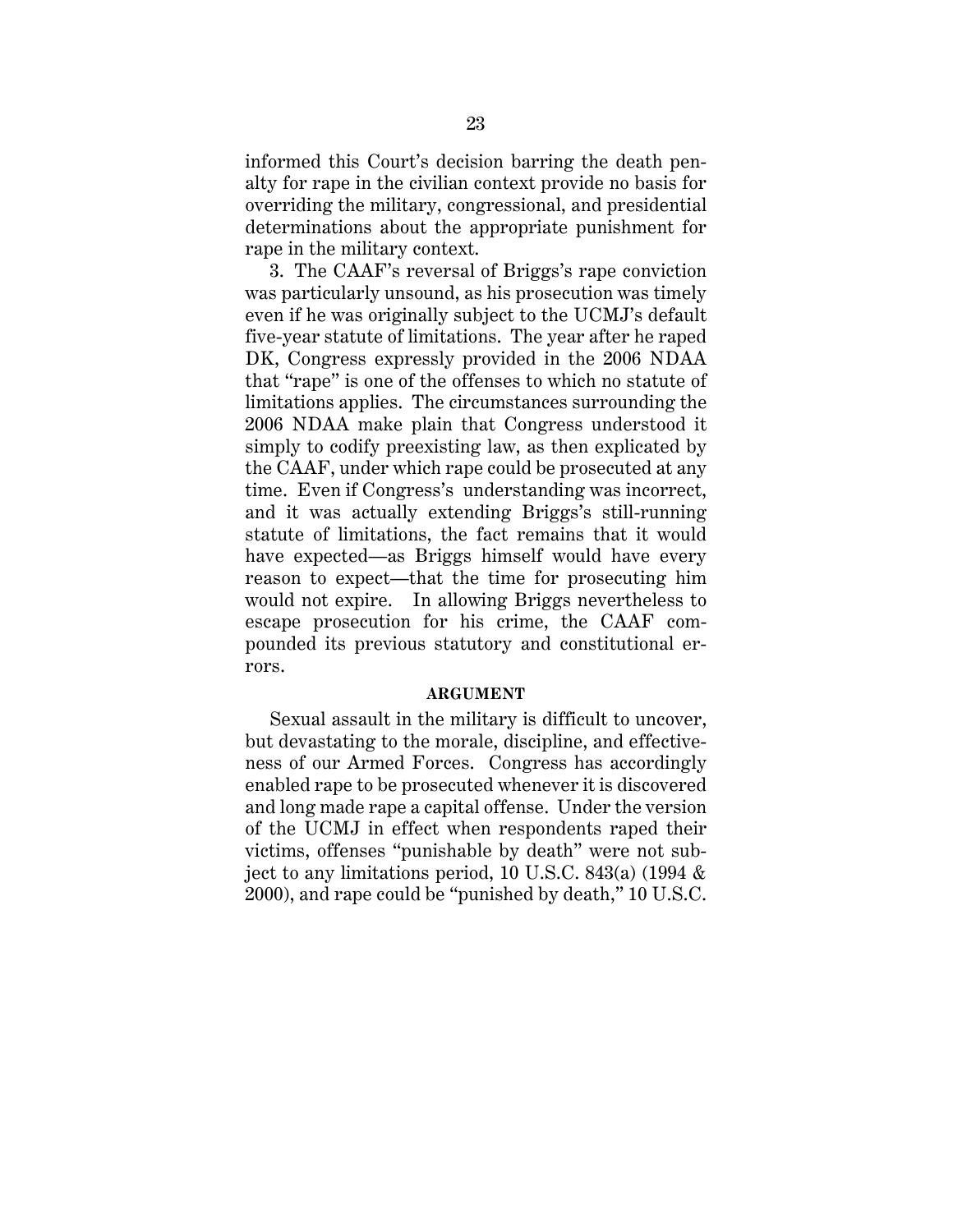$920(a)$  (1994 & 2000). As the CAAF originally recognized, before its turnabout in *United States* v. *Mangahas*, 77 M.J. 220 (2018), those interlocking provisions plainly subjected military rapists like respondents to prosecution at any time. Congress did not tie the statute of limitations to the development of Eighth Amendment jurisprudence. And even if Congress had adopted such an approach, this Court's decision in *Coker* v. *Georgia*, 433 U.S. 584 (1977), does not preclude the death penalty for military rape, which is constitutional for legal and practical reasons that have no civilian analogue. The timeliness of the charges here is especially clear for Briggs, who is subject to the unlimited time period for prosecution in the 2006 NDAA. The decisions below should be reversed.

# **I. RESPONDENTS' RAPES WERE SUBJECT TO PROSECU-TION AT ANY TIME UNDER THE UCMJ BECAUSE RAPE WAS "PUNISHABLE BY DEATH"**

Respondents' rapes were not subject to a limitations period under Article 43 of the UCMJ for two independent reasons. First, Article 43's provision that offenses "punishable by death," 10 U.S.C. 843(a) (1994 & 2000), may be prosecuted without a time limit refers to offenses for which the death penalty was authorized *by statute*—as it was at the time of respondents' rapes, see 10 U.S.C. 920(a) (1994 & 2000). Second, even if Congress did intend the military's authority to prosecute rapes to turn on developments in Eighth Amendment jurisprudence, the Constitution does not preclude capital punishment for rape in the military context.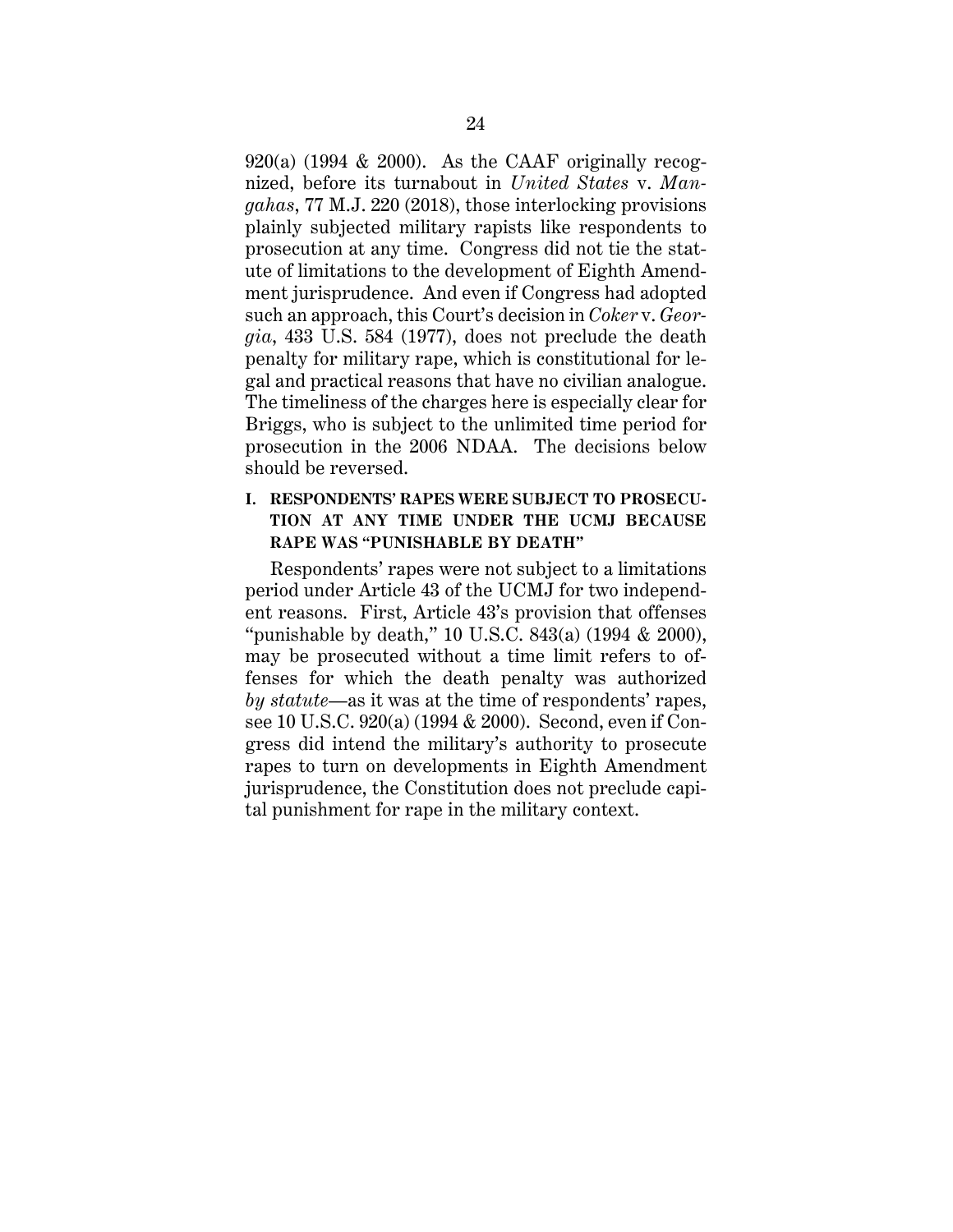# **A. A Crime That Could Be "Punished By Death" Under The UCMJ Was "Punishable By Death" For Purposes Of The UCMJ's Statute Of Limitations**

The resolution of this case should begin and end with the plain text of the UCMJ. See, *e.g.*, *National Ass'n of Mfrs.* v. *Department of Defense*, 138 S. Ct. 617, 631 (2018) (explaining that, where the "plain language" of a statute is "'unambiguous,'" the Court's "'inquiry begins with the statutory text, and ends there as well'") (citation omitted). At the time of respondents' offenses, the UCMJ allowed trial and punishment "at any time without limitation" for a "person charged \* \* \* with any offense punishable by death." 10 U.S.C. 843(a) (1994 & 2000). And it specified that rape could "be punished by death." 10 U.S.C. 920(a) (1994 & 2000). In enacting those provisions, Congress necessarily understood that because rape could be "punished by death" under the UCMJ, it was "punishable by death" for statute-oflimitations purposes. The CAAF's contrary interpretation is erroneous.

1. A statute of limitations "reflects a policy judgment by the legislature that the lapse of time may render criminal acts ill suited for prosecution." *Smith* v. *United States*, 568 U.S. 106, 112 (2013). For some crimes, the legislature may conclude that evidentiary considerations or interests in repose justify a bar on prosecution after a certain "passage of time." *Toussie* v. *United States*, 397 U.S. 112, 114 (1970). For other crimes, the legislature may determine that "no statute of limitations" is justified. *Dickey* v. *Florida*, 398 U.S. 30, 47 (1970) (Brennan, J., concurring). "In general, the graver the offense, the longer the limitations period; indeed, many serious offenses, such as murder, typically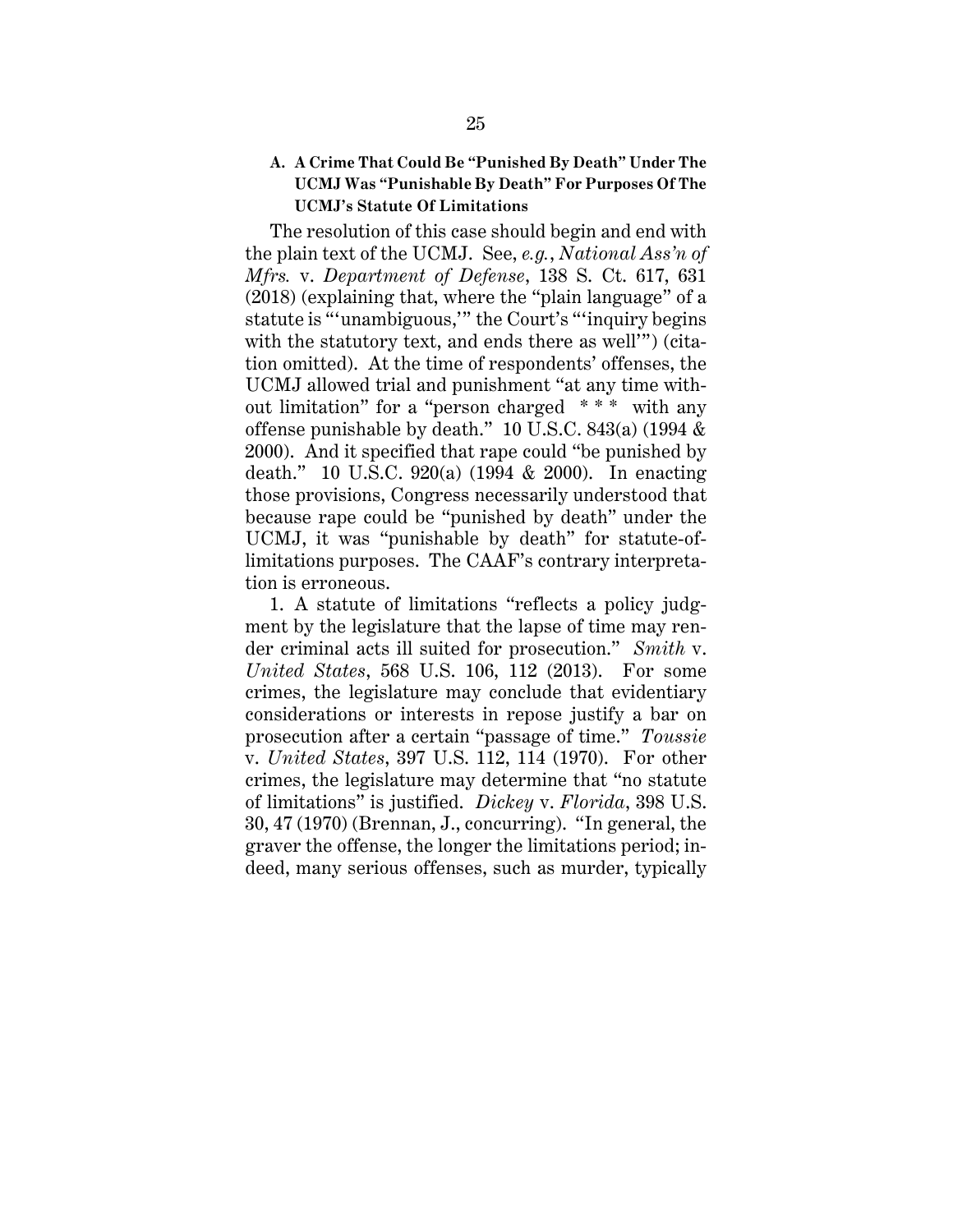carry no limitations period." *Doggett* v. *United States*, 505 U.S. 647, 668 (1992) (Thomas, J., dissenting).

Because statutes of limitations represent an exclusively "legislative judgment," they must be given "effect in accordance with what [courts] can ascertain the legislative intent to have been." *United States* v. *Kubrick*, 444 U.S. 111, 117, 125 (1979); see, *e.g.*, *Stogner* v. *California*, 539 U.S. 607, 615 (2003) (stating that a criminal statute of limitations "reflects a legislative judgment"); *United States* v. *Marion*, 404 U.S. 307, 322 (1971) (similar). As this Court recently reiterated, "[i]t is Congress, not this Court, that balances" the interests associated with limitations periods and makes the ultimate "value judgment[]" about what length, if any, a limitations period should be. *Rotkiske* v. *Klemm*, No. 18-328, 2019 WL 6703563, at \*4 (Dec. 10, 2019). In interpreting a limitations provision, this Court "simply enforce<sup>[s]</sup> the value judgments made by Congress." *Ibid.*

2. Here, Congress's plainly expressed intent was to allow for prosecution of rapes within the military at any time. At the time of respondents' rapes, Article 43(a) of the UCMJ provided that "[a] person charged \* \* \* with any offense punishable by death, may be tried and punished at any time without limitation." 10 U.S.C. 843(a)  $(1994 \& 2000)$ . Article  $120(a)$  of the UCMJ, in turn, provided that "rape  $***$  shall be punished by death or such other punishment as a court-martial may direct." 10 U.S.C. 920(a) (1994 & 2000). Under a straightforward reading of those provisions, respondents' rapes were not subject to a limitations period. Because no limitations period applied to an "offense punishable by death," 10 U.S.C. 843(a) (1994 & 2000), and the UCMJ provided that rape could be "punished by death,"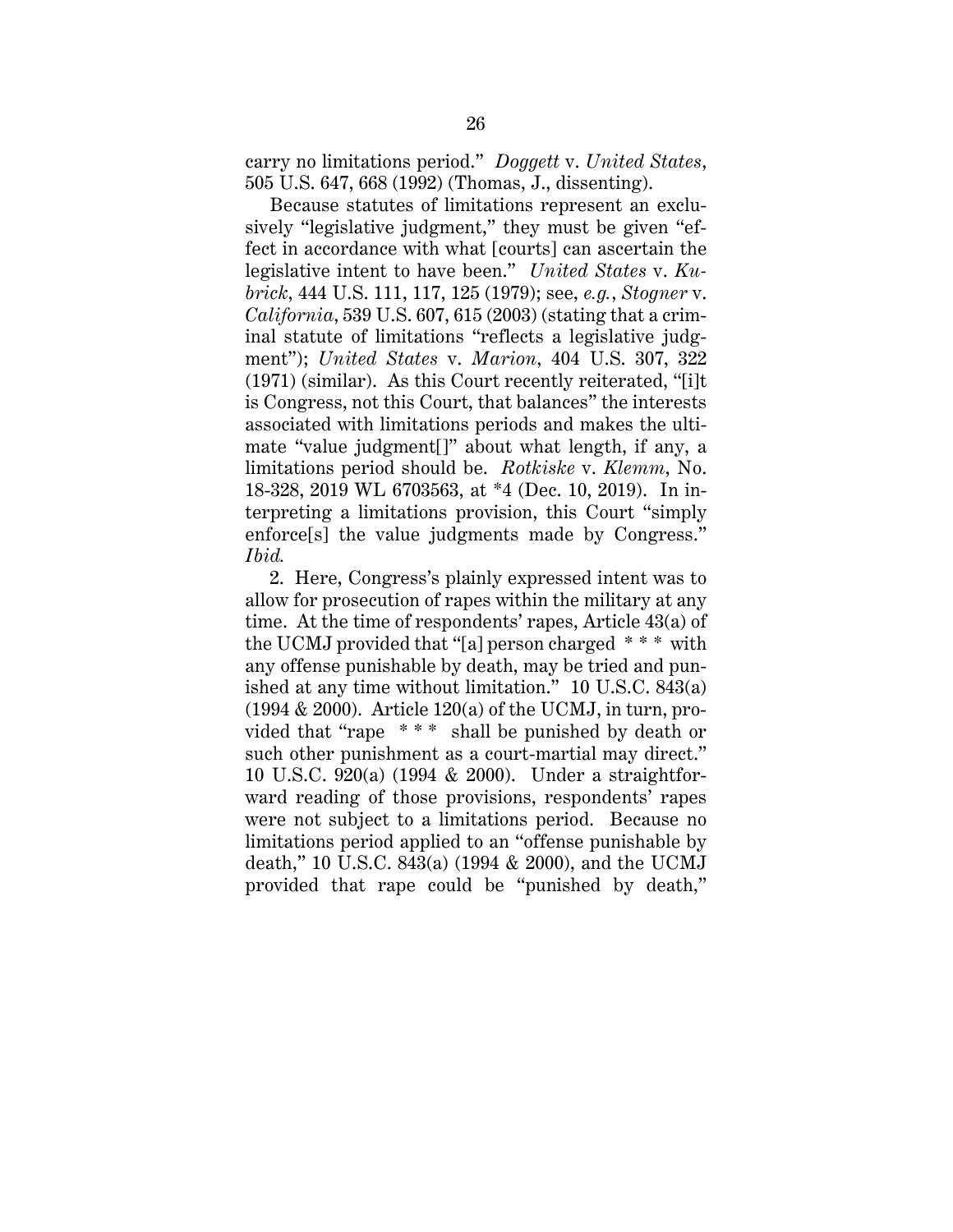10 U.S.C. 920(a) (1994 & 2000), Congress's "legislative judgment" was that no limitations period applied to a military prosecution for rape, *Kubrick*, 444 U.S. at 117.

As the CAAF originally recognized, Article 43's provision that offenses "punishable by death" may be prosecuted without a time limitation was Congress's way of ensuring that "the most serious offenses" could be prosecuted at any time "without listing each one" of those offenses "in the statute." *Willenbring* v. *Neurauter*, 48 M.J. 152, 178, 180 (1998). Article 43(a) thus reflected Congress's "policy judgment," *Smith*, 568 U.S. at 112, that any offense sufficiently serious to warrant classification as a capital crime, including rape, was also sufficiently serious to warrant prosecution without a time limitation. That type of judgment is well within Congress's authority to define crimes and available defenses. See *ibid.*; *Marion*, 404 U.S. at 322; *Toussie*, 397 U.S. at 115.

3. It makes little sense to interpret the language of former Article 43 to make the timeliness of a rape charge contingent on jurisprudence about the constitutionality of capital punishment for military rape. Congress could not have intended a potential judicial application of the Eighth Amendment to preclude not only the imposition of capital punishment, but the imposition of any punishment at all, for military rapes that occurred more than five years before charges were brought. Nothing in a court's assessment of the constitutional limitations on punishment would impugn Congress's own judgment that military rape is a serious offense that military authorities should be able to prosecute at any time.

The elimination of a time limit on prosecution and the availability of capital punishment are both hallmarks of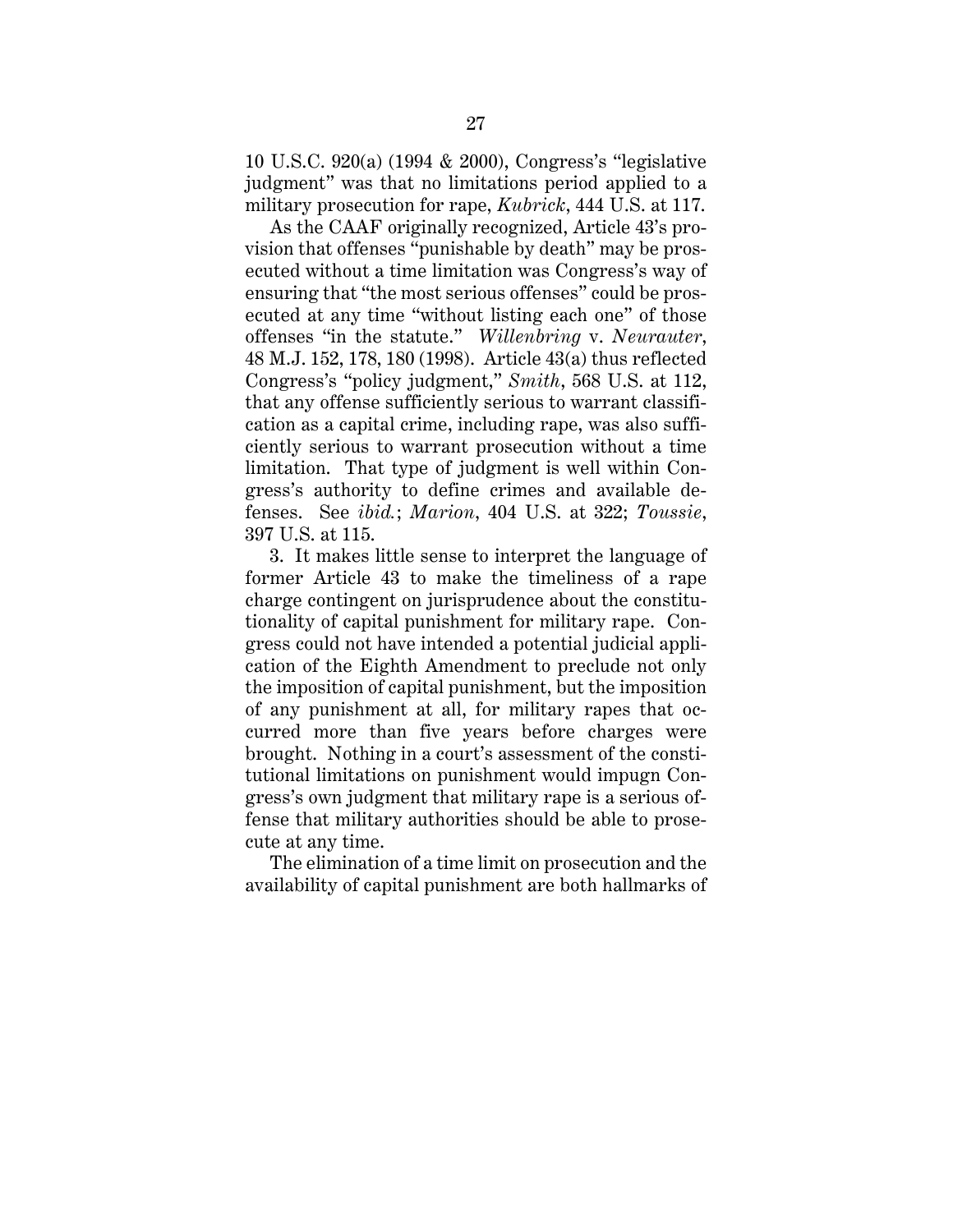serious crimes, but they are not otherwise logically connected. A crime can be punishable by death without being prosecutable at any time, see, *e.g.*, Ga. Code Ann. § 17-3-1(b) (2013) (providing that prosecutions for "crimes punishable by death or life imprisonment" other than murder "shall be commenced within seven years"), and vice versa, see, *e.g.*, 18 U.S.C. 3299 (permitting prosecutions "at any time without limitation" for numerous federal sex crimes not punishable by death); Ky. Rev. Stat. Ann. § 500.050(1) (LexisNexis 2014) (providing that "the prosecution of a felony is" generally "not subject to a period of limitation," regardless of whether it is punishable by death).And the same limitations period, or lack thereof, typically applies to all "criminal acts" in violation of a particular criminal prohibition, *Smith*, 568 U.S. at 112, irrespective of what punishment is sought or imposed in a particular case. Article 43(a)'s cross-reference to authorized punishment was therefore just a simple way of *identifying* the set of crimes that Congress deemed to be the most serious. It was not a signal that Congress was somehow incorporating constitutional limits on punishment into a statute of limitations.

By eliminating the statute of limitations for any crimes "punishable by death," 10 U.S.C. 843(a) (1994 & 2000), Congress avoided the need to manually maintain a running list of serious offenses (as the previous version of the UCMJ had). Instead, Congress could speak to the seriousness of particular crimes in only one place—their individual penalty provisions—and the statute of limitations would automatically remain consistent with those legislative judgments. But Congress's determination that the most serious crimes defined in the UCMJ should *both* be "punishable by death"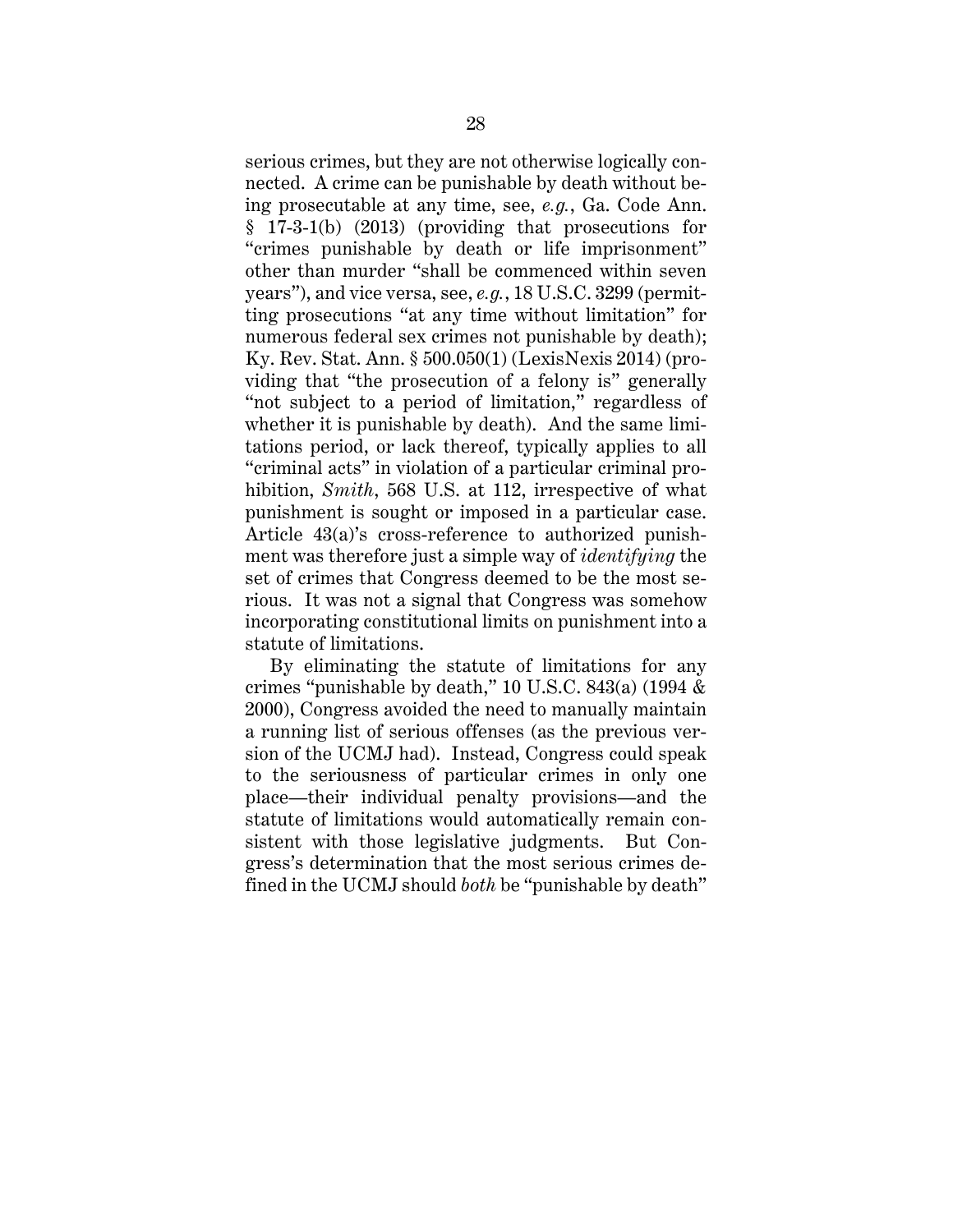*and* "tried and punished at any time without limitation," *ibid.*, in no way suggests that it wanted to abandon the latter if a court concluded that the Constitution barred the former.

4. The circumstances surrounding Congress's enactment of the UCMJ limitations provision at issue here confirm that Congress did not make the military's ability to prosecute late-discovered rapes contingent on Eighth Amendment jurisprudence. The Senate Report accompanying the 1986 revision of Article 43 explained that, under the provision's text, "no statute of limitation would exist in prosecution of offenses for which the death penalty is a punishment *prescribed by or pursuant to the UCMJ*." Senate Report 249 (emphasis added). And as explained above, rape could be punished by death "pursuant to the UCMJ" at the time of respondents' crimes. *Ibid.*; see 10 U.S.C. 920(a) (1994 & 2000).

Indeed, the Senate Report accompanying the 1986 revision of Article 43 indicates that the provision's "punishable by death" language was copied from language that courts had uniformly construed as referring solely to the maximum penalty authorized by statute. The report explains that the 1986 amendment was designed to bring the UCMJ limitations provision "more in line with federal criminal code provisions" in "Chapter 213 of Title 18." Senate Report 249. The principal relevant federal criminal code provision in that chapter provides that "[a]n indictment for any offense punishable by death may be found at any time without limitation." 18 U.S.C. 3281. In construing that provision and parallel federal statutes, courts of appeals had consistently recognized that an offense was "punishable by death" so long as the death penalty was *statutorily* authorized for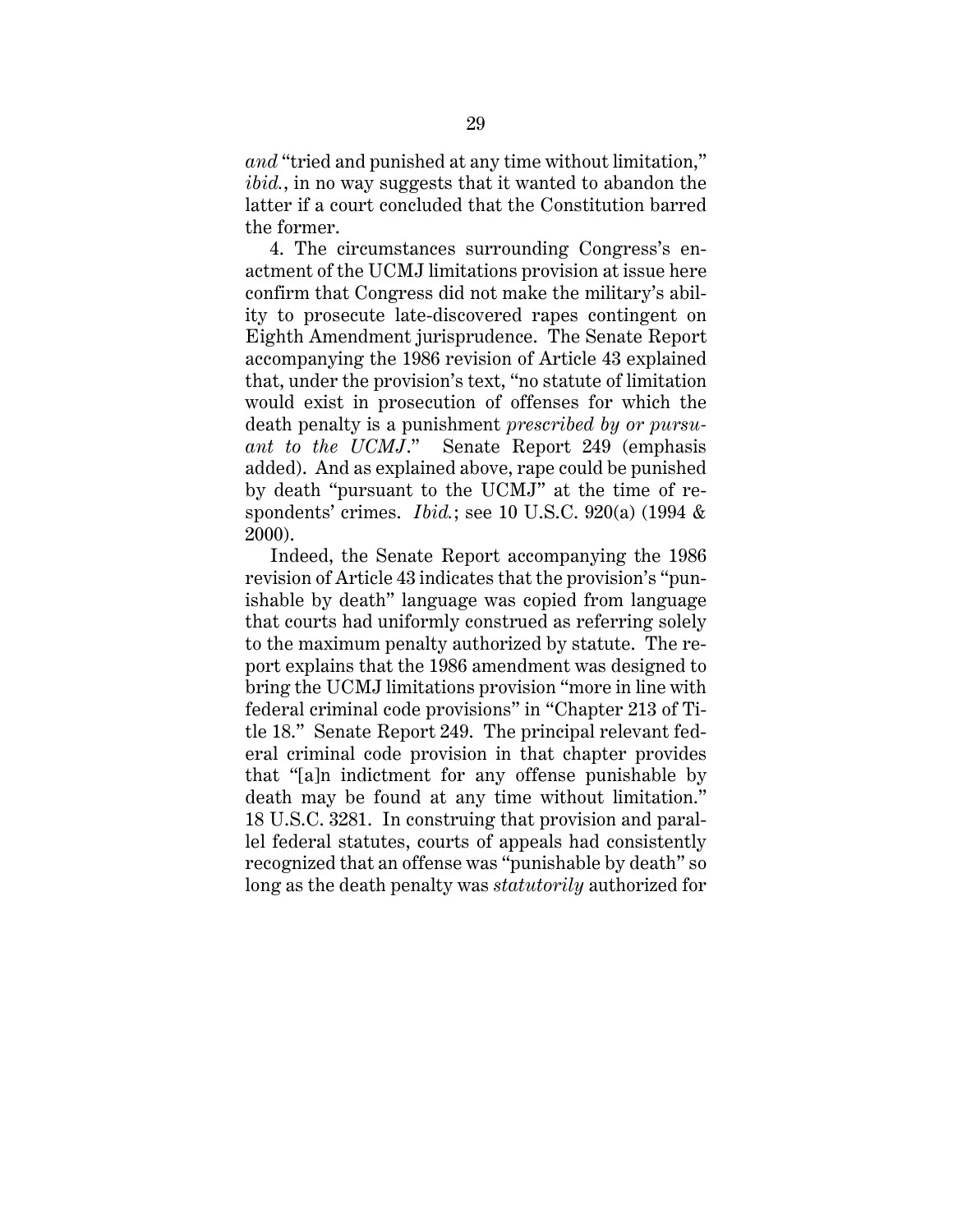the offense. See *Coon* v. *United States*, 411 F.2d 422, 425 (8th Cir. 1969) ("[I]n deciding which limitation is applicable [under Section 3281], we must look directly to the statute."); see also *United States* v. *Kennedy*, 618 F.2d 557, 557 (9th Cir. 1980) (per curiam) (adopting the same reading of "punishable by death" in the federal bail statute, 18 U.S.C. 3148 (1976)); cf. *United States* v. *Payne*, 591 F.3d 46, 59 (2d Cir.) (observing that federal courts of appeals continue to uniformly interpret Section 3281 in the same way today), cert. denied, 562 U.S. 950 (2010). And "when 'judicial interpretations have settled the meaning of an existing statutory provision, repetition of the same language in a new statute indicates, as a general matter, the intent to incorporate its ... judicial interpretations as well.'" *Jerman* v. *Carlisle, McNellie, Rini, Kramer & Ulrich, L.P.A.*, 559 U.S. 573, 590 (2010) (citation omitted).

5. The CAAF's reliance on *Coker* to curtail the limitations period for military rape prosecutions, see *Mangahas*, 77 M.J. at 223-225, was misplaced. *Coker*, which held that the death penalty for rape in the civilian context is unconstitutional, 433 U.S. at 592 (plurality opinion), was decided in 1977, nearly a decade before the 1986 enactment of the limitations provision at issue here. And while Congress in 1986 repealed the federal criminal statute that had previously authorized the death penalty for rape in the civilian system, see Sexual Abuse Act of 1986, Pub. L. No. 99-654, § 3(a)(1), 100 Stat. 3663, Congress retained capital punishment for military rape long after *Coker*, see pp. 8-9, *supra*.

Congress's differential treatment of rape in the civilian and military contexts illustrates its view that even though *Coker* precludes the death penalty for the former, the latter may be "punishable by death," 10 U.S.C.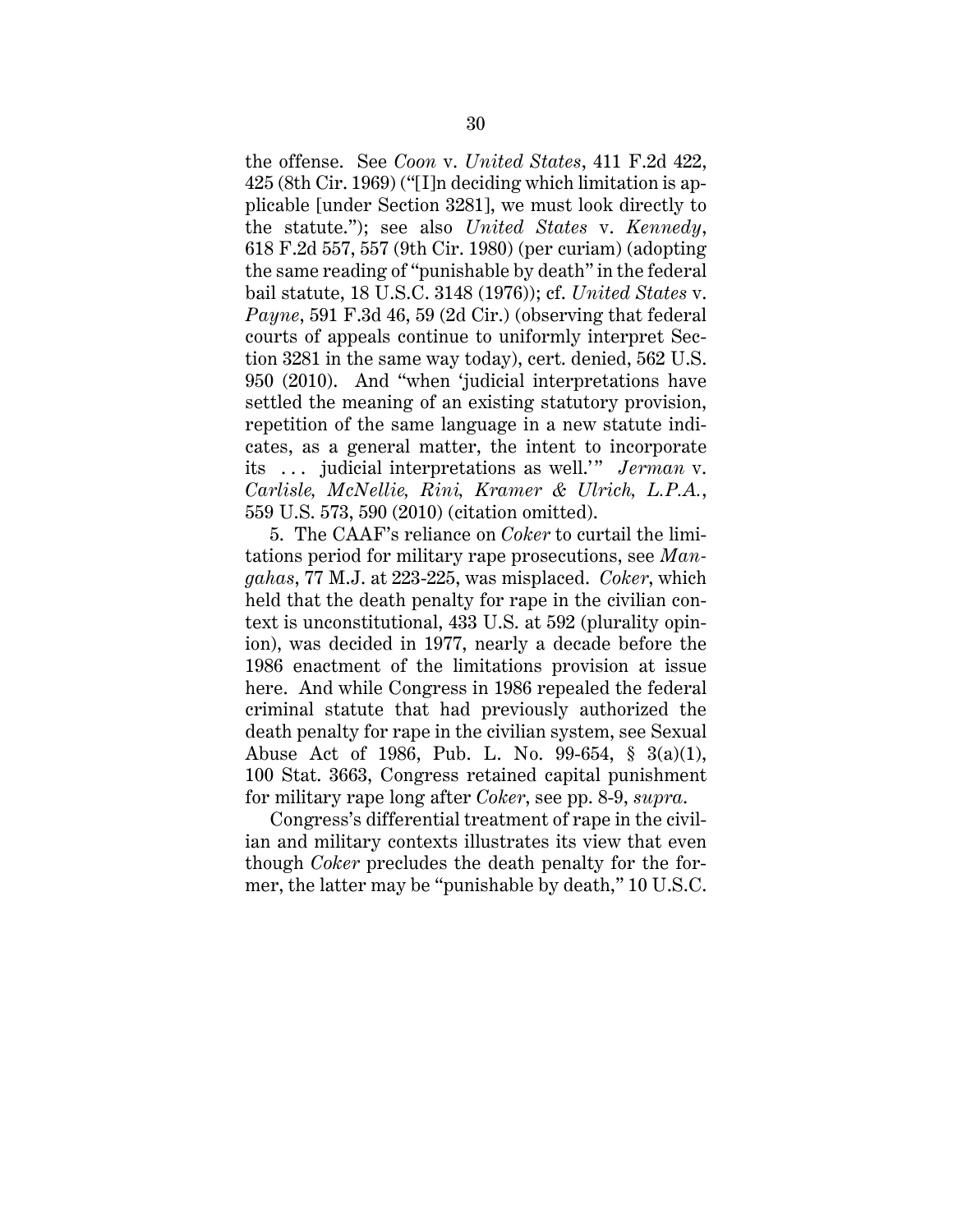843(a) (1994 & 2000), in both a statutory and a constitutional sense. Had Congress believed that rape was not "punishable by death" as a constitutional matter, it would not have prescribed such punishment. Cf. *Rust* v. *Sullivan*, 500 U.S. 173, 191 (1991) ("assum[ing]" that Congress "legislates in the light of constitutional limitations"). Whether or not a court would ultimately agree with Congress's interpretation of the Constitution, see Part I.B., *infra*, Congress's own evident understanding that rape was "punishable by death" in every possible sense should be controlling on the statutory question here. See *Lebron* v. *National R.R. Passenger Corp.*, 513 U.S. 374, 392 (1995) (explaining that congressional labels are "dispositive \* \* \* for purposes of matters that are within Congress's control").

# **B. Even If A Constitutional Analysis Were Required, The Constitution Does Not Forbid Capital Punishment For Rape In The Military Context**

In any event, even if the statute of limitations for military rape does turn on the constitutionality of the death penalty for the crime, that would not change the result here. Congress did not exceed its constitutional authority when it designated rape in the military as a capital offense.

1. This Court has long recognized that many constitutional rights apply differently in the context of the military. See, *e.g.*, *Loving* v. *United States*, 517 U.S. 748, 767 (1996); *Chappell* v. *Wallace*, 462 U.S. 296, 300 (1983). When the Framers empowered Congress to "make Rules for the Government and Regulation of the land and naval Forces," U.S. Const. Art. I, § 8, Cl. 14, they thereby gave "the power to regulate the Armed Forces, like other powers related to the common defense, \* \* \* to Congress 'without limitation.'" *Loving*,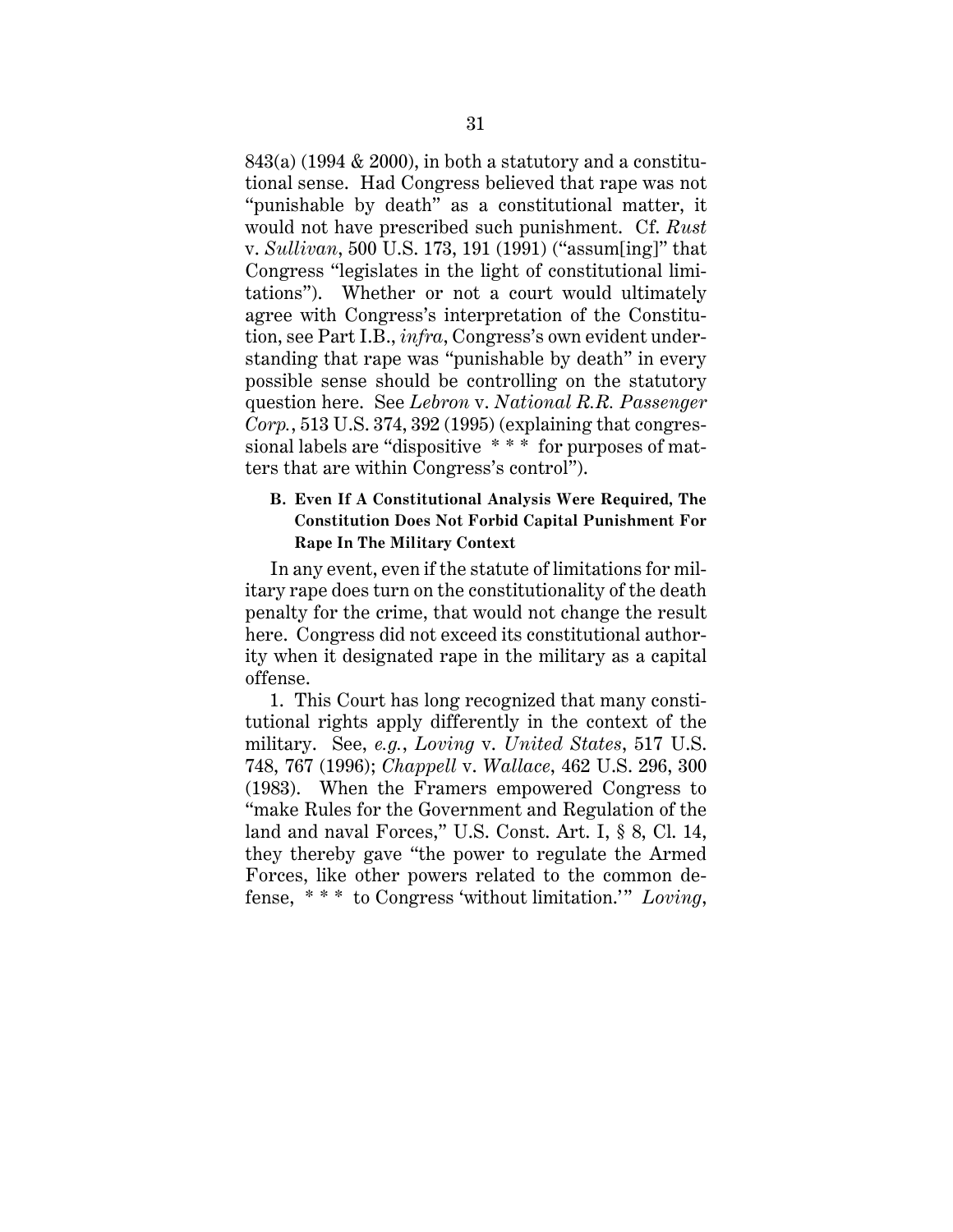517 U.S. at 767 (quoting *The Federalist No. 23*, at 147 (Alexander Hamilton) (Jacob E. Cooke ed., 1961)); see *ibid.* ("The circumstances that endanger the safety of nations are infinite, and for this reason no constitutional shackles can wisely be imposed on the power to which the care of it is committed.") (quoting *The Federalist No. 23*, at 147 (Alexander Hamilton) (Jacob E. Cooke ed., 1961)). Although "[t]he later-added Bill of Rights limited this power to some degree," it "did not alter the allocation to Congress of the 'primary responsibility for the delicate task of balancing the rights of servicemen against the needs of the military.'" *Ibid.* (quoting *Solorio* v. *United States*, 483 U.S. 435, at 447 (1987)).

The Court has therefore repeatedly emphasized that "judicial deference is at its apogee when legislative action under the congressional authority to raise and support armies and make rules and regulations for their governance is challenged." *Solorio*, 483 U.S. at 447 (brackets, citations, and ellipsis omitted). The Court has never explicitly determined whether—and, if so, how—the Eighth Amendment might apply to courtsmartial. See *Kennedy* v. *Louisiana*, 554 U.S. 945, 947- 948 (2008) (statement of Kennedy, J., respecting the denial of rehearing) (reserving the question); *Loving*, 517 U.S. at 755 (same, and declining to view *Trop* v. *Dulles*, 356 U.S. 86 (1958), as dispositive of that issue); *Schick* v. *Reed*, 419 U.S. 256, 260 (1974) (same). But "'perhaps in no other area has the Court accorded Congress greater deference'" than in its "plenary" authority to determine "regulations, procedures, *and remedies* related to military discipline." *Chappell*, 462 U.S. at 301 (emphasis added; citation omitted).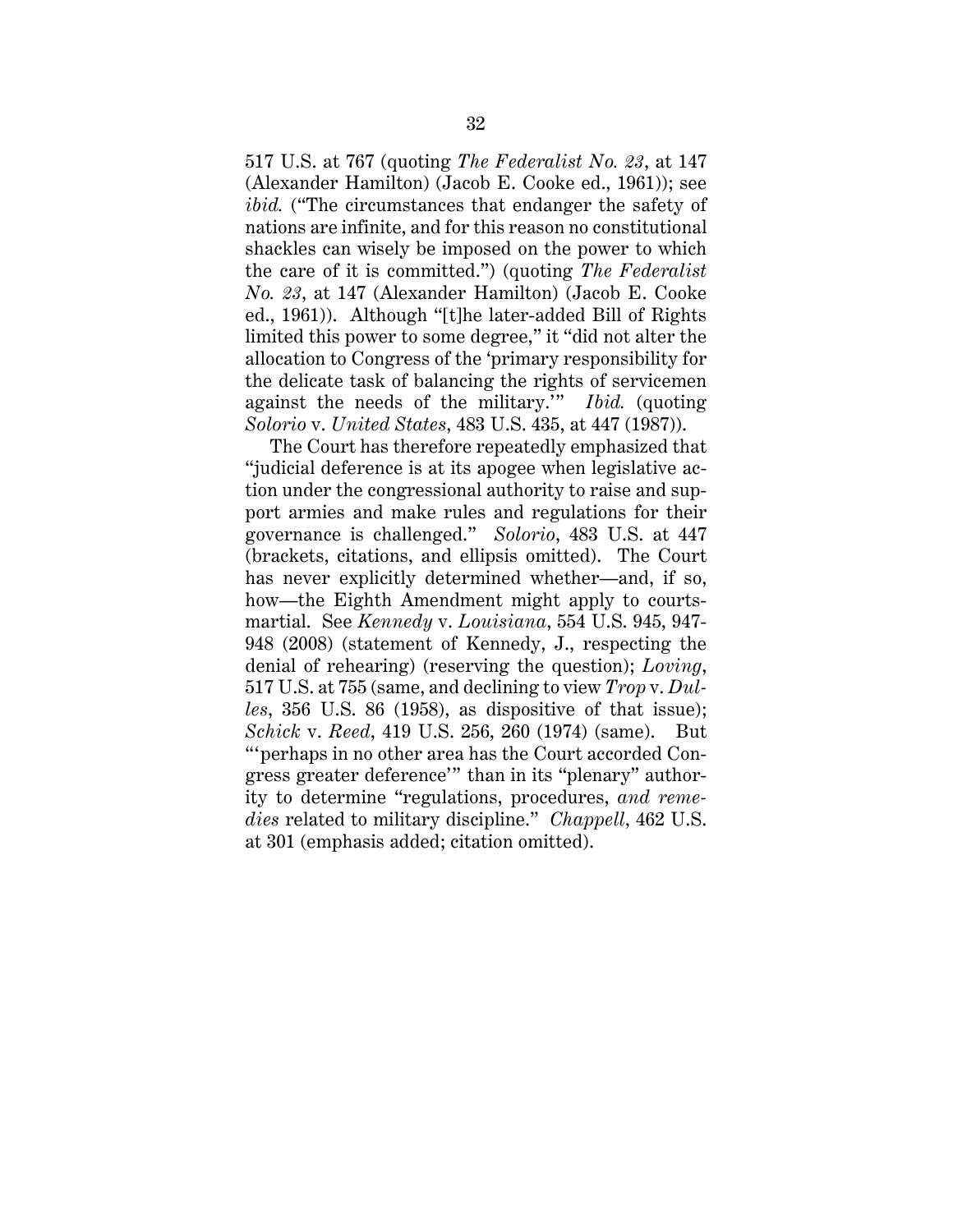The structural and practical considerations that generally counsel judicial hesitation in the context of military discipline apply with full force to Congress's identification of appropriate punishments for violations of the military code. The Court has consistently recognized the "need for special regulations in relation to military discipline" that make distinctive "demands on [military] personnel 'without counterpart in civilian life.'" *Chappell*, 462 U.S. at 300 (citation omitted). The Court has accordingly resolved constitutional challenges to military disciplinary regulations with a focus on the "very significant differences between military law and civilian law and between the military community and the civilian community." *Parker* v. *Levy*, 417 U.S. 733, 752 (1974); see, *e.g.*, *Chappell*, 462 U.S. at 300-305; *Brown* v. *Glines*, 444 U.S. 348, 360 (1980); *Greer* v. *Spock*, 424 U.S. 828, 840 (1976); *Burns* v. *Wilson*, 346 U.S. 137, 140 (1953) (plurality opinion).

The Court has taken a similar approach even to procedural questions that do not directly affect primary conduct. In particular, the Court has explained that it will enforce procedures adopted by Congress for military prosecutions unless the "factors militating in favor" of broader due-process protections "are so extraordinarily weighty as to overcome the balance struck by Congress." *Middendorf* v. *Henry*, 425 U.S. 25, 44 (1976). And the Court has accordingly upheld Congress's judgments that courts-martial should not require petit juries, *Kahn* v. *Anderson*, 255 U.S. 1, 8-9 (1921), that summary courts-martial can be held without counsel, *Middendorf*, 425 U.S. at 44, and that military judges need not have fixed terms of office, see *Weiss* v. *United States*, 510 U.S. 163, 177-178 (1994). It would be anomalous to accord any less deference to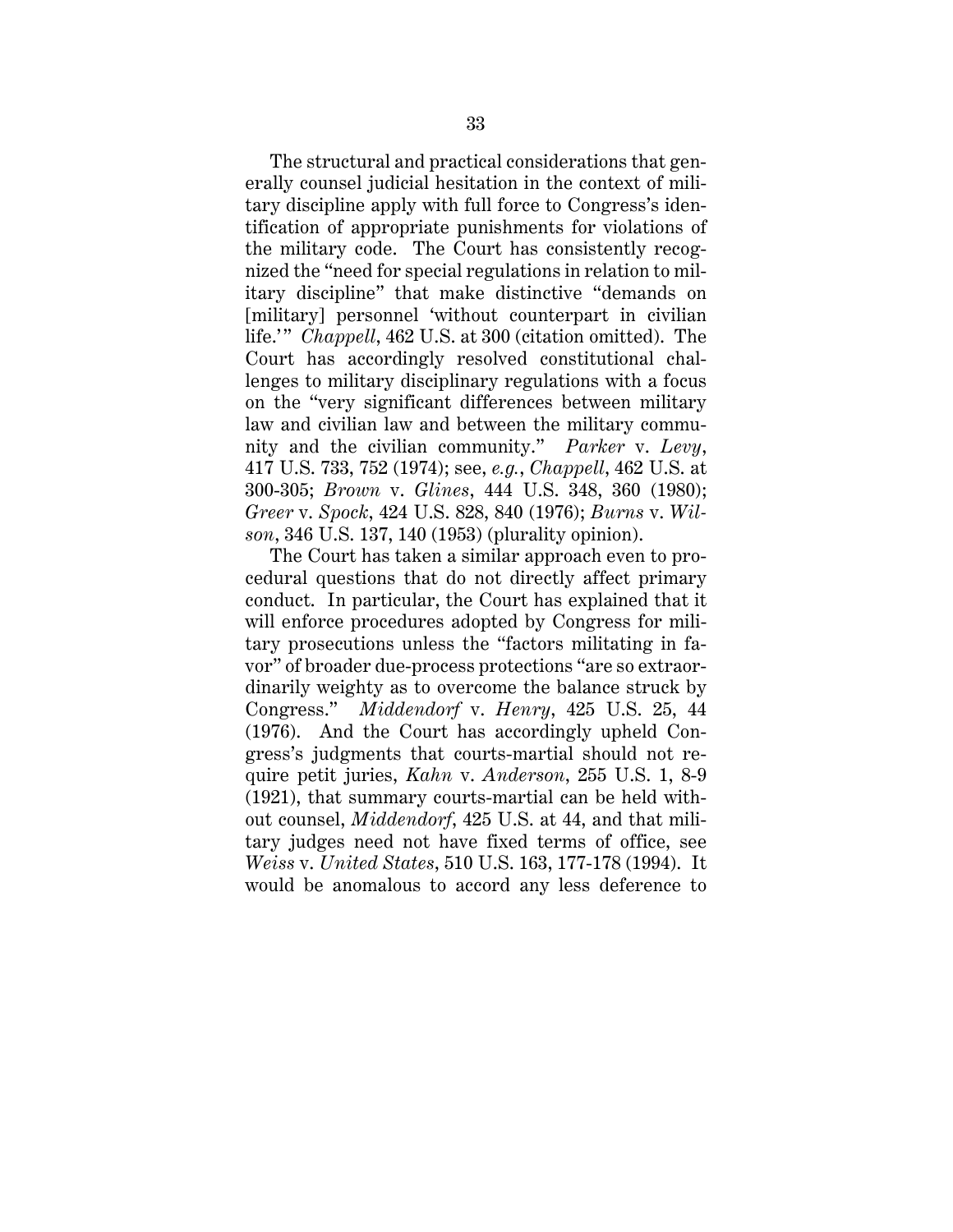Congress's determinations of the appropriate punishment for crimes by military personnel.

2. The particular punishment for military rape reflects over a century and a half of military practice, over half a century of express congressional authorization in the UCMJ, and the independent judgment of multiple Presidents. See pp. 7, *supra* (historical roots); *id.* at 8 (codification in the UCMJ and adoption in MCM); *id.* at 9 (express authorization by President Bush). No sound basis exists for a court to conclude that the Constitution forbids it. See *Youngstown Sheet & Tube Co.* v. *Sawyer*, 343 U.S. 579, 637 (1952) (Jackson, J., concurring in the judgment and opinion of the Court) (explaining that an action "by the President pursuant to an Act of Congress would be supported by the strongest of presumptions and the widest latitude of judicial interpretation").

The judgment that military rape should be a capital offense reflects the distinctive harms to military discipline, recruitment, morale, combat readiness, and coalition-building that are caused by rape in the military ranks. Rape in any context is an egregious and destructive crime. And rape by a member of the military to whom the country entrusts both the practice and the symbolism of national security—creates a unique set of harms that goes even beyond those of rape by a civilian. As explained above, see pp. 5-7*, supra*, "the costs and consequences" of sexual assault "for mission accomplishments are unbearable." *DoD FY 2009 Annual Report* 5. It undermines "morale, good order and discipline and the unit cohesion and combat effectiveness of military personnel and units." *UCMJ Sex Crimes Report* 2-3. It can threaten relations with important allies and "subvert[] strategic goodwill." *DoD FY 2009 Annual Report* 16. And it erodes public confidence in the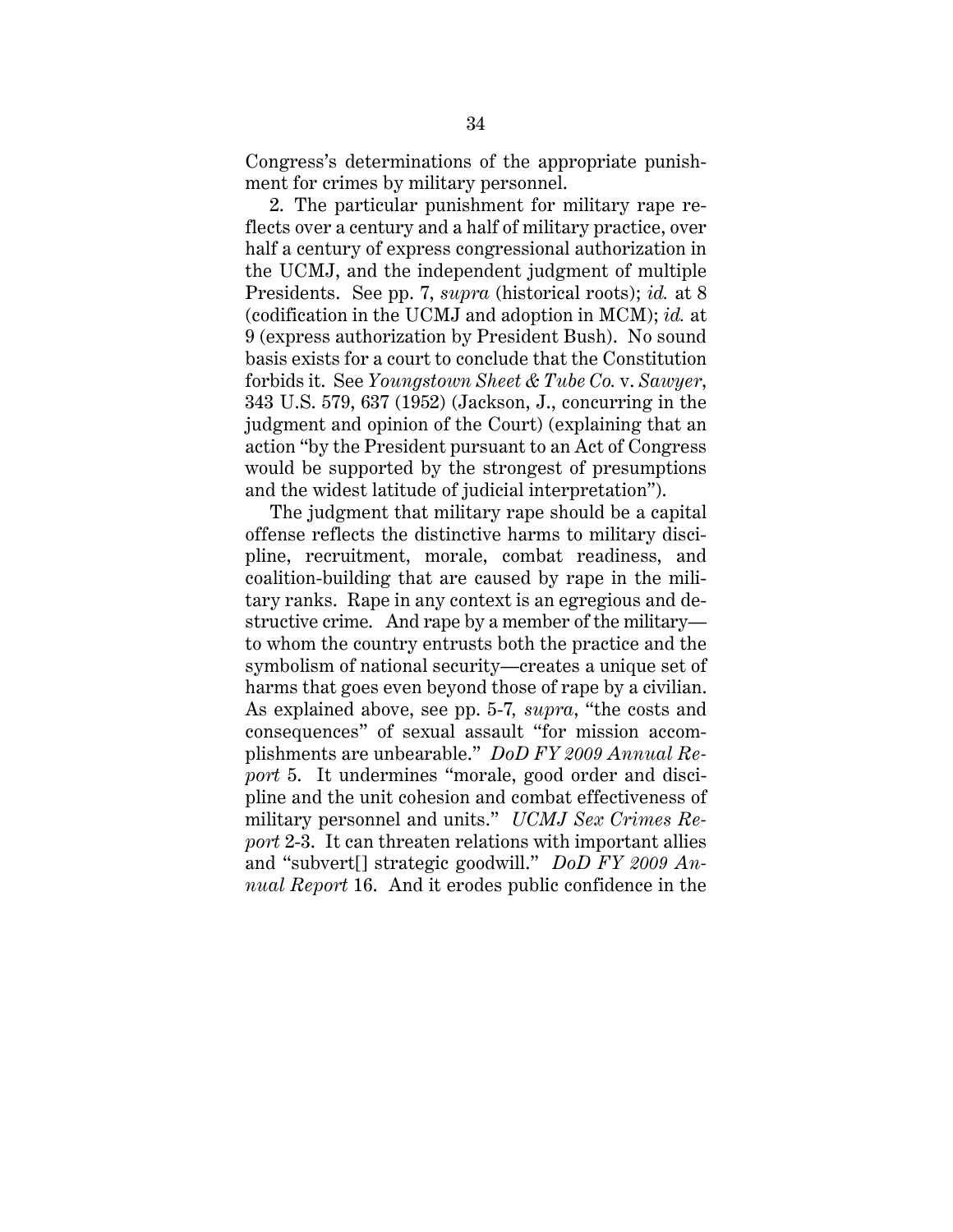military and impedes continued recruitment and development. *Mattis Memo*.

In addition, some military punishments must be imposed in wartime conditions unlike anything that might arise in the civilian sphere. See, *e.g.*, *Curry* v. *Secretary of the Army*, 595 F.2d 873, 878 (D.C. Cir. 1979) ("[T]he administration of justice on the battlefield involves consideration of factors far removed from day-to-day civilian life."). In a "combat environment," for example, a sanction of "confinement, even of a prolonged nature, may be an inadequate deterrent" for crimes like rape. MCM App. 21, at A21-66 (1984 ed.). And even in cases that do not involve combat, "conduct in combat inevitably reflects the training that precedes combat; for that reason, centuries of experience have developed a hierarchical structure of discipline and obedience to command, unique in its application to the military establishment and wholly different from civilian patterns." *Chappell*, 462 U.S. at 300.

3. The "very significant differences" between the civilian and military communities, *Parker*, 417 U.S. at 752, counsel strongly against importing *Coker*'s ban on the death penalty for civilian rape to bar the classification of military rape as a capital crime. The militaryspecific factors that informed the 150-year history of that classification are far outside the realm of the harms considered by this Court in determining proportional punishments for civilian rape. Cf. *Kennedy* v. *Louisiana*, 554 U.S. 407, 437, reh'g denied, 554 U.S. 945 (2008) (explaining, in addressing constitutional challenge to death penalty for child rape, that "[o]ur concern here is limited to crimes against individual persons," and that "[w]e do not address \* \* \* offenses against the State").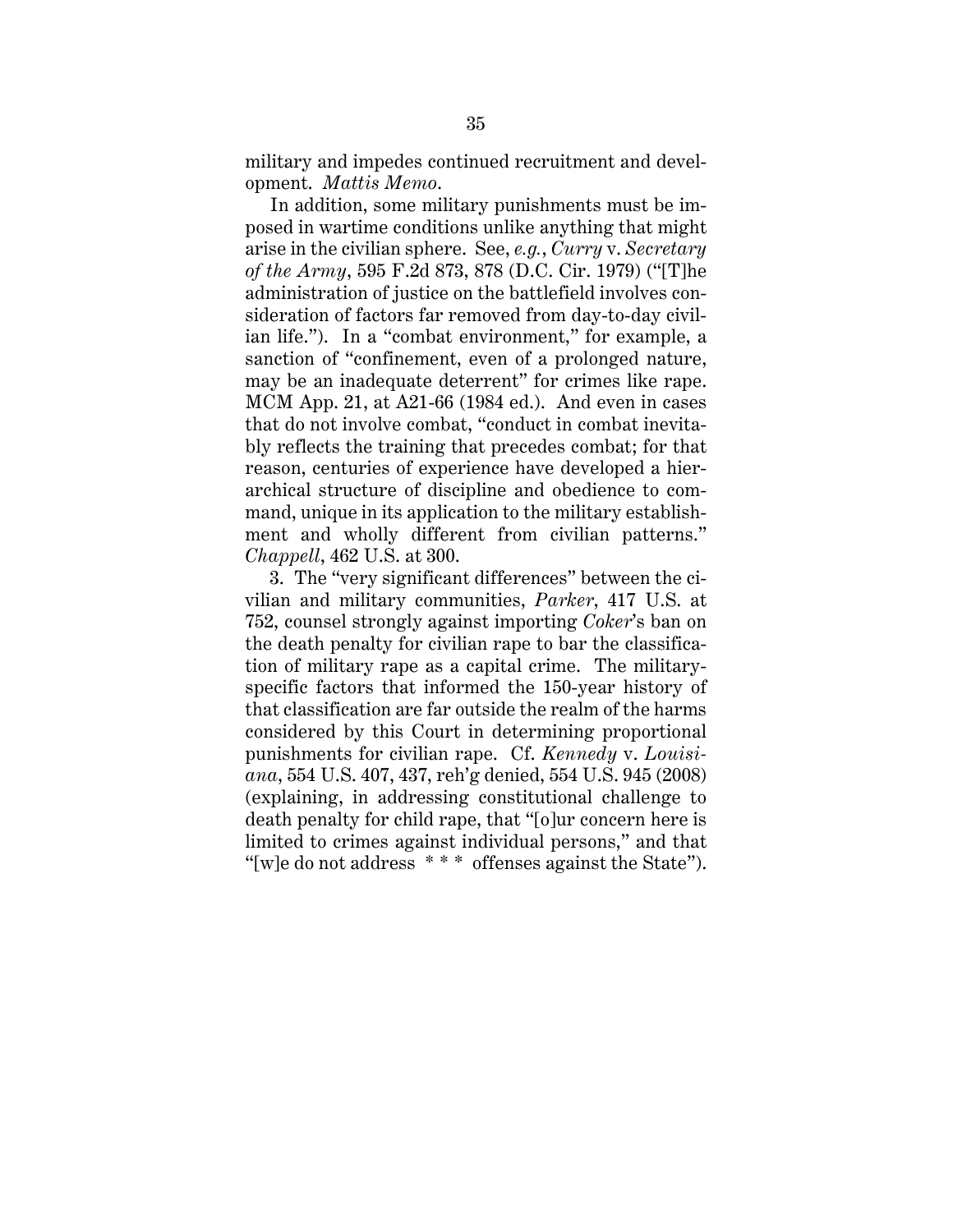In civilian Eighth Amendment cases, this Court has emphasized "that in the end our own judgment will be brought to bear on the question of the acceptability of the death penalty under the Eighth Amendment." *Coker*, 433 U.S. at 597 (plurality opinion). In military cases, in contrast, the Court has found it "difficult to conceive of an area of governmental activity in which the courts have less competence" than the "complex, subtle, and professional decisions as to the composition, training, equipping, and control of a military force," *Chappell*, 462 U.S. at 302 (citation omitted). Because "courts are ill-equipped to determine the impact upon discipline that any particular intrusion upon military authority might have," *id.* at 305 (quoting Earl Warren, *The Bill of Rights and the Military*, 37 N.Y.U. L. Rev. 181, 187 (1962)), they would be ill-advised to substitute their own "judgment" for the political Branches' considered judgment of the appropriate maximum punishment for rape by a member of the military.

Other factors on which the plurality in *Coker* relied to bar the death penalty for civilian rape would likewise be inapposite here. See *Coker*, 433 U.S. at 593-600 (plurality opinion); see also *id.* at 600 (Brennan, J., concurring in the judgment) (taking view that death penalty is always unconstitutional); *id.* at 600-601 (Marshall, J., concurring in the judgment) (same). No meaningful "guidance in history and from the objective evidence of the country's present judgment," *id.* at 593 (plurality opinion), suggests the unconstitutionality of capital punishment for military rape. To the contrary, at the time of respondents' crimes, the American military had authorized the death penalty for rape "since at least 1863." *Kennedy* v. *Louisiana*, 554 U.S. at 946 (state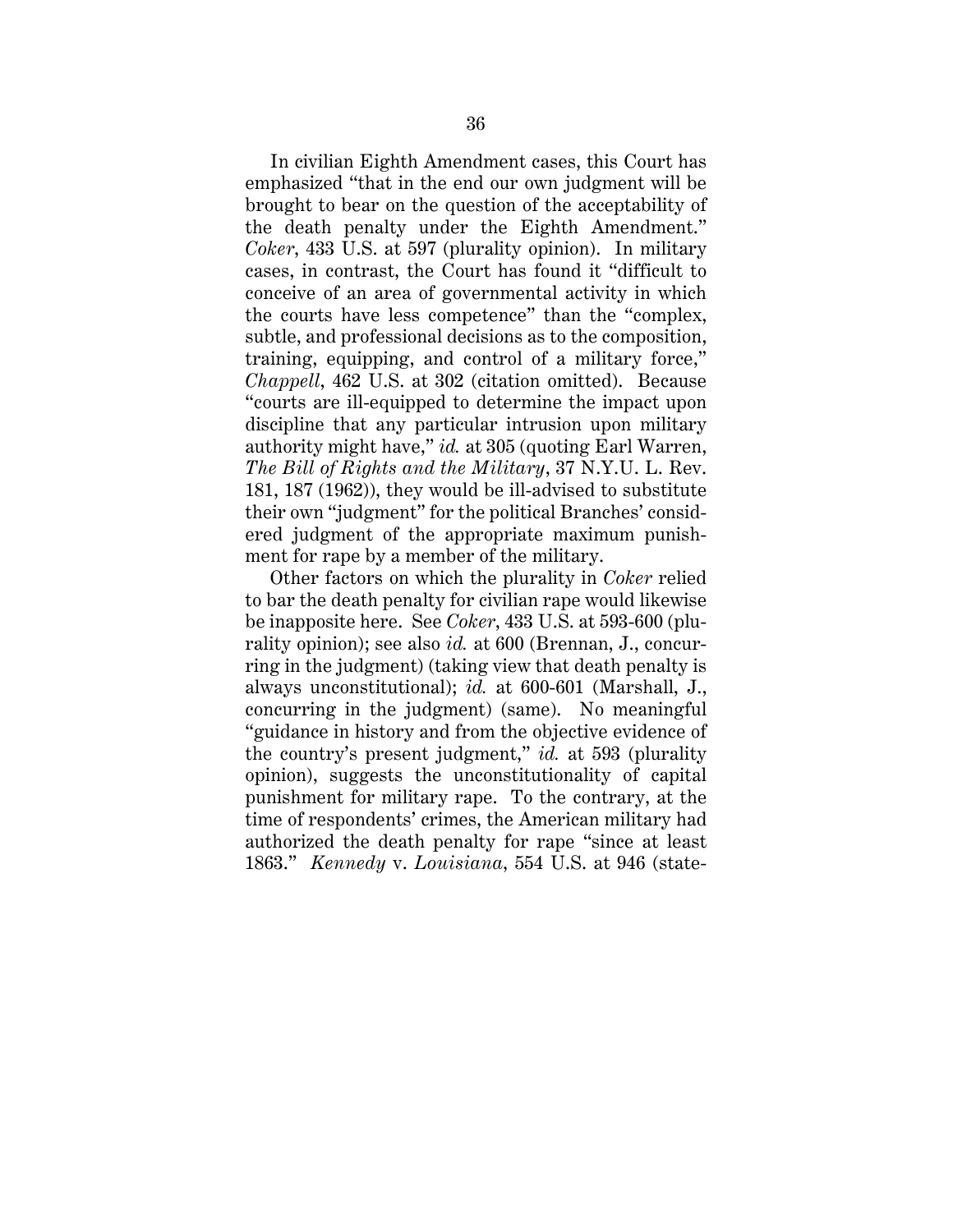ment of Kennedy, J., respecting the denial of rehearing). Nor does the *Coker* plurality's view that "for the rape victim, life may not be nearly so happy as it was, but it is not over and normally is not beyond repair," 433 U.S. at 598, undermine the gravity of the "injur[ies] to the person and to the public," *ibid.*, caused by rape in the military.

Military rape is not the same as civilian rape. The *Coker* plurality's view of the limited retributive and deterrent interests of individual victims of civilian rape does not apply to victims of military rape, whose injuries may have been exacerbated by, among other things, pressures to keep silent, or continued close-quarters exposure to the rapist. See pp. 6-7, *supra*. And even if the plurality's assessment of the limited harm to rape victims did apply, the systemic harms to the military fabric as a whole in themselves change the nature of the offense. Accordingly, even if the *Coker* plurality's analytical framework could be imported wholesale into the military context, it would counsel the same result as this Court's military-discipline cases do—namely, respect for the long-time judgment of the military and the political Branches that military rape should be a capital offense.

4. Although the CAAF's own conclusion that military rape cannot be a capital offense was premised on its belief that *Coker* was controlling, see *Mangahas*, 77 M.J. at 223 & n.3, respondents' defense of the CAAF's decision has relied largely on Article 55 of the UCMJ, 10 U.S.C. 855. See *Briggs* Br. in Opp. 13-14; *Collins* Br. in Opp. 5-6; *Daniels* Br. in Opp. 17. Respondents' reliance on that provision, which prohibits "[p]un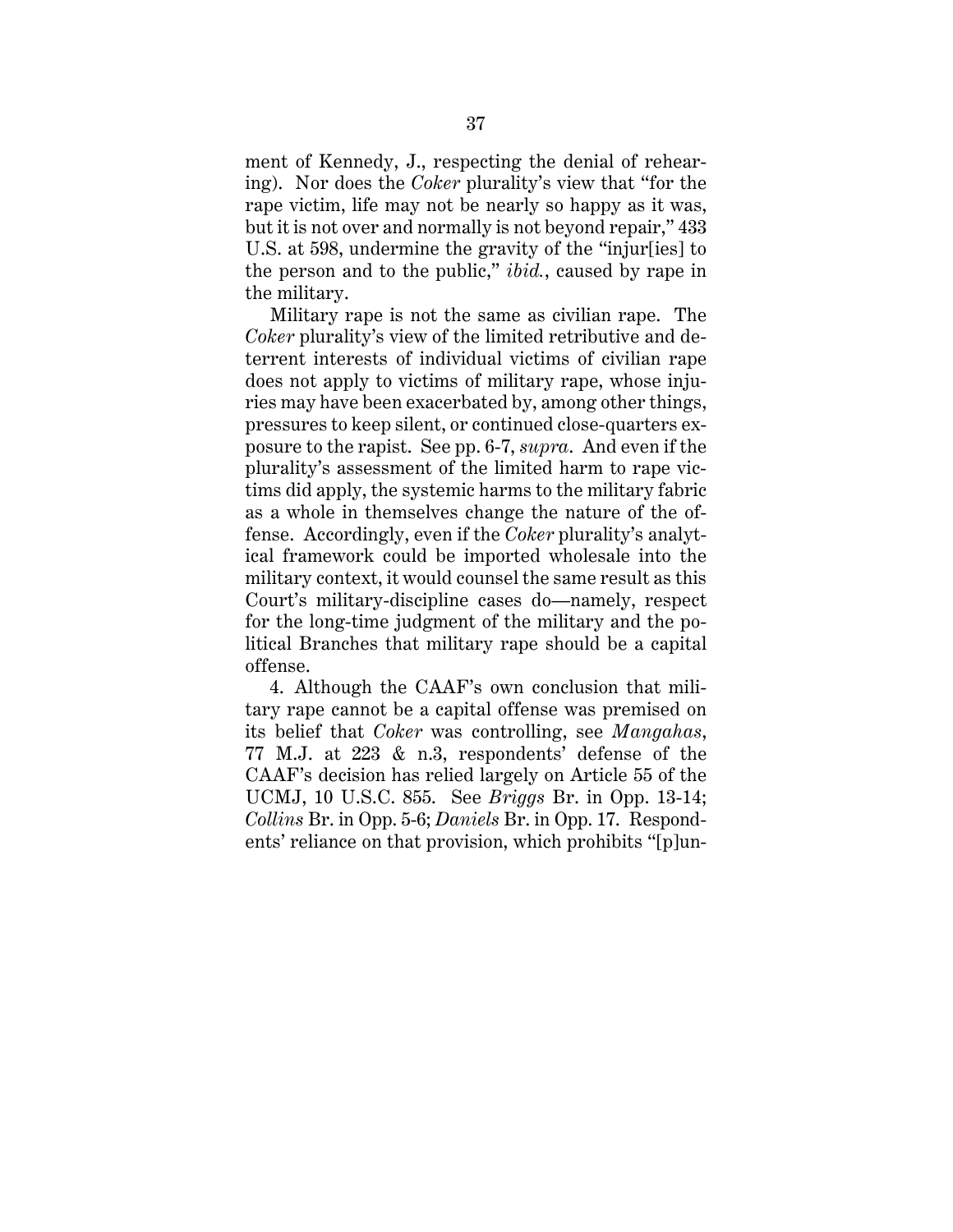ishment by flogging, or by branding, marking, or tattooing on the body, or any other cruel or unusual punishment," 10 U.S.C. 855, is misplaced.

It is implausible that Article 55 of the UCMJ would forbid a punishment that Article 120 of the UCMJ specifically authorized. When Congress enacted Article 55 as part of the UCMJ in 1950, 64 Stat. 126, it also enacted Article 120, which provided that rape may be "punished by death," 64 Stat. 140. And it subsequently maintained that punishment through multiple other amendments to Article 120, notwithstanding the presence of Article 55. See, *e.g.*, 1956 Codification, 70A Stat. 73 (Art. 120); National Defense Authorization Act for Fiscal Year 1993, Pub. L. No. 102-484, Div. A, Tit. X, § 1066(c), 106 Stat. 2506; National Defense Authorization Act for Fiscal Year 1996, Pub. L. No. 104-106, Div. A, Tit. XI, § 1113, 110 Stat. 462. In the UCMJ, as in any other context, statutory provisions should be read, if possible, to form a coherent whole—not to nullify one another. See, *e.g.*, *United States* v. *Fausto*, 484 U.S. 439, 453 (1988). Article 55's bar on "cruel or unusual punishment" thus cannot reasonably be understood to implicitly invalidate Article 120's more specific authorization of the death penalty for military rape. 10 U.S.C. 855; see *NLRB* v. *SW Gen., Inc.*, 137 S. Ct. 929, 941 (2017) ("It is a commonplace of statutory construction that the specific governs the general.") (brackets and citation omitted).

Congress appears to have enacted Article 55 on the understanding that the Eighth Amendment does not, by its own force, apply directly to the military justice system. Cf. *Uniform Code of Military Justice: Hearings Before a Subcom. of the Senate Comm. on Armed Services*, 81st Cong., 1st Sess. 112 (1949) (Statement of Senator McCarran) (describing Article 55 as "relating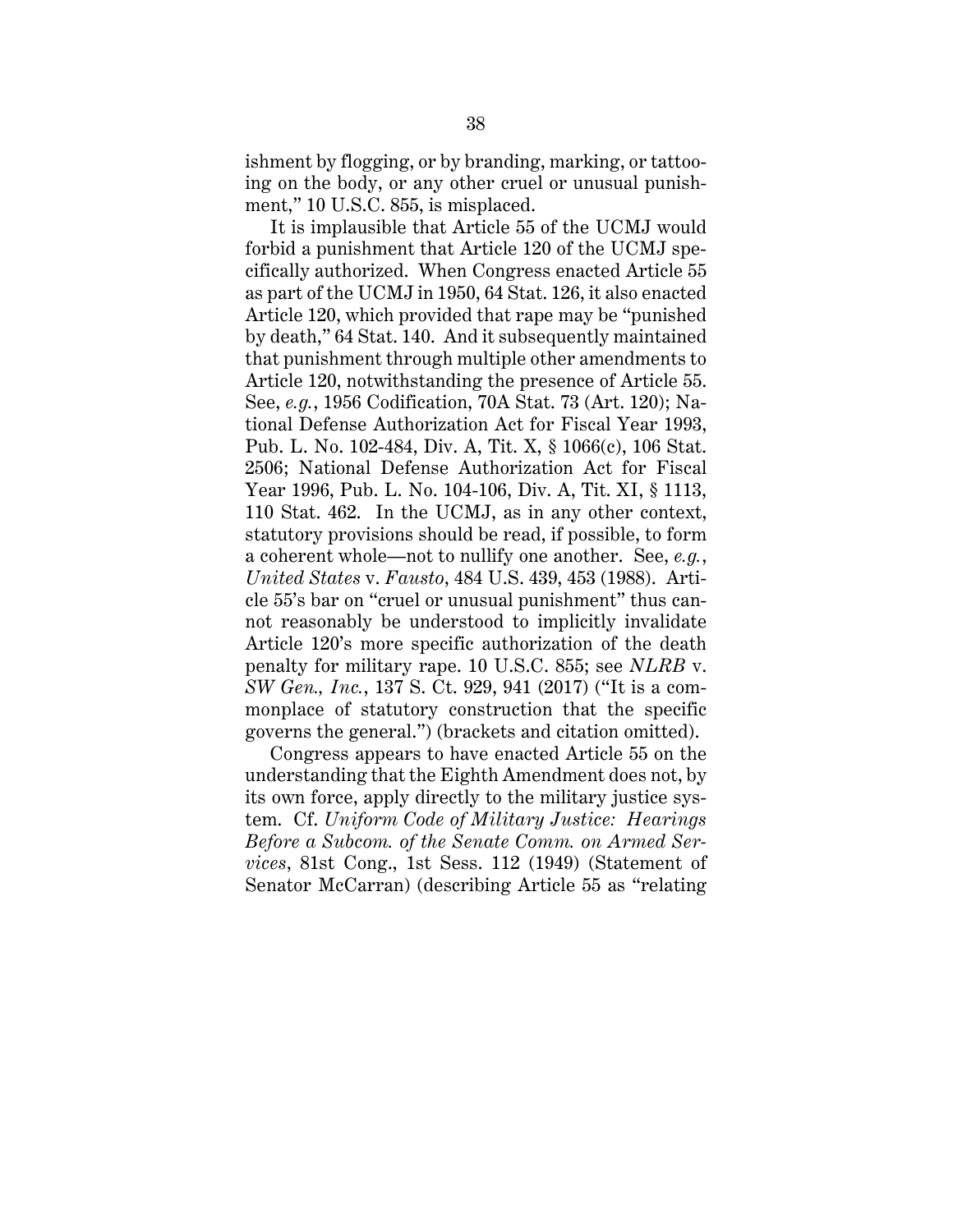to cruel and unusual punishments (on the basis, apparently, that the [E]ighth [A]mendment is inapplicable)"). And in interpreting Article 55's bar on "cruel or unusual punishment," the military courts have "s[ought] guidance from Supreme Court precedent," while recognizing that "since in many ways the military community is unique, there may be circumstances under which the rules governing capital punishment of servicemembers will differ from those applicable to civilians." *United States* v. *Matthews*, 16 M.J. 354, 368 (C.M.A. 1983) (citation omitted). Article 55 does not and cannot require courts to reflexively treat *Coker* as precluding capital punishment for rape in the military context, or to erroneously treat the military and civilian contexts as identical.

Such an interpretation would be contrary to the basic purpose of a Uniform Code of *Military* Justice, with different crimes and punishments than exist in civilian life. See, *e.g.*, *Parker*, 417 U.S. at 749 ("In civilian life there is no legal sanction—civil or criminal—for failure to behave as an officer and a gentleman; in the military world, Art. 133 imposes such a sanction on a commissioned officer."). To whatever extent Article 55 may limit punishments in the military context, it does not suggest that the expressly prescribed punishment for military rape was in fact unlawful. And it has no bearing on the ultimate question here—whether Congress viewed rape as one of the "punishable by death" offenses for which it lifted the five-year statute of limitations.

# **II. BRIGGS'S RAPE CHARGE WAS ALSO TIMELY UNDER THE 2006 NDAA**

Even if respondents were correct that military rape was not "punishable by death" for purposes of the pre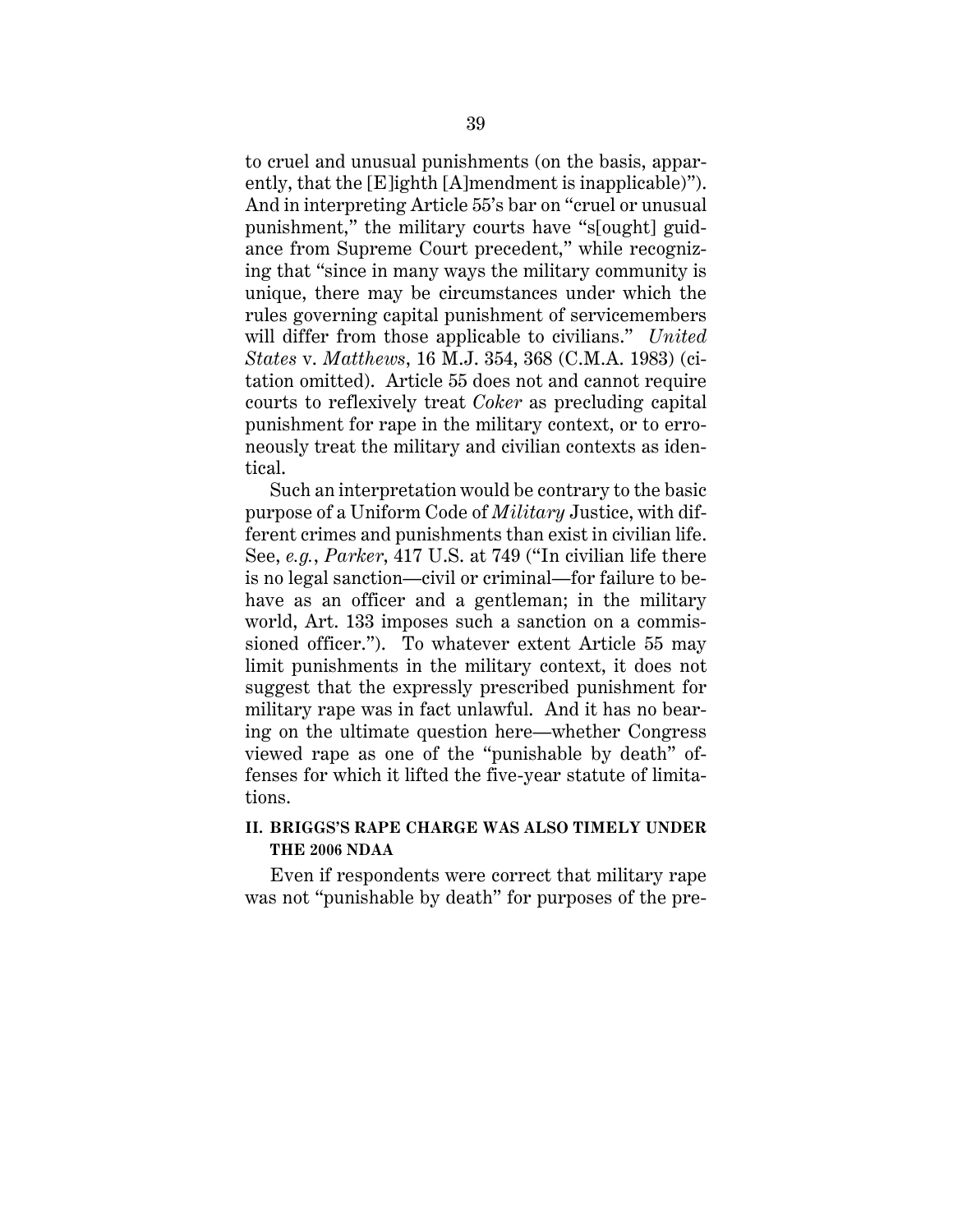2006 statute of limitations, the 2006 NDAA would provide an independent basis for reinstating Briggs's conviction for the rape he committed in 2005. By its plain terms, the 2006 amendment provides that "rape \* \* \* may be tried and punished at any time without limitation." 10 U.S.C. 843(a). The CAAF identified no constitutional impediment to the application of that amendment to Briggs, as to whom even the default five-year statute of limitations would not yet have expired at the time the amendment was enacted. See 10 U.S.C. 843(b) (2000); *Stogner*, 539 U.S. at 616-618 (treating extension of unexpired statute of limitations as constitutionally permissible). The CAAF instead invoked the "presumption against retroactive legislation" to conclude that Congress would not have intended an unlimited time period for prosecuting defendants like Briggs. *Briggs* Pet. App. 8a. That conclusion was unsound.

A. As a threshold matter, the "presumption against retroactive legislation" is inapplicable in this circumstance. That presumption is based on the principle "that individuals should have an opportunity to know what the law is and to conform their conduct accordingly"—*i.e.*, that "settled expectations should not be lightly disrupted." *Landgraf* v. *USI Film Prods.*, 511 U.S. 244, 265 (1994); see *Martin* v. *Hadix*, 527 U.S. 343, 358 (1999) (recognizing that retroactivity analysis "should be informed and guided by 'familiar considerations of fair notice, reasonable reliance, and settled expectations'") (citation omitted). Accordingly, the presumption applies only when the new statute "would have a retroactive consequence in the disfavored sense," *Fernandez-Vargas* v. *Gonzales*, 548 U.S. 30, 37 (2006). That is not the case here.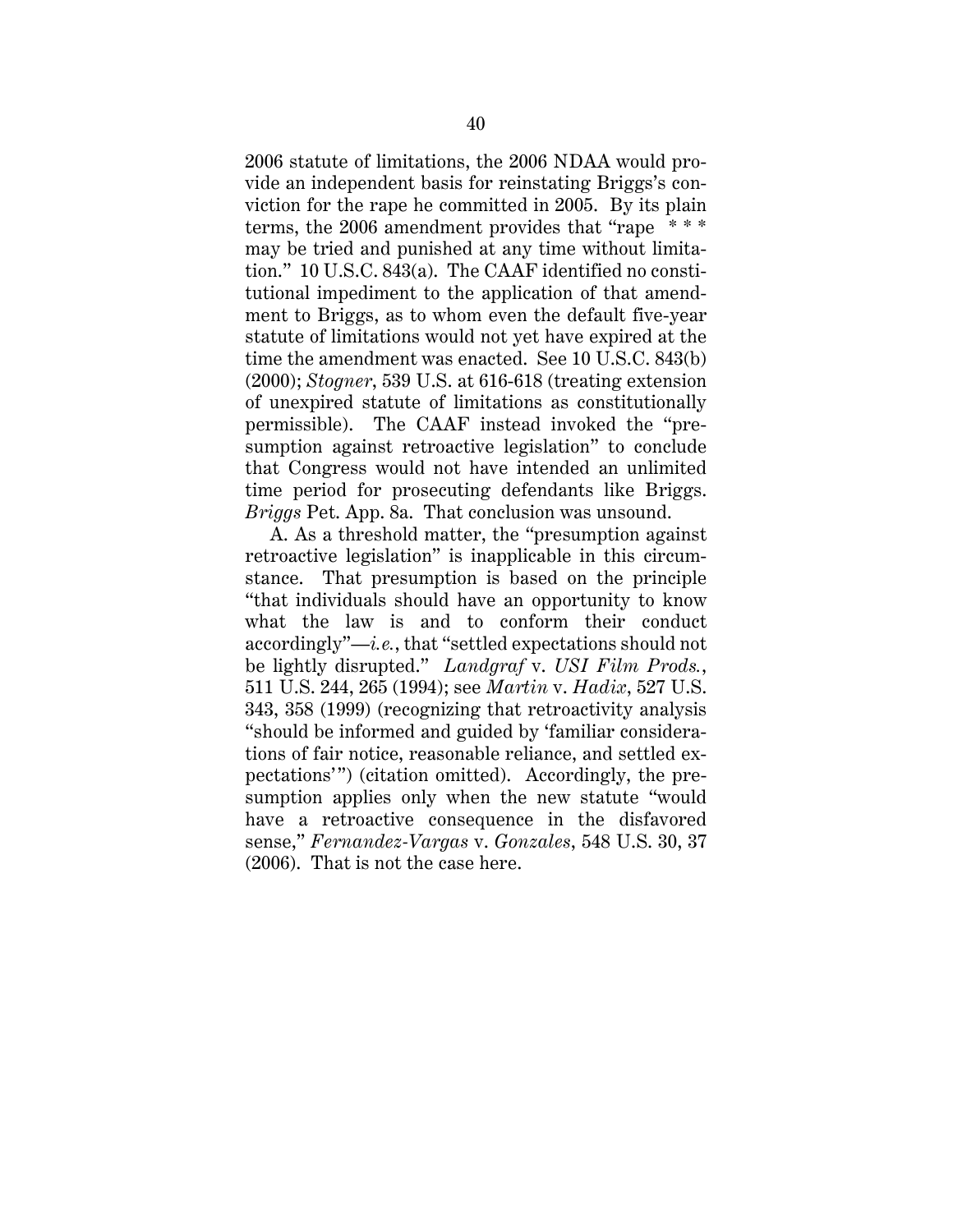The 2006 NDAA had no "impermissibly retroactive effect" on Briggs. *Fernandez-Vargas*, 548 U.S. at 38. When Briggs raped DK, he had clear notice that, under Article 43(a) and the CAAF's then-binding decision in *Willenbring*, the UCMJ imposed no time limit on prosecutions for rape. See 48 M.J. at 178. Thus, when he committed his crime, Briggs had "an opportunity to know what the law is and to conform [his] conduct accordingly." *Landgraf*, 511 U.S. at 265. Even if *Willenbring*'s reading of the pre-2006 statute was wrong, the application of a lifetime statute of limitations in the 2006 NDAA should not have surprised Briggs; it was instead exactly what he would have expected. Cf. *Judulang* v. *Holder*, 565 U.S. 42, 63 n.12 (2011) (finding that Board of Immigration Appeals' (BIA) decision had no "impermissibly retroactive" effect on alien petitioner, where BIA's prior practice was not consistently more favorable to similarly situated aliens and therefore could not have encouraged reliance).

The only change to Briggs's settled expectations came from the CAAF's 2018 decision in *Mangahas*, which occurred 13 years after Briggs's rape of DK, four years after Briggs was charged with rape, and three years after Briggs was convicted of rape. Indeed, as the CAAF recognized, had he raised a statute of limitations defense before or at trial, it "most likely would have been futile because precedents in effect at the time of trial held that there was no period of limitations for the offense of rape." *Briggs*, Pet. App. 13a.

B. In any event, the presumption against retroactivity would be controlling only if Congress had neither "'expressly prescribed the statute's proper reach'" nor allowed a court "to draw a comparably firm conclusion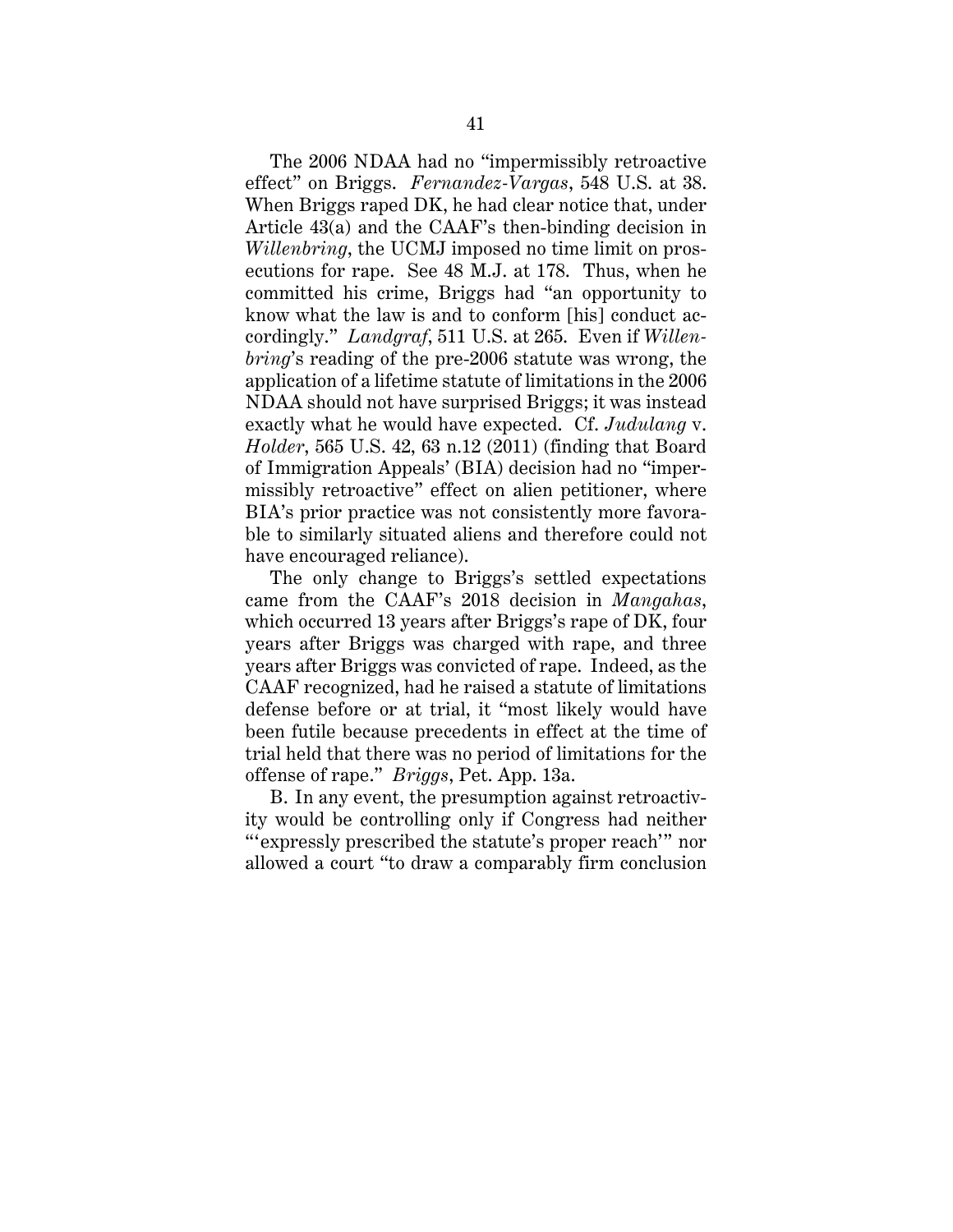about the temporal reach specifically intended by applying '[its] normal rules of construction.'" *Fernandez-Vargas*, 548 U.S. at 37 (citations omitted); see *id.* at 40 (explaining that the presumption against retroactivity is not "a tool for interpreting the statute" in the first instance); *Landgraf*, 511 U.S. at 280 (explaining that when Congress has "prescribed the statute's proper reach," then "there is no need to resort to judicial default rules"). Here, the "'normal rules of construction'" make clear that the "temporal reach specifically intended" by Congress was for a military rape committed in 2005 to be prosecutable at any time. *Fernandez-Vargas*, 548 U.S. at 37 (citation omitted).

Before enacting the 2006 NDAA, Congress commissioned a report from the Department of Defense, which had reviewed military law "with the objective of determining what changes are required to improve the ability of the military justice system to address issues relating to sexual assault and to conform" military law "more closely to other Federal laws and regulations that address such issues." Ronald W. Reagan National Defense Authorization Act for Fiscal Year 2005, Pub. L. No. 108-375, Div. A, Tit. V, § 571(a), 118 Stat. 1920. The Defense Department's report recommended (among other things) that Congress "clarif[y] that the holding of [*Willenbring*] is still good law" and emphasized that the "military statute of limitations for rape of an adult female should continue to be unlimited." *UCMJ Sex Crimes Report* 285. The Conference Report accompanying the 2006 NDAA accordingly explained that the amended limitations provision would "clarify" that rape is "an offense with an unlimited statute of limitations." Conference Report 703; see House Report 332 (same).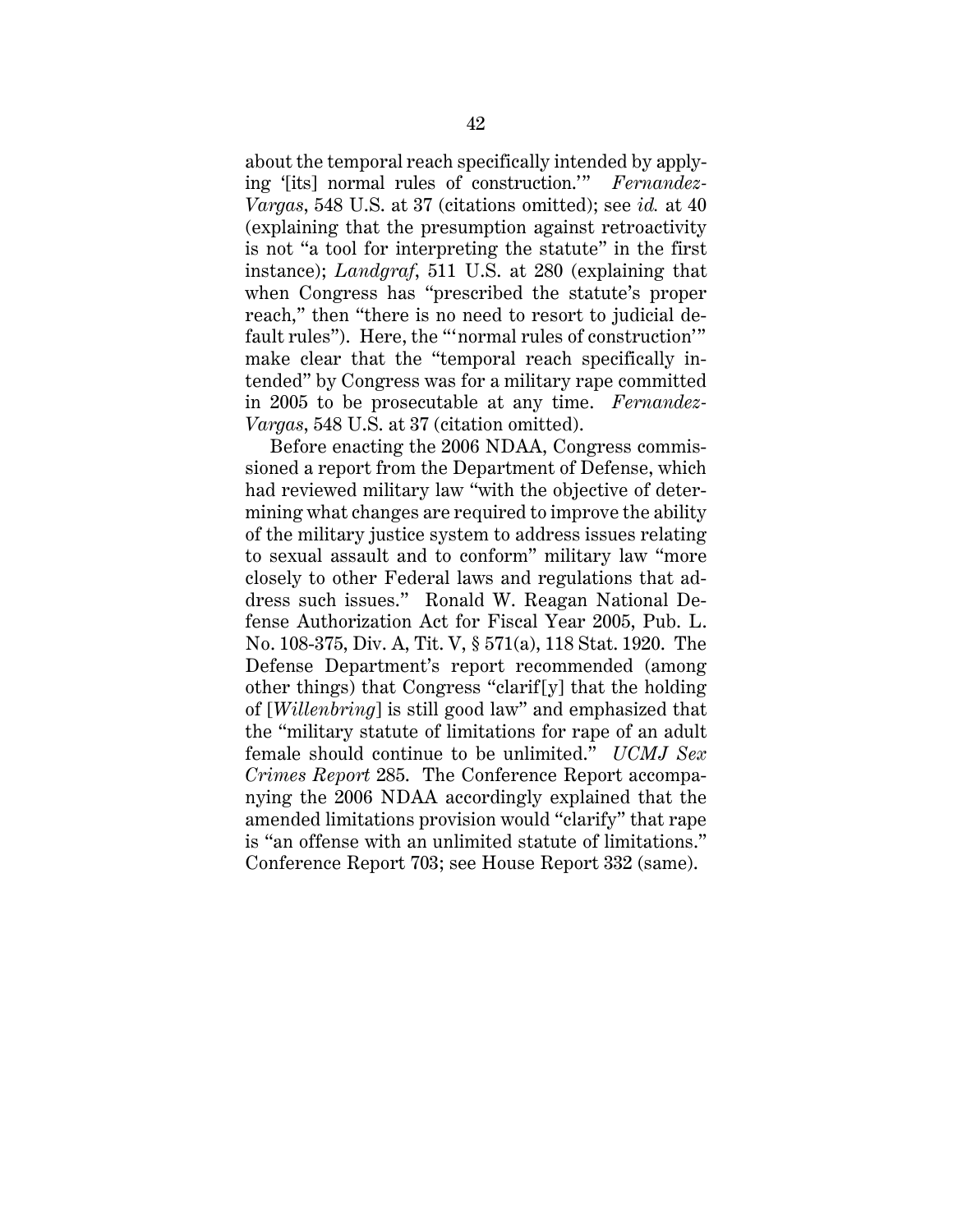The language that Congress enacted—specifying that "rape \* \* \* may be tried and punished at any time without limitation," 10 U.S.C. 843(a)—can thus be understood only as a codification of *Willenbring*. See, *e.g.*, *Midlantic Nat'l Bank* v. *New Jersey Dep't of Envtl. Prot.*, 474 U.S. 494, 501 (1986) ("The normal rule of statutory construction is that if Congress intends for legislation to change the interpretation of a judicially created concept, it makes that intent specific."). Because Congress was revising Article 120 to remove the express reference to the death penalty for rape, it would have perceived a need to correspondingly update the statute of limitations in order to maintain *Willenbring's* unlimited statute of limitations for rape. And it enacted language naturally suited to providing such confirmation.

The CAAF rejected that interpretation of the 2006 NDAA on the ground that 2006 NDAA altered the "status quo" in *other* respects—namely, by eliminating the statute of limitations for unpremeditated murder. *Briggs* Pet. App. 11a & n.6. But the textual and contextual evidence is clear that, as to rape, Congress believed that it was simply preserving preexisting law and critically—that no time limit should be imposed on prosecuting pre-2006 rapes like the one Briggs committed. Even if Congress's understanding about preexisting law was incorrect, its evident expectation that defendants like Briggs would be subject to prosecution at any time for their rapes would control the result here.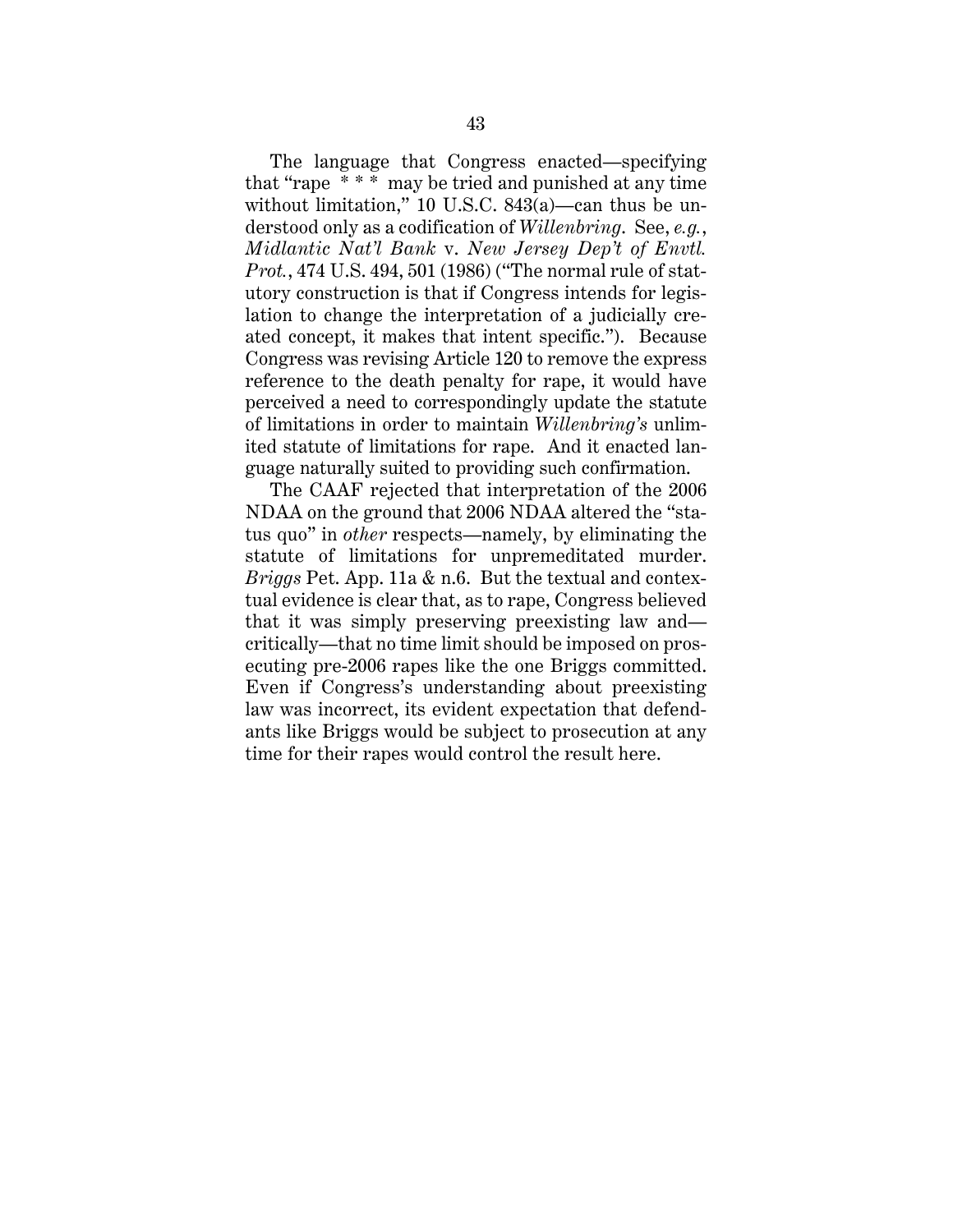### **CONCLUSION**

The judgments of the court of appeals should be reversed.

Respectfully submitted.

SHAUN S. SPERANZA *Col., USAF Chief* MARY ELLEN PAYNE *Associate Chief* BRIAN C. MASON *Lt. Col., USAF Deputy Chief Government Trial and Appellate Counsel Division Department of the Air Force*

NOEL J. FRANCISCO *Solicitor General* BRIAN A. BENCZKOWSKI *Assistant Attorney General* ERIC J. FEIGIN *Deputy Solicitor General* CHRISTOPHER G. MICHEL REBECCA TAIBLESON *Assistants to the Solicitor General* PAUL T. CRANE *Attorney*

JANUARY 2020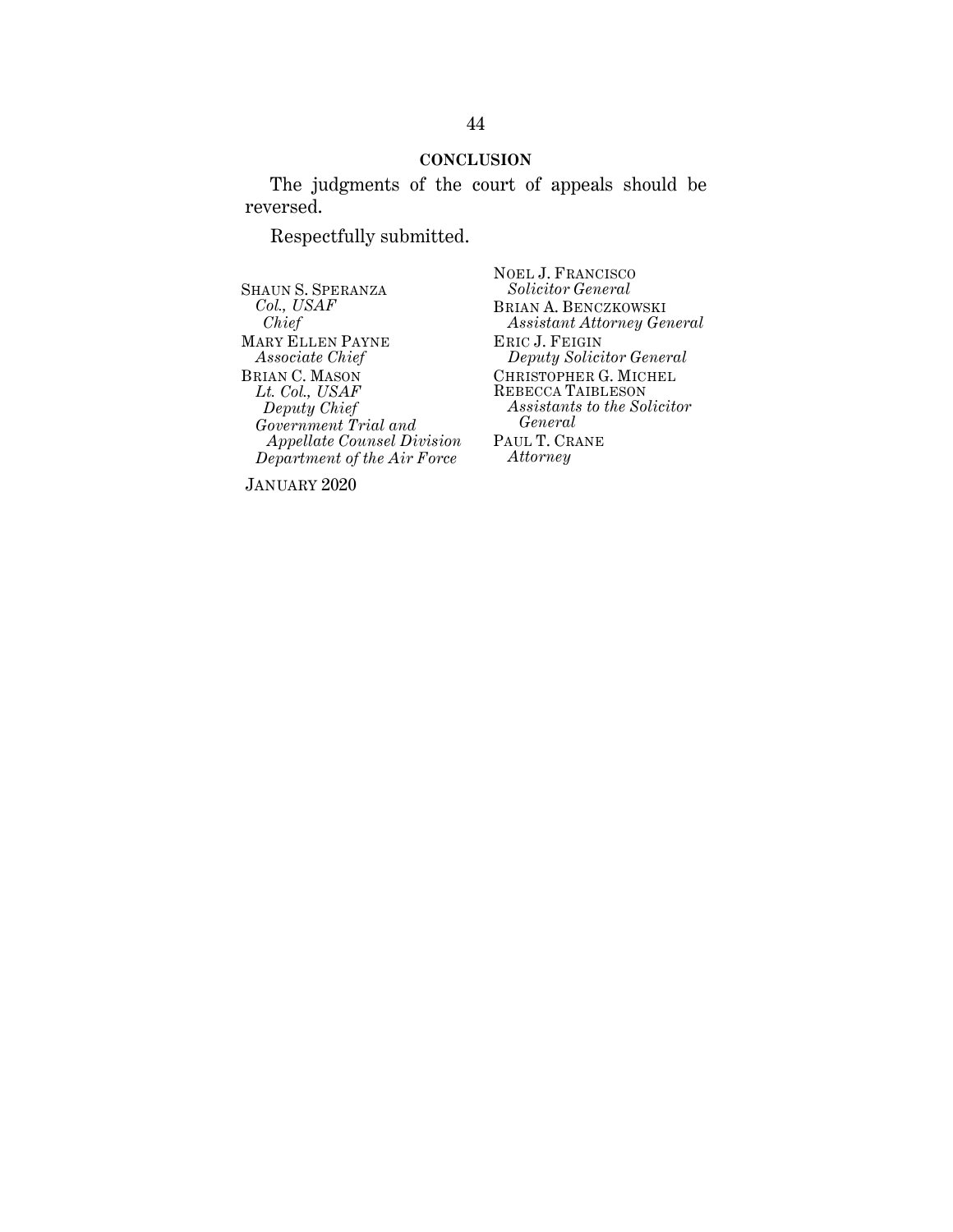#### **APPENDIX**

1. 10 U.S.C. 843(a) and (b) (1994) provides:

### **Art. 43. Statute of limitations**

(a) A person charged with absence without leave or missing movement in time of war, or with any offense punishable by death, may be tried and punished at any time without limitation.

(b)(1) Except as otherwise provided in this section (article), a person charged with an offense is not liable to be tried by court-martial if the offense was committed more than five years before the receipt of sworn charges and specifications by an officer exercising summary court-martial jurisdiction over the command.

(2) A person charged with an offense is not liable to be punished under section 815 of this title (article 15) if the offense was committed more than two years before the imposition of punishment.

### 2. 10 U.S.C. 843(a) and (b) (2000) provides:

### **Art. 43. Statute of limitations**

(a) A person charged with absence without leave or missing movement in time of war, or with any offense punishable by death, may be tried and punished at any time without limitation.

(b)(1) Except as otherwise provided in this section (article), a person charged with an offense is not liable to be tried by court-martial if the offense was committed more than five years before the receipt of sworn charges and specifications by an officer exercising summary court-martial jurisdiction over the command.

(1a)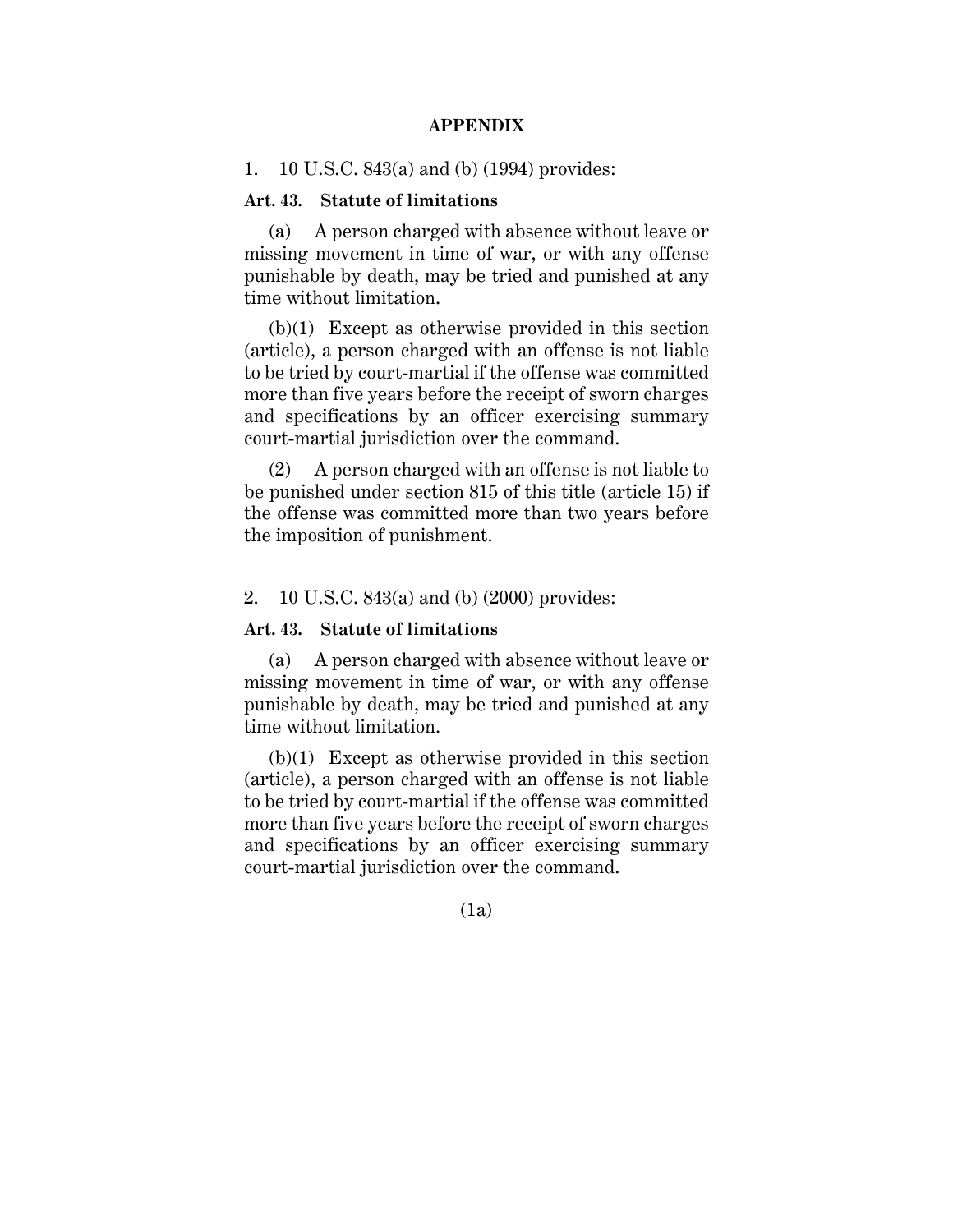(2) A person charged with an offense is not liable to be punished under section 815 of this title (article 15) if the offense was committed more than two years before the imposition of punishment.

### 3. 10 U.S.C. 843(a) and (b) provides:

### **Art. 43. Statute of limitations**

(a) NO LIMITATION FOR CERTAIN OFFENSES.—A person charged with absence without leave or missing movement in time of war, with murder, rape or sexual assault, or rape or sexual assault of a child, or with any other offense punishable by death, may be tried and punished at any time without limitation.

(b)(1) FIVE-YEAR LIMITATION FOR TRIAL BY COURT-MARTIAL.—Except as otherwise provided in this section (article), a person charged with an offense is not liable to be tried by court-martial if the offense was committed more than five years before the receipt of sworn charges and specifications by an officer exercising summary court-martial jurisdiction over the command.

(2)(A) A person charged with having committed a child abuse offense against a child is liable to be tried by court-martial if the sworn charges and specifications are received during the life of the child or within ten years after the date on which the offense was committed, whichever provides a longer period, by an officer exercising summary court-martial jurisdiction with respect to that person.

(B) In subparagraph (A), the term "child abuse offense" means an act that involves abuse of a person who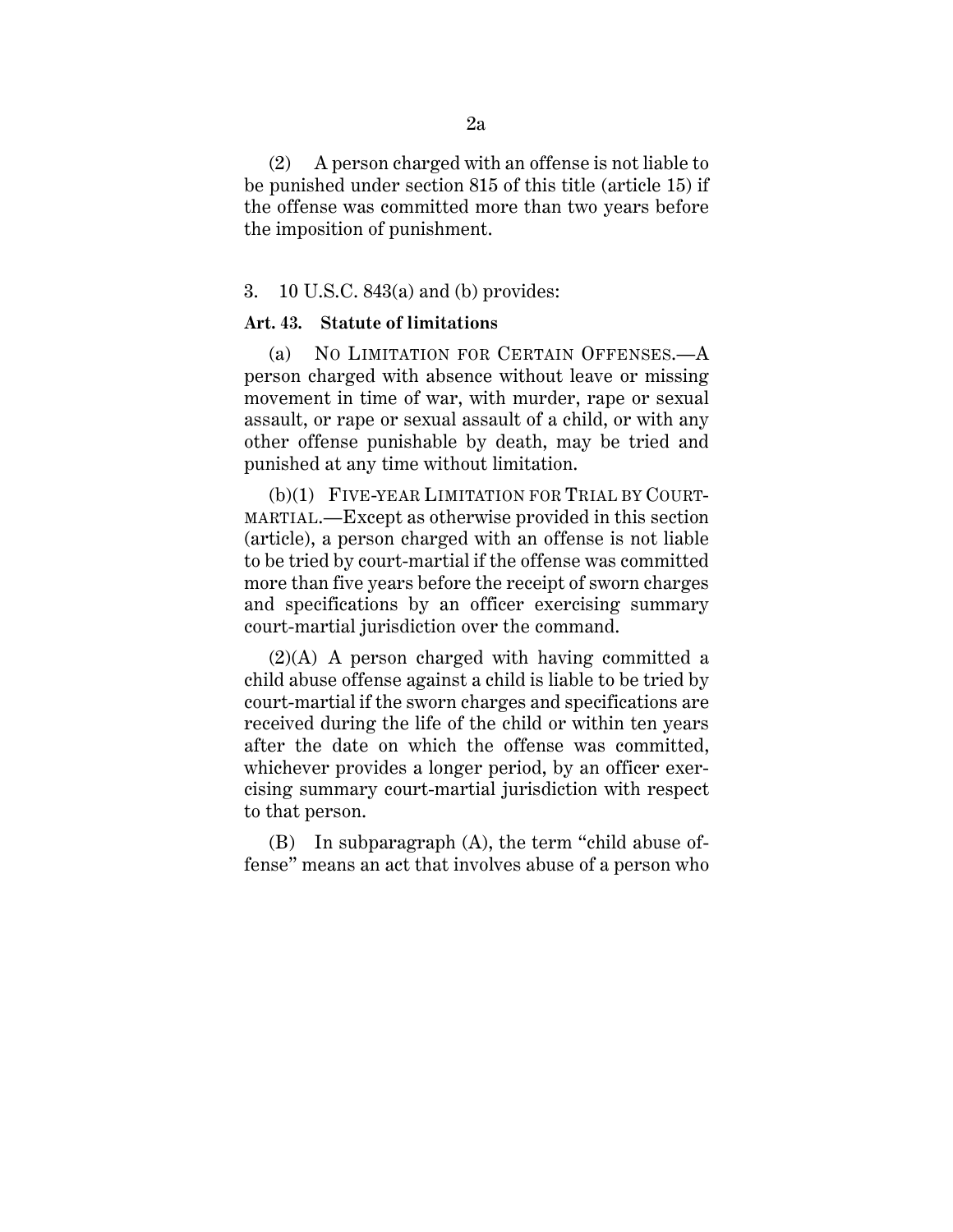has not attained the age of 16 years and constitutes any of the following offenses:

(i) Any offense in violation of section 920, 920a, 920b, 920c, or 930 of this title (article 120, 120a, 120b, 120c, or 130), unless the offense is covered by subsection (a).

(ii) Maiming in violation of section 928a of this title (article 128a).

(iii) Aggravated assault, assault consummated by a battery, or assault with intent to commit specified offenses in violation of section 928 of this title (article 128).

(iv) Kidnapping in violation of section 925 of this title (article 125).

(C) In subparagraph (A), the term "child abuse offense" includes an act that involves abuse of a person who has not attained the age of 18 years and would constitute an offense under chapter 110 or 117 of title 18 or under section 1591 of that title.

(3) A person charged with an offense is not liable to be punished under section 815 of this title (article 15) if the offense was committed more than two years before the imposition of punishment.

### 4. 10 U.S.C. 855 provides:

# **Art. 55. Cruel and unusual punishments prohibited**

Punishment by flogging, or by branding, marking, or tattooing on the body, or any other cruel or unusual punishment, may not be adjudged by any court-martial or inflicted upon any person subject to this chapter. The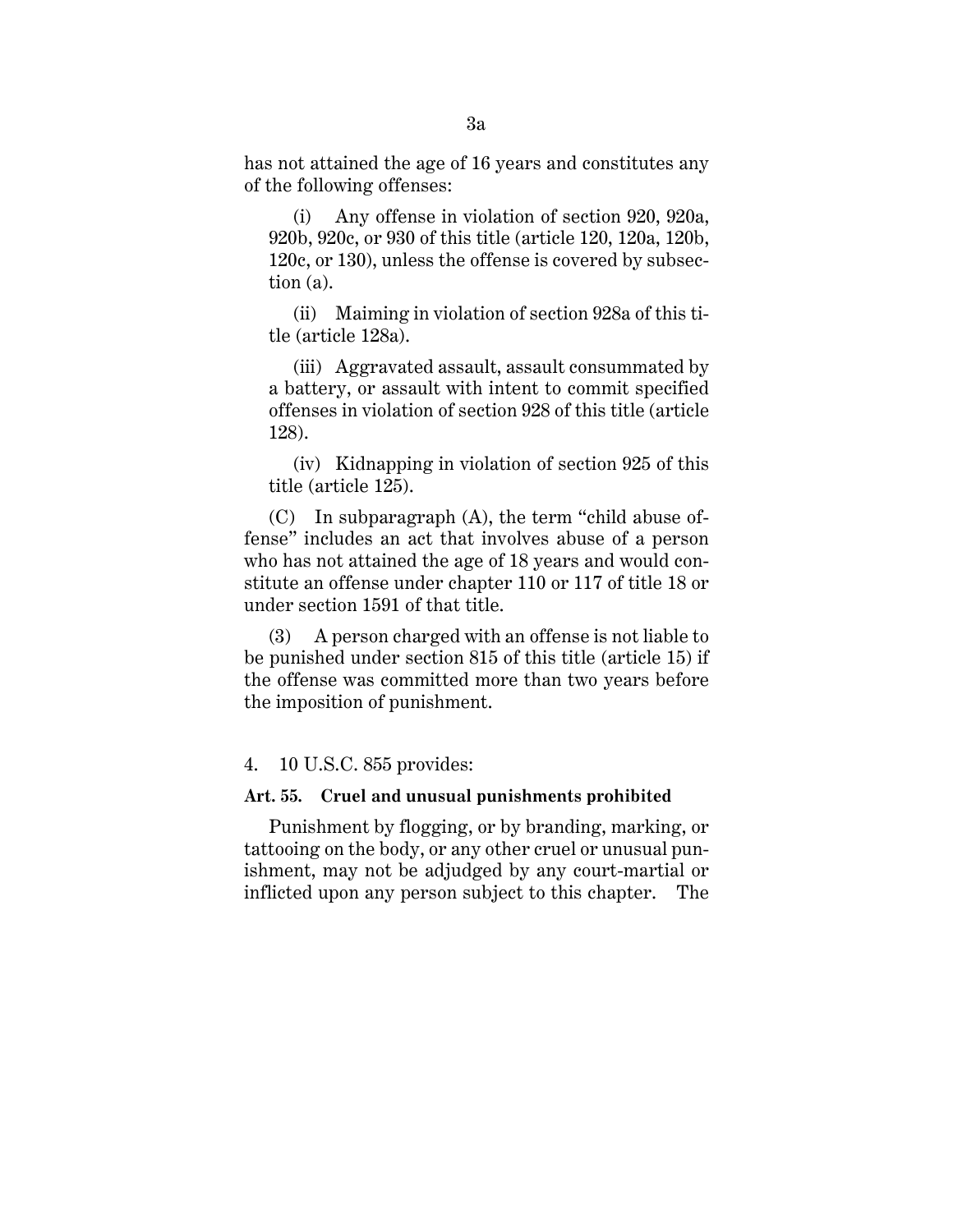use of irons, single or double, except for the purpose of safe custody, is prohibited.

### 5. 10 U.S.C. 920(a) (1994) provides:

### **Art. 120. Rape and carnal knowledge**

(a) Any person subject to this chapter who commits an act of sexual intercourse, by force and without consent, is guilty of rape and shall be punished by death or such other punishment as a court-martial may direct.

## 6. 10 U.S.C. 920(a) (2000) provides:

### **Art. 120. Rape and carnal knowledge**

(a) Any person subject to this chapter who commits an act of sexual intercourse, by force and without consent, is guilty of rape and shall be punished by death or such other punishment as a court-martial may direct.

### 7. 10 U.S.C. 920(a) provides:

# **Art. 120. Rape and sexual assault generally**

(a) RAPE.—Any person subject to this chapter who commits a sexual act upon another person by—

(1) using unlawful force against that other person;

(2) using force causing or likely to cause death or grievous bodily harm to any person;

(3) threatening or placing that other person in fear that any person will be subjected to death, grievous bodily harm, or kidnapping;